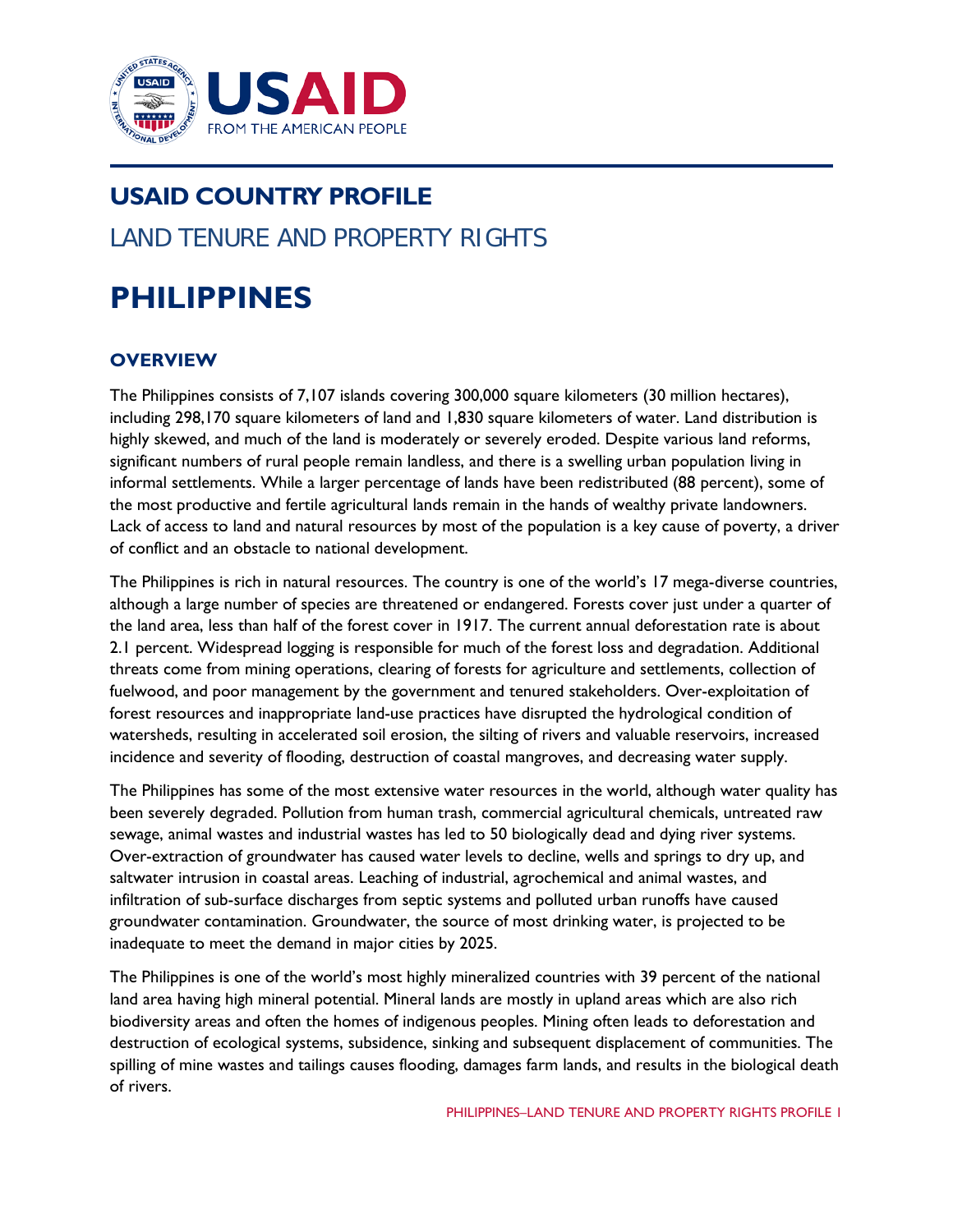### **KEY ISSUES AND INTERVENTION CONSTRAINTS**

Unequal access to land and natural resources is a central issue that cuts across both the rural and urban sectors and has fueled ongoing insurgency in the Mindanao region and other areas. By law, natural resources are the property of the State, but in practice, many are under *de facto* open access utilization conditions. In the rural sector, the issue of land reform persists as the comprehensive agrarian reform program launched in 1988 is yet to be completed, more than 27 years later. In urban areas, lack of access to land and housing has resulted in the swelling of informal settlements or squatter colonies on State and private lands. Although the governed reached a comprehensive agreement with Muslim separatist groups in 2014, Mindanao is still marked by armed conflict caused by land and territorial disputes with Muslim communities. Moreover, the legislation required to fully implement the agreement was not passed by the Philippines legislature. Key issues and intervention constraints include:

- **Lack of secure access to land and other natural resources for marginalized people in conflict zones**. The 1987 Constitution and subsequent laws provide the legal framework for increased access and distributive justice through agrarian reform, urban land reform, recognition of indigenous peoples' customary ownership to ancestral lands, and creation of an autonomous region in Mindanao. The country's Philippines Development Plan (which ends in 2016 includes key implementing programs on which the government has made some significant strides. These include an expanded effort to complete the agrarian reform program; delivery of an integrated package of support services to existing and new agrarian reform beneficiaries; an expanded program for statesponsored microfinance for informal settlers; and entering into a peace agreement with Muslim separatists in Mindanao. However, significant constraints remain, including: vested interests (e.g., large landowners and commercial developers) resisting reform efforts; government fiscal constraints; population pressure; weak governance; the lack of a national land use planning law and the ongoing challenges of recovering from Typhoon Haiyan (known in the Philippines as Typhoon Yolanda).
- **Overlapping mandates of institutions involved in the administration and regulation of property and land.** It is not uncommon for several organizations to regulate key processes in land administration including property registration, surveying functions, titling, planning and property taxation. This can result in the issuance of multiple titles to the same property, a circumstance that also occurs due to the parallel registration of titles through judicial and administrative processes. This is a key constraint to secure tenure, especially urban tenure in the Philippines.
- **Weak land use planning and zoning administration by Local Government Units (LGUs)**. This is another key constraint to tenure security in urban areas of the Philippines. Lack of planning coordination between LGUs has resulted in conflicting planning objectives and inefficient urban design. In addition, limited technical capacity of LGU staff to collect, analyze and integrate data for improved land use planning is an important limitation to land use plan development in the Philippines. In particular, donors could support the creation of additional land offices within LGUs and help to build the capacity of existing offices.
- **Need to complete the registration of land parcels.** Only about half of all parcels in the Philippines are formally registered in the Torrens Title System. This is due in large part to lengthy delays in completing the process and high costs of registering property. These high costs of registration serve as a disincentive for formalization of rights and result in fewer properties being registered within the title system.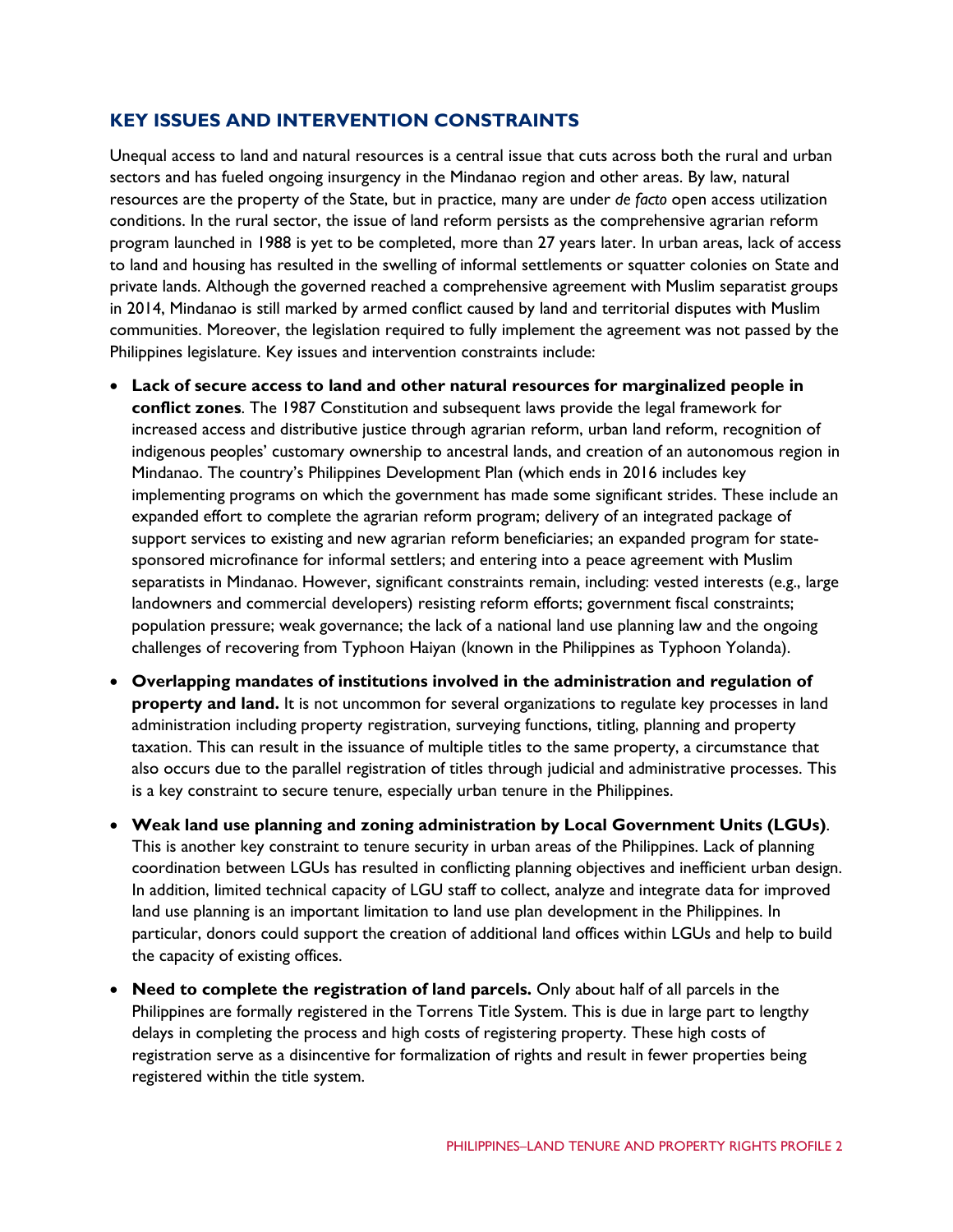- **Inadequate water infrastructure**. In the water and forestry sectors, over-exploitation of resources has led to environmental degradation and resource scarcity, hampering efforts to reduce rural poverty. Water supplies are generally sufficient for local needs but there are water deficits in highly populated areas, particularly in regions with limited supplies. Pollution of river basins, overextraction of groundwater, and inappropriate land-use practices result in decreasing water quality. Widespread logging and the conversion of forests to non-forest uses has vastly reduced forest coverto just under a quarter of the country's land area (though reforestation is helping to improve this situation); the Philippines has the second-highest rate of deforestation in Southeast Asia. The government has launched integrated approaches to manage water and forest resources, including a moratorium on timber harvesting in natural and residual forests and a National Greening Program with ambitious reforestation targets. USAID and other donors are providing considerable assistance, but weak governance, a fragmented institutional structure, and budget gaps remain as key constraints.
- **Small scale fisherfolk have insecure tenure over fisheries resources.** Current law and practice do not adequately define and secure the full bundle of fishery tenure rights, including exclusion, withdrawal/access, management, enforcement, and alienation rights. Moreover, the capacity of national and local tenure governance bodies to secure these rights should be improved. This can be done by: strengthening the role of local resource users in decision-making, supporting more effective co-management arrangements and dispute resolution mechanisms, and providing the administrative, legislative, and other mechanisms to recognize tenure rights.
- **Coping with climate change and natural disasters**. The Philippines is vulnerable to natural disasters—especially typhoons—and climate change. Indeed, the country is one of 5 countries most vulnerable to climate change. It is hit by an average of 20 typhoons per year. In 2013 Typhoon Haiyan, the strongest storm to make landfall in recorded history, caused enormous damage, loss of life and displacement in the central part of the country. Water availability and management is likely to become more challenging over time as the severity of both droughts and deluges is expected to heighten. The government has responded by adopting a National Climate Change Action Plan, the National Greening Program and a REDD+ strategy. USAID and other donors are supporting a variety of disaster risk reduction and climate change adaptation initiatives.
- **National dialogue on mining**. The minerals sector remains at the forefront of national debate. On the one hand, the government aggressively promoted large-scale mining during the Aquino administration, viewing mining as the engine for national economic development and povertyalleviation. (The Duterte administration appears to have decided not to continue with this policy.) On the other hand, a grass-roots movement led by the Roman Catholic Church and civil society opposes large-scale mining because of the perceived negative social and environmental impact of mining, especially industrial mining operations. In 2012 the government suspended the issuance of new mineral agreements until existing mining laws are amended, something that has yet to happen. The action represents an attempt to define the future of the mining industry, with the goal of increasing mining revenues while establishing "no-go zones" (such as protected areas, eco-tourism sites and agricultural lands) where mining activities will not be permitted. Opponents take the position that this action is insufficient. Thus, a key issue continues to be how to balance the various legitimate concerns in this sector.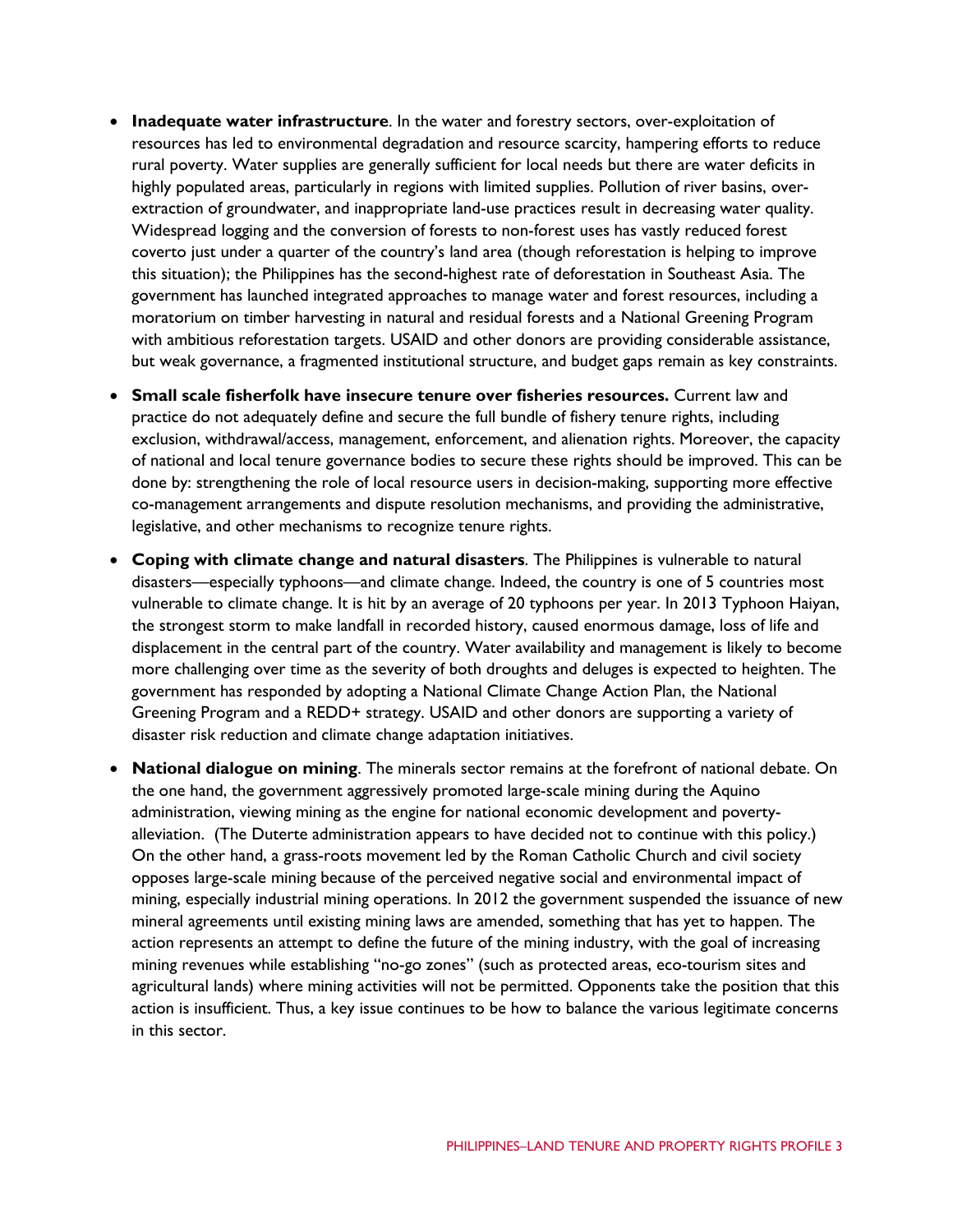FOR MORE RECENT LITERATURE:

[www.land-links.org/philippines/](http://www.land-links.org/philippines/)

Revised July 2017

Keywords: Philippines, tenure, agrarian, land law, land reform, property rights, land conflicts, water rights, mineral rights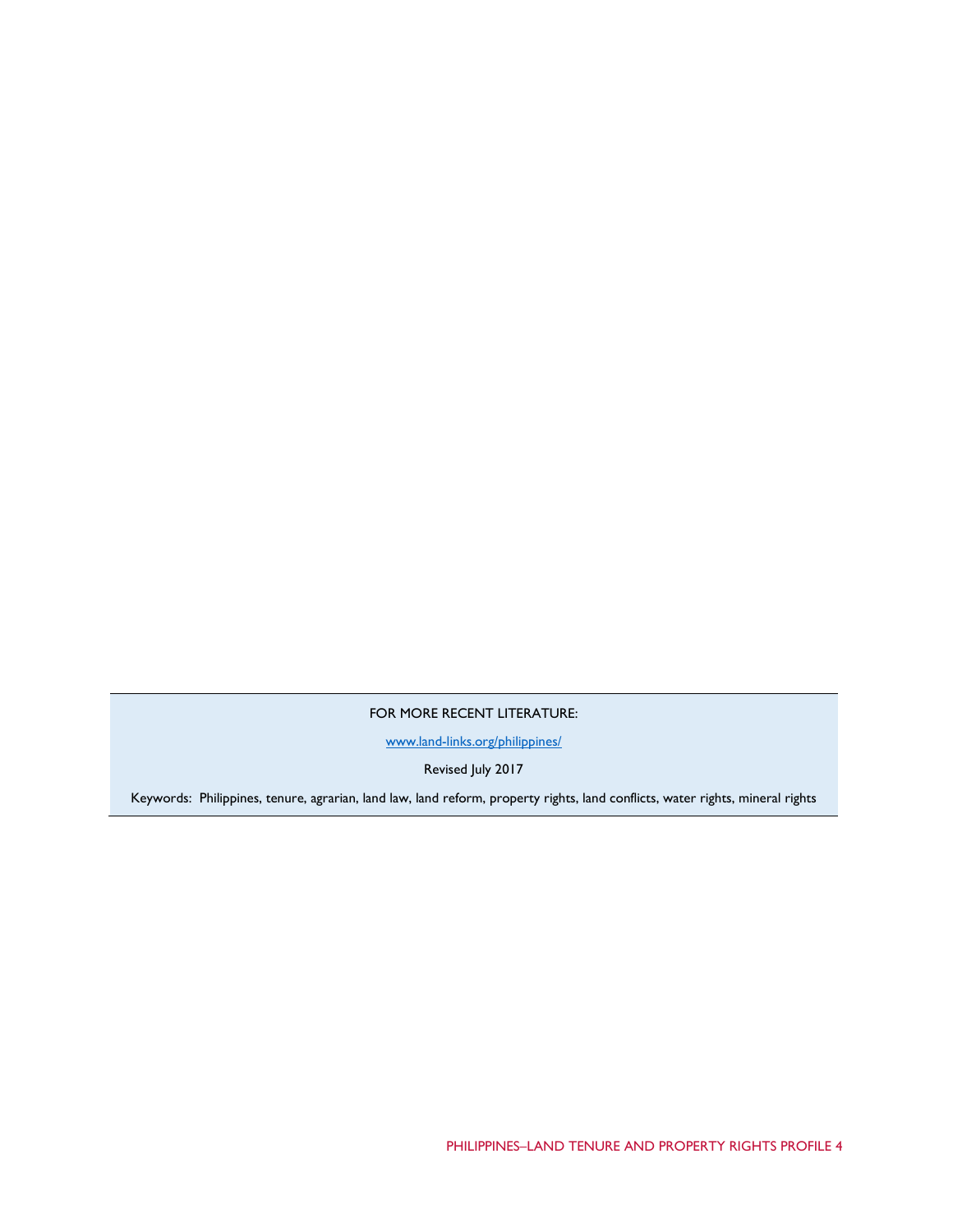#### **SUMMARY**

The Philippines is an archipelago of 7,107 islands covering 300,000 square kilometers (30 million hectares) – 298,170 square kilometers of land and 1,830 square kilometers of water. Under the 1987 Constitution, all public domain lands and natural resources belong to the State. Public domain lands are classified into agricultural, forest or timber, mineral lands, and national parks; only public agricultural lands are alienable or may be subject of private ownership. The Constitution recognizes the rights of

| <b>Box I. Macro Indicators</b>                        |      |                 |  |  |
|-------------------------------------------------------|------|-----------------|--|--|
|                                                       | Year | <b>Score</b>    |  |  |
| Population, total                                     | 2015 | 100,699,395     |  |  |
| Population ages $0-14$ : 15-64: 65+ (% of total)      | 2015 | 31.9; 63.5; 4.6 |  |  |
| Population growth (annual %)                          | 2015 | 1.56            |  |  |
| Rural population (% of total population)              | 2015 | 55.6            |  |  |
| Population density (people per sq. km)                | 2015 | 337.7           |  |  |
| Literacy rate, adult total (% of people ages 15 and   |      |                 |  |  |
| above)                                                | 2015 | 96.6            |  |  |
| Land area: Surface area (sq. km)                      | 2015 | 298,170         |  |  |
| Arable land (% of land area)                          | 2013 | 18.7            |  |  |
| Agricultural land (% of land area)                    | 2013 | 41.72           |  |  |
| Permanent cropland (% of land area)                   | 2013 | 17.9            |  |  |
| Irrigated agricultural land (% of cropland)           | 2011 | 9.3             |  |  |
| Forest area (% of land area)                          | 2015 | 27.0            |  |  |
| Nationally protected areas (% of total land area)     | 2014 | 10.96           |  |  |
| Renewable internal freshwater resources per capita    |      |                 |  |  |
| (cubic meters)                                        | 2014 | 4,831           |  |  |
| Annual freshwater withdrawals, agriculture: domestic: |      |                 |  |  |
| industry (% of total freshwater withdrawal)           | 2014 | 82.2; 7.6; 10.1 |  |  |
| Crop production index $(2004-2006 = 100)$             | 2013 | <b>118</b>      |  |  |
| Livestock production index $(2004-2006 = 100)$        | 2013 | 127             |  |  |
| GDP (current US\$)                                    | 2015 | 291.9 billion   |  |  |
| GDP growth (annual %)                                 | 2015 | 5.8             |  |  |
| Agriculture: industry: manufacturing: services, value |      | 10.3; 30.9;     |  |  |
| added (% of GDP)                                      |      | $20.1$ ;        |  |  |
|                                                       | 2015 | 58.9            |  |  |
| Ores and metals exports: imports (% of merchandise    |      |                 |  |  |
| exports: imports)                                     | 2015 | 5.1; 1.8        |  |  |
| Aid (% of GNI)                                        | 2014 | 0.2             |  |  |
| Sources: World Bank, 2016                             |      |                 |  |  |
|                                                       |      |                 |  |  |

indigenous peoples to their customary ownership of ancestral lands and domains, and the right to self-determination of the Muslim minority, through the creation of an autonomous region in Mindanao. The Constitution is supported by a host of laws to secure and protect property rights.

The Philippines has implemented a series of programs to decentralize management of natural resources. The country has also been a pioneer in efforts to devolve control of rural development to farmers. Its participatory irrigation efforts in the 1970s, its early successes with community-based coastal resource management on Apo and Sumilon islands and its legislation on social, and later community forestry, provide

models for much of Asia. The 1998 law on indigenous peoples' rights has given indigenous communities enormous powers to (re)claim territorial control (Gollin and Kho 2002).

Despite this legislation and various land reforms, however, significant numbers of rural people remain landless, and there is a swelling urban population living in informal settlements (Elauria, 2015). Outdated land administration laws, an inefficient land administration and adjudication infrastructure, and a poor land information system have resulted in problems of fraudulent, overlapping and duplicative land titles and to widespread land-grabbing. They have also contributed to high transaction costs in securing, registering and transferring property rights, and to tenure insecurity. Inconsistent legislation and policy declarations have led to unsustainable land use and conflict over competing land uses. Unequal access to land and natural resources by poor people is a key driver of conflict and an obstacle to national development, fueling social unrest and armed uprisings. Indigenous peoples are marginalized and have been pushed out of their ancestral lands by the government for infrastructure projects, and by private farming interests and natural resource concession holders. Rural-to-urban migration and lack of access to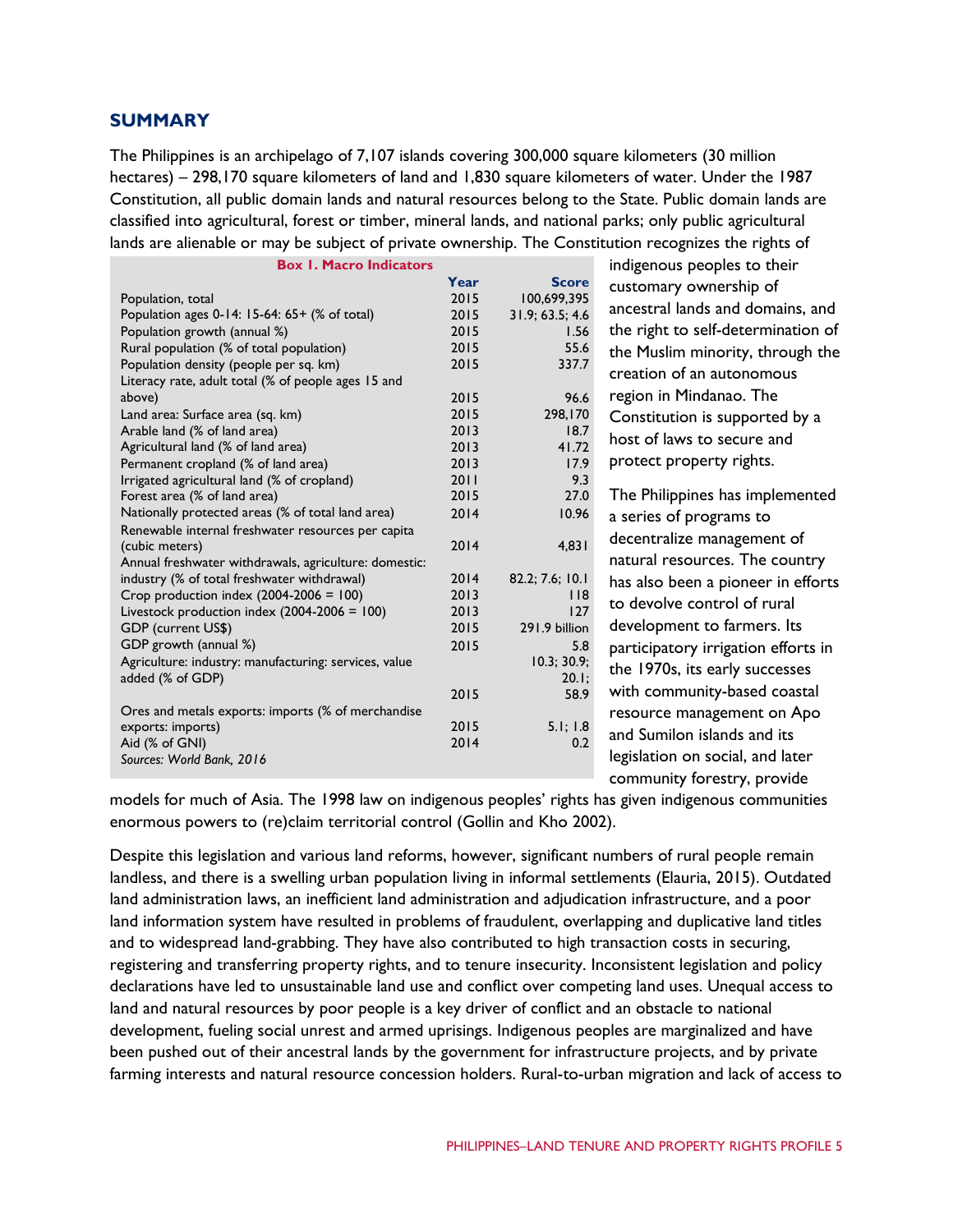land and housing by the poor has led to the swelling of squatter colonies or informal settlements on public and privately owned lands in urban and peri-urban areas.

The Philippines is rich in natural resources and is recognized as one of the world's 17 mega-diverse countries. The country also has extensive water resources, including 31,000 hectares of rivers and 200,000 hectares of lakes. Fishing rights are granted by local governments, and water permits are required for any non-domestic use.

Water quality has degraded mainly due to pollution. Forest cover is about 6.8 million hectares (23 percent of land area), of which about 1.8 million hectares are designated for protection and conservation<sup>[1](#page-5-0)</sup>. Resource utilization is subject to State concession or licensing. However, considerable land and many natural resources (e.g., waters, fisheries and forests) are under *de facto* open access regimes. The Philippines is highly mineralized, with estimated untapped mineral wealth in excess of US \$1.4 trillion. Exploration and mining rights are subject to State license. The government promotes mining as a driver for economic growth.

## **1. LAND**

#### **LAND USE**

The Philippines is an archipelago of 7,107 islands covering 300,000 square kilometers (30 million hectares) – 298,170 square kilometers of land and 1,830 square kilometers of water. It has three major island groups: Luzon, Visayas and Mindanao. The Philippines is recognized as one of the world's 17 megadiversity countries, with more than 50,000 species of flora and fauna (more than 65 percent of which are endemic). It is also one of the world's biodiversity hotspots, with a large number of endangered and threatened species making it a global conservation priority area (CIA 2015; GOP 2008d; CI 1998).

The Philippines had an estimated population of 100,699,395 in 2015, of which 44.4 percent is urban and 55.6 percent is rural. The country's labor force is around 41 million people, or 61.3 percent of the total population age 15 and over, of whom 30 percent are employed in agriculture, 16 percent in industry, and 54 percent in services (World Bank 2016; CIA 2015).

Of the total land area, arable land constitutes 18.7 percent, with 17.9 percent in permanent crops. In 2012, there were 16,300 square kilometers of irrigated land. Approximately 45 percent of agricultural lands are moderately or severely eroded; approximately 27.3 percent of the country is vulnerable to drought, floods and typhoons. Land degradation exacerbates the effects of natural disasters, causing massive landslides and flooding (World Bank 2016; CIA 2015; GOP 2004c; GOP 2013d; Pulhin 2001)

#### **LAND DISTRIBUTION**

Land distribution is skewed. In the rural sector, there are an estimated 4.2 million small farms that average less than 1.5 hectares and 8,475 large private landholdings of up to 25,000 hectares. 89 percent of farm holdings are less than 3 hectares. There are 10.2 million marginal farmers and farm workers, 70 percent of whom are landless (Elauria, 2015). The number of informal settlements in rural areas is unknown. Since the 1930s, the State has instituted various land reforms, the most recent of which is the 1988 Comprehensive Agrarian Reform Law. While considerable swaths of land have been redistributed, the most contentious private agricultural lands, which are also the most productive and fertile, remain

<span id="page-5-0"></span> <sup>1</sup>Based respectively on Philippine Government Statistics as of 2015 and the Food and Agriculture Organization of the United Nations 2010 Global Forestry Statistics.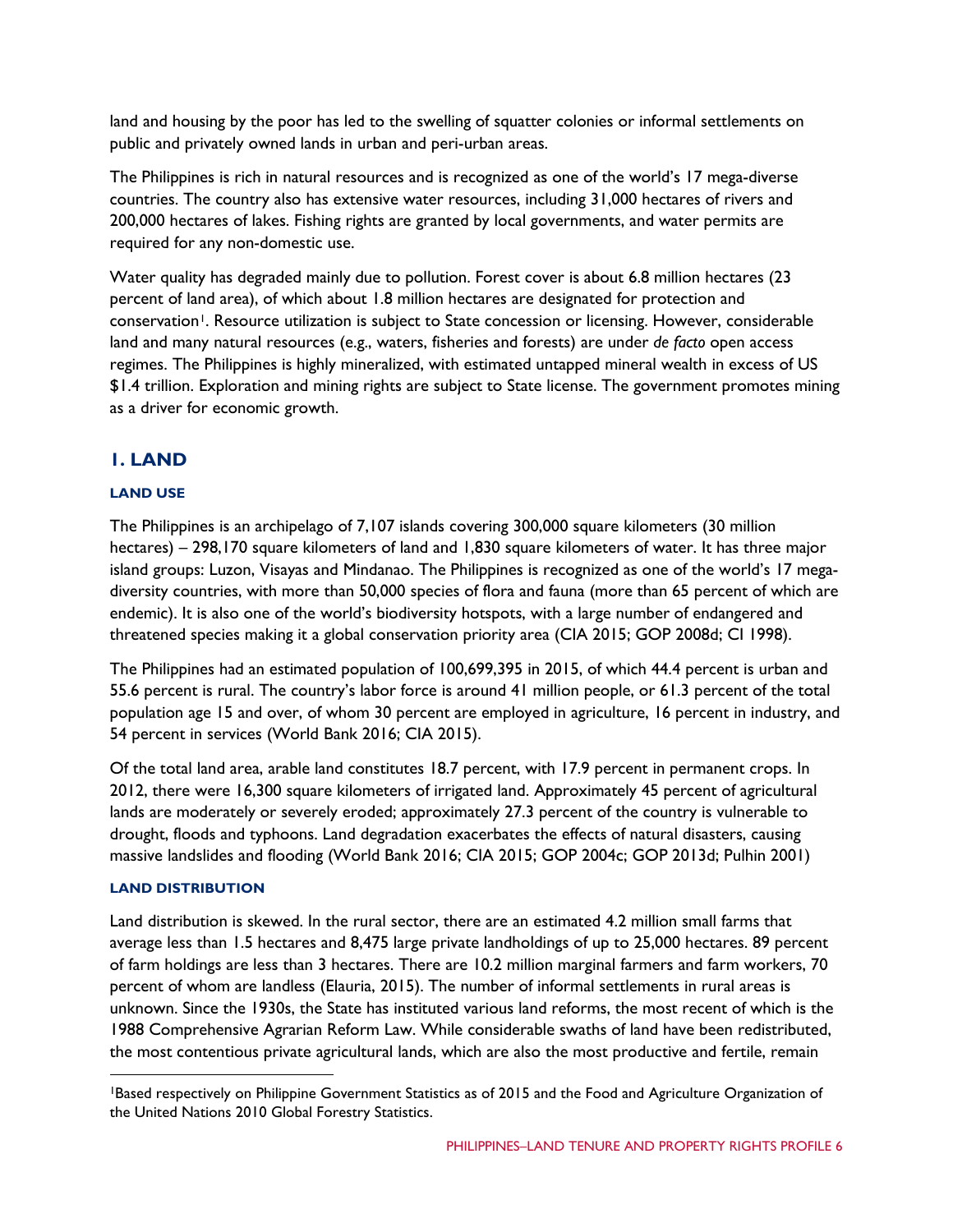with wealthy private landowners (GOP (Philippines Statistics Authority) 2015; FAO 1997; Borras and Franco 2007; Quizon and Pagsanghan 2014).

Rural poverty and a high population growth rate have resulted in rapid urbanization. Of an estimated urban population of 44.1 million people, more than 9 million live in informal settlements (as of 2011). In Metro Manila, the largest urban center, approximately 25 percent of the population (584,000 households) lives on riverbanks, bridges, railroad easements, cemeteries, garbage dumps and idle lands. Typhoon Haiyan displaced thousands of people in 2013, many of whom remain in temporary housing of one sort or another (World Bank 2010a; GOP 2008e; Eleazar et al 2013; Hodal 2014;)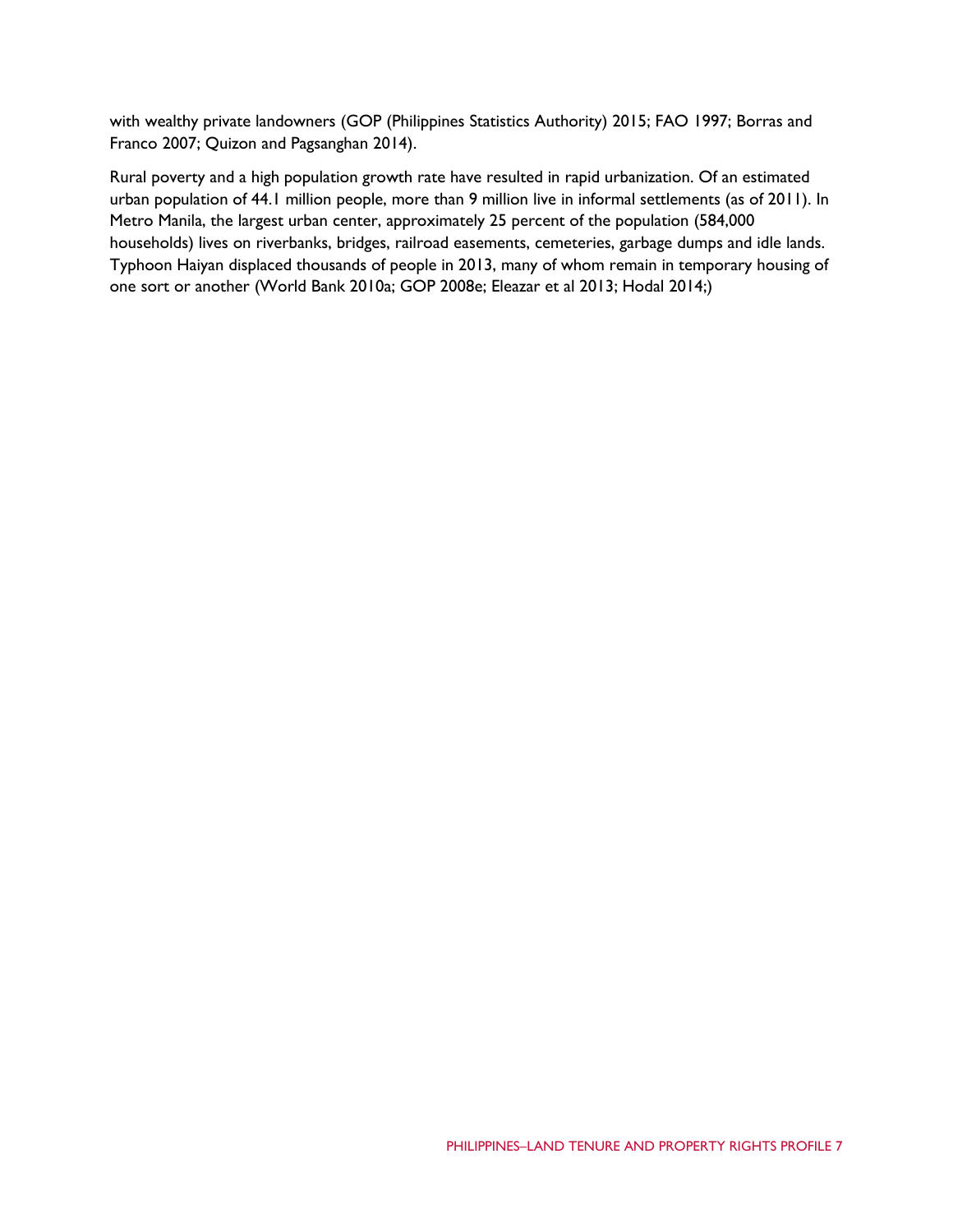#### **LEGAL FRAMEWORK**

Under the 1987 Constitution, all lands of the public domain belong to the State (Art. 12, Sec. 2). State

| ract and typy constitution, an iarias of the public domain before                                                    |              | $\alpha$ to the state $\beta$ int. $\alpha$ , see, $\alpha$ , state |
|----------------------------------------------------------------------------------------------------------------------|--------------|---------------------------------------------------------------------|
| <b>Box 2. Land Tenure Indicators</b>                                                                                 |              | ownership is premised on the Regalian                               |
|                                                                                                                      | <b>Score</b> | Doctrine (jura regalia), the legal                                  |
| Millennium Challenge Corporation Scorebook, 2016                                                                     |              | concept employed by the Spanish                                     |
| - Land Rights and Access (Range 0-1; 1=best)<br>International Property Rights Index, 2015                            | 0.78         | Crown in claiming exclusive dominion                                |
| - Physical Property Rights Score (Range: 0-10; 0=worst)                                                              | 6.2          | over the Philippine archipelago upon                                |
| World Economic Forum's Global Competitiveness Index.                                                                 |              | conquest in 1521. Under this doctrine,                              |
| 2008-2009                                                                                                            |              | title to all lands became vested in the                             |
| - Property Rights (Range: I-7; I=poorly defined/not protected                                                        | 4.1          |                                                                     |
| by law)                                                                                                              |              | Crown, and private ownership was                                    |
| World Economic Forum's Global Competitiveness Index                                                                  | 3.59         | acquired only through royal grants or                               |
|                                                                                                                      |              | decrees. This was continued during                                  |
| - Ease of Access to Loans (Range: 1-7; 1=impossible)                                                                 |              | United States' (US) colonization, the                               |
| International Fund for Agricultural Development, Rural                                                               |              | Philippine Commonwealth period                                      |
| Poverty Report, 2001                                                                                                 |              | under the 1935 Constitution, and upon                               |
| - Gini Concentration of Holdings, 1981-1990 (Range: 0-1;                                                             | 0.44         | independence in the 1973 and 1987                                   |
| 0=equal distribution)                                                                                                |              |                                                                     |
|                                                                                                                      |              | Constitutions.                                                      |
| International Fund for Agricultural Development, Rural Sector<br>Performance Assessment, 2014                        |              | The Constitution classifies the public                              |
| - Access to Land, 2007 (Range: 1-6; 1=unsatisfactory access)                                                         | 4.0          |                                                                     |
| Food and Agricultural Organization: Holdings by Tenure of                                                            |              | domain into agricultural, forest or                                 |
| <b>Holdings</b>                                                                                                      |              | timber, mineral lands or national parks                             |
|                                                                                                                      |              | (Art. 12, Sec. 3). Of these, only public                            |
|                                                                                                                      | 4,610,04     | agricultural lands are alienable (i.e.,                             |
| - Total Number of all Agricultural Holdings, Year                                                                    |              | subject of private ownership) and                                   |
| - Total Area (hectares) of all Agricultural Holdings, Year                                                           | 9,974,87     | further classified by law according to                              |
|                                                                                                                      | 1,999,97     | their use (Art. 12, Sec. 3). The State                              |
| - Total Number of Holdings Owned by Holder; Year                                                                     |              | determines by law the size of alienable                             |
|                                                                                                                      | 4,855,05     |                                                                     |
| - Total Area (hectares) of Holdings Owned by Holder; Year                                                            |              | public lands as well as the specific limits                         |
|                                                                                                                      | 1,051,97     | of forest lands and national parks (Art.                            |
| - Total Number of Holdings Rented from Another; Year<br>- Total Area (hectares) of Holdings Rented from Another;     | 1,775,75     | 12, Secs. 3-4). However, these laws                                 |
| Year                                                                                                                 |              | have yet to be enacted, and the land                                |
| World Bank Group, Doing Business Survey, 2015                                                                        |              | classification under the 1936 Public                                |
| - Registering Property-Overall World Ranking (Range: 1-181;                                                          | 112          | Land Act remains in force. Under the                                |
| $I = Best$ )                                                                                                         |              |                                                                     |
| World Bank Group, World Development Indicators, 2015                                                                 |              | Act, public domain lands are classified                             |
| - Registering Property-Number of Procedures<br>- Registering Property-Days Required                                  | 9<br>35      | as either alienable or disposable (i.e.,                            |
| World Bank Group, World Development Indicators                                                                       |              | those open to acquisition and                                       |
| - Percentage of Population with Secure Tenure                                                                        | $\ddotsc$    | concession) or timber and mineral                                   |
| Heritage Foundation and Wall Street Journal, 2009                                                                    |              | lands (Sec. 3). Alienable and disposable                            |
| - Index of Economic Freedom-Property Rights (Range 0-100;                                                            | 30           | lands are classified according to their                             |
| 0=no private property)                                                                                               |              | use as agricultural, residential,                                   |
| Economic Freedom of the World Index, 2008 (2006 data)<br>- Legal Structure and Security of Property Rights (Range 0- | 4.91         |                                                                     |
| 10;0=lowest degree of economic freedom)                                                                              |              | commercial, industrial, educational,                                |
| - Protection of Property Rights (Range 0-10; 0=lowest degree                                                         |              | charitable, or as reservations for public                           |
| of protection)                                                                                                       | 5.47         | and quasi- public uses (Sec. 3).                                    |
| - Regulatory Restrictions of Sale of Real Property (Range 0-                                                         |              | Presently, of the total land area, 14.19                            |
| 10;0=highest amount of restrictions)                                                                                 | 7.93         | million hectares (roughly 47 percent)                               |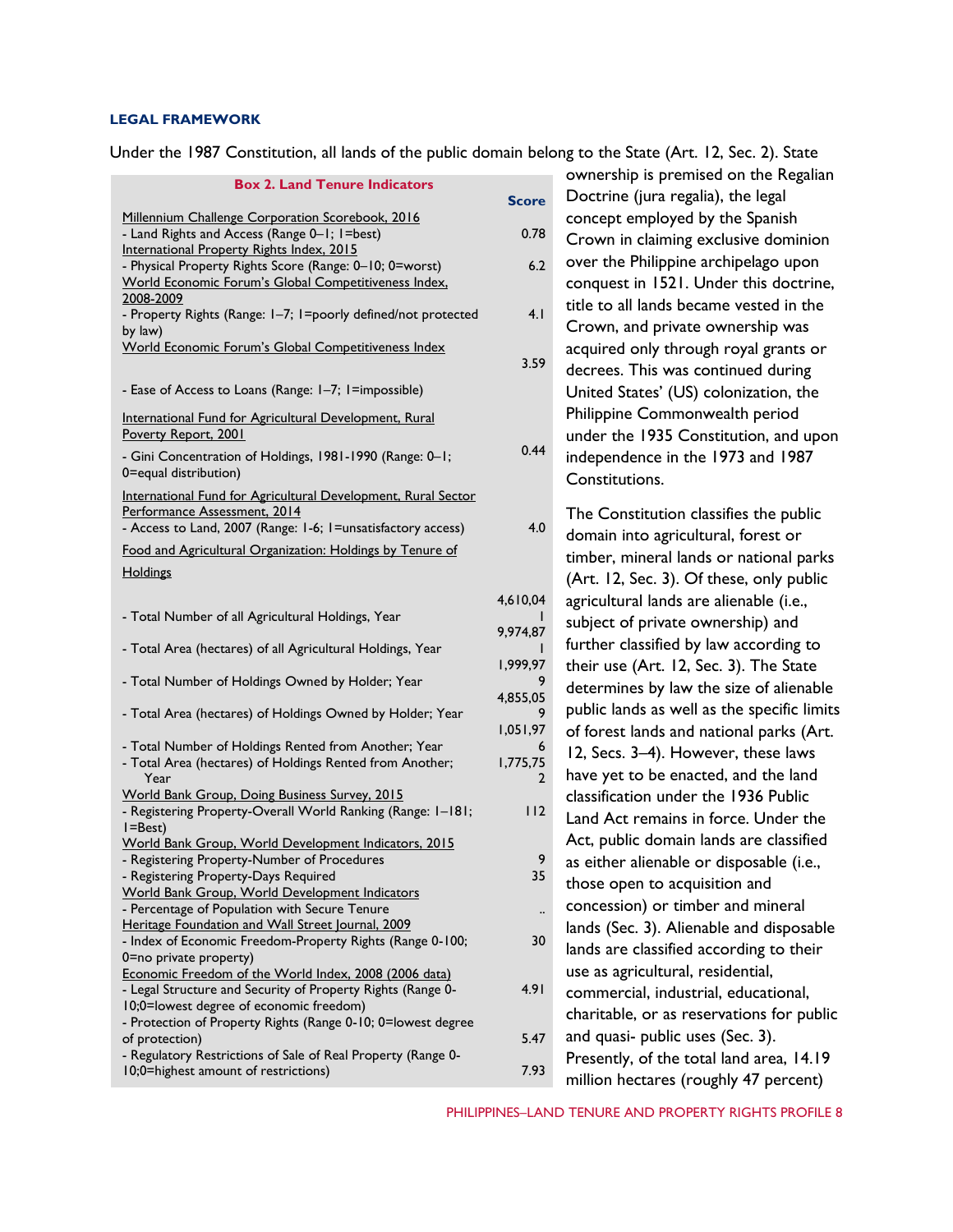are classified as alienable and disposable land, 9.67 million hectares remain devoted to agricultural use and 15.8 million hectares (roughly 53 percent) are forestland (GOP Constitution 1987a; GOP Public Land Act 1936; GOP 2008f, Cruz v. Secretary; GOP 2008a; GOP 2007a; Quizon and Pagsanghan 2014; GOP 2015d).

The 1987 Constitution also provides for: comprehensive land reform (Art. 2, Sec. 21; Art. 12, Secs. 1, 6, 8–10); recognition of indigenous communities and their customary rights to ancestral lands (Art. 2, Sec. 22; Art. 12, Sec. 5); creation of autonomous regions in the island of Mindanao and Cordillera provinces in the island of Luzon (Art. 10, Secs. 1, 15–20); and grant to natural-born citizens who have lost their citizenship the right to acquire private lands (Art. 12, Sec. 8). The provisions are reinforced in the Philippine Development Plan 2011–2016 and in the country's commitment to the Sustainable Development Goals (GOP Constitution 1987a; GOP 2011).

The major land reform laws are the 1988 Comprehensive Agrarian Reform Law (CARL) and the 1992 Urban Development and Housing Act (UDHA). The CARL broadened the scope of rural land reform by including private and public agricultural lands regardless of crops and tenure arrangements, and providing for support services to agrarian reform beneficiaries, including infrastructure, capability-building and credit/marketing assistance. Lands were to be distributed to landless farmers and farm workers within a period of 10 years, but when this was not achieved, the law was extended for another 10 years, and then again extended until 2014 under the Comprehensive Agrarian Reform with Extended Reforms (CARPER) law. The 2014 deadline also was not met but President Aquino committed to completing the distribution by the end of his term in 2016. By the end of 2015 approximately 88 percent of such lands had been distributed. The UDHA established the legal framework for urban land reform and housing for informal settlers, slum dwellers and other underprivileged groups. Key provisions include the prohibition on summary evictions and demolition of dwellings without due process and adequate resettlement, and the provision of government loans to low-income households through the Community Mortgage Program (GOP Agrarian Reform Law 1988; GOP Urban Development and Housing Act 1992; GOP 2009; Quizon and Pagsanghan 2014; UN Habitat 2012; Eleazar et al 2013; GOP 2016).

The 1997 Indigenous Peoples' Rights Act recognizes the right of indigenous peoples to their cultural integrity and self-government, and their customary property rights to ancestral domains and lands. The Act requires Free Prior and Informed Consent (FPIC) of indigenous peoples prior to any government grant of license or concession covering lands within ancestral domains. The 1989 Organic Act for the Autonomous Region in Muslim Mindanao provides for self-governance in Mindanao within the framework of national sovereignty.

Other relevant laws include: The Civil Code, which addresses general property/inheritance issues; the Family Code, which governs marital property rights; and various land titling and registration laws, including the Land Registration Act (1903), Cadastral Law Act (1913), Public Land Act (1936) and Property Registration Decree (1978).

A National Land Use Act bill has been pending in Congress for many years but has yet to be enacted into law. The bill aims to optimize the sustainable use, management, conservation and preservation of the land (Eleazar et al 2013; Quizon and Pagsanghan 2014).

#### **TENURE TYPES**

In the Philippines, lands are either public domain (state-owned) or privately owned. Under the 1987 Constitution, only public agricultural lands may be leased up to 1000 hectares to private corporations.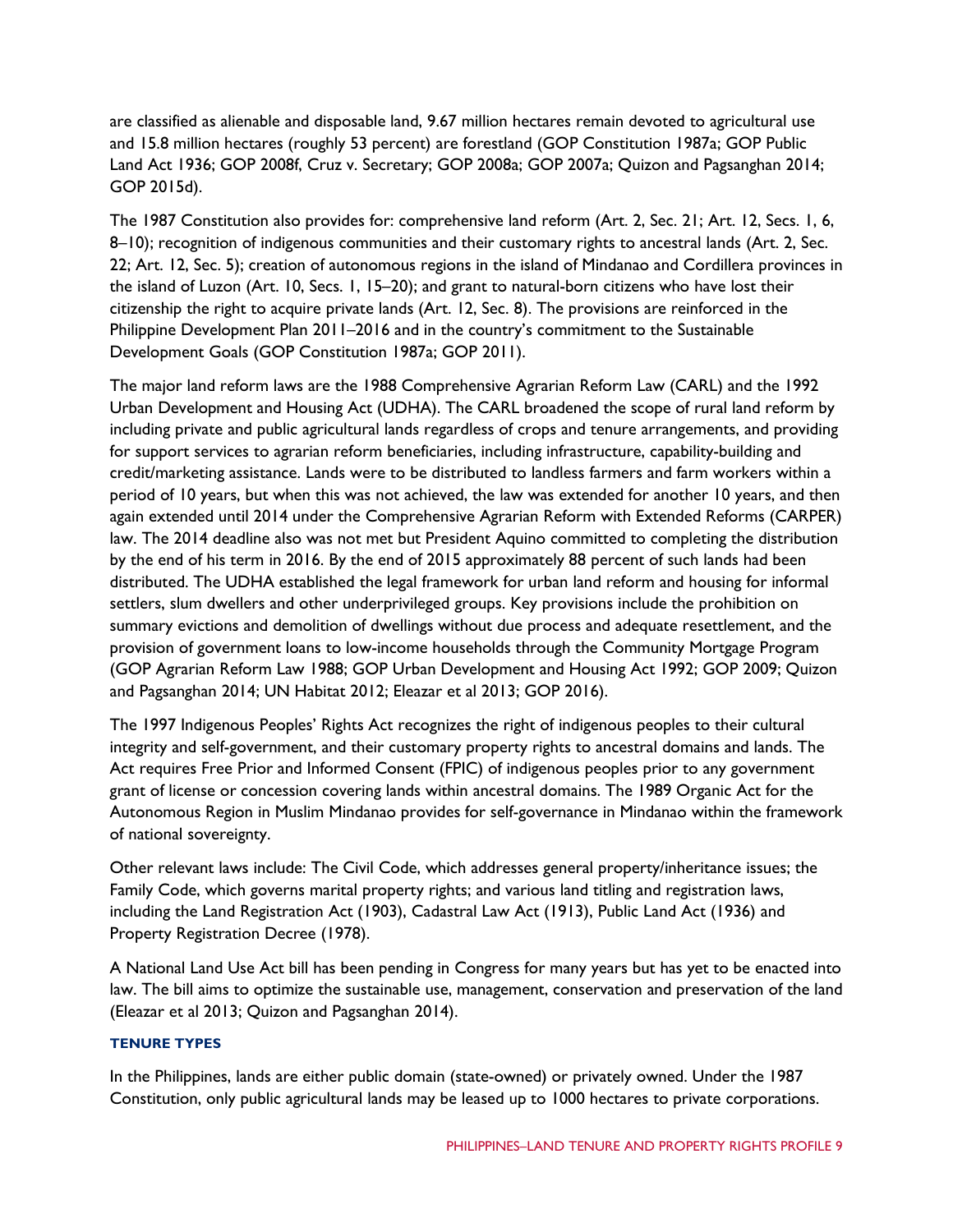Citizens may lease up to 500 hectares or they may acquire by purchase, homestead or grant up to 12 hectares (GOP Constitution 1987a, Art. 12, Sec. 3).

The Public Land Act and other special laws grant land patents (e.g., homestead, sales or free patents) and concessions vesting ownership in individuals and private corporations upon fulfillment of certain requirements. Under the Comprehensive Agrarian Reform Program (CARP) and CARPER, farmerbeneficiaries are granted: 1) full or absolute ownership in the form of Emancipation Patents upon full payment of amortizations; or 2) non-absolute ownership in the form of Certificates of Land Transfer or Certificates of Land Ownership for those still completing payments. Stock ownership under the Stock Distribution Option is granted to agrarian reform beneficiaries in large corporate farms. Farm workers in areas within the retention limit of landowners and in private agricultural lands yet to be acquired by the government are granted leasehold rights with a 75:25 sharing in favor of the farmer-lessee.

Alienable and disposable lands (which include agricultural lands and reclassified lands) and privately owned lands (based on state grants or laws passed since colonization) are subject to: 1) purchase which vests ownership; or 2) lease which vests only the right to occupy and use for the period agreed upon. In 2003, 64.8 percent of lands classified as alienable and disposable were privately owned. Forest lands, including mineral lands and national parks, belong to the State subject to usufruct and resource utilization rights under certain conditions (Llanto 2003; GOP Constitution1987, Art. 12, Sec. 2).

Customary ownership rights over ancestral lands are recognized in the Constitution and Indigenous Peoples' Rights Act. In addition, the Supreme Court, the highest civil court, has ruled that colonizers only acquired dominion over unoccupied or unclaimed portions of the Philippine archipelago, and ancestral lands are deemed private lands based on customary or native title outside the scope of the Regalian doctrine. Rural migration and population growth have led to the rise of informal settlements on public lands and idle private lands in urban and peri-urban areas. Informal settlers are protected under the Urban Development and Housing Act from summary evictions and demolitions (GOP 2008f, *Cruz v. Secretary*; GOP 2008d; Quizon and Pagsanghan 2014).

#### **SECURING LAND RIGHTS**

Land rights are acquired from the State by public grant or by operation of law, or from private transactions or contracts involving private lands. Public grants include: 1) land patents (homestead, sales or free patents) or leases conferred under special laws; 2) royal grants/decrees issued during the colonial period; 3) titles acquired under agrarian reform laws; 4) title acquired under the urban land reform law (which grants the urban poor the right to purchase home plots in their existing settlements or resettlement areas); and 5) title in the form of Certificates of Ancestral Domain Claim (CADC) and Certificates of Ancestral Land Claims (CALC) acquired by indigenous peoples under the Indigenous Peoples' Rights Act (GOP Civil Code 1949, Book II; GOP Indigenous Peoples' Rights Act 1997; GOP 2010 (New Residential Free Patent Act of 2010); Quizon and Pagsanghan 2014).

Land rights are acquired by operation of law through accretion, prescription, hereditary succession or inheritance, or marriage under the property regime of absolute community of property (i.e., joint ownership of property brought into the marriage or acquired after). For private lands, rights may be acquired through voluntary transactions such as sales and donations, transfer by will, or involuntary transfer such as foreclosure or tax sales. These transactions are governed by general property and commercial laws (GOP Civil Code 1949, Books II and III; GOP Family Code 1987b, Tit. 5 Ch. 3).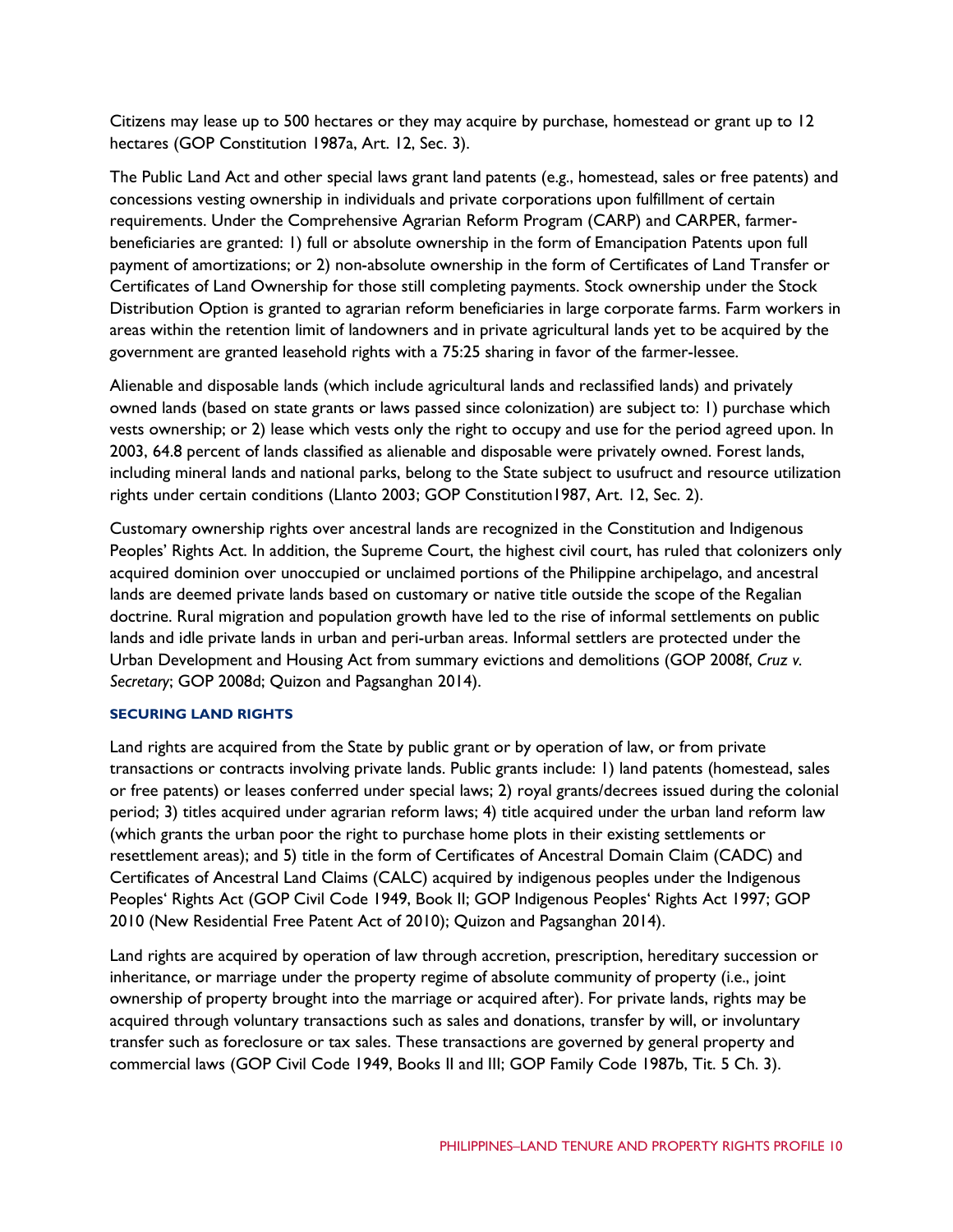The 1987 Constitution restricts access to public lands. Citizens may acquire public lands of not more than 12 hectares by purchase or land patent, or of no more than 500 hectares by lease. Private corporations must be at least 60 percent Filipino-owned and may lease land of not more than 1000 hectares for a period of 25 years, renewable for the same term. The use of public and private land is subject to zoning or local land-use classification laws. Foreigners may acquire private land only in limited circumstances (GOP Constitution 1987a, Art. 12, Sec. 3; Galacio 2008; Quizon and Pagsanghan 2014).

The Land Registration Act requires registration of land rights under the Torrens system. Under this system, the government issues a certificate of title (Torrens title) as proof of ownership; it is the highest measure of tenure security. Courts have upheld ownership based on tax declarations, realty tax receipts and transfer deeds. Land rights are secure insofar as they may be proved or traced back to some State grant or lawful private transaction (Eleazar 2013; Malenab-Hornilla 2008).

An inefficient land administration system, exacerbated by the lack of a national land use planning law, contributes to tenure insecurity and high transaction costs in securing, registering and transferring property rights. Overall, the land information system is inadequate. It takes between six months to several years to obtain original titles and an average of 35 days to register subsequent transactions. An estimated 11 million parcels are untitled. This is exacerbated by overlapping mandates of institutions involved in the administration and regularization of property and land (Llanto and Ballesteros 2003; World Bank 2016a; Oxfam 2014; Quizon and Pagsanghan 2014; Eleazar et al 2013).

#### **URBAN TENURE**

The Philippines is rapidly urbanizing, mostly because of rural poverty and a high population growth rate. In Metro Manila, nearly 25 percent of the population lives on various public lands, infrastructure or idle lands. As of 2011, approximately 20 percent of the estimated urban population of 44.1 million people, lived in informal settlements. Typhoon Haiyan displaced thousands more in 2013. (World Bank 2010a; GOP 2008e; Eleazar et al 2013; Hodal 2014).

Rural-to-urban migration and lack of access to land and housing by the poor have led to swelling squatter colonies or informal settlements on public and privately-owned lands in urban and peri-urban areas. Mass evictions have often resulted in violent confrontations between the squatters and the government or private landowners (Borras and Franco 2007; GOP 2006a; Villanueva 2007; Eleazar et al 2013; Quizon and Pagsanghan 2014; USAID 2014a).

Secure urban tenure is undermined by several factors: 1) Several organizations have overlapping mandates for the regularization of key processes in land administration including property registration, surveying functions, titling, planning and property taxation. This can result in the issuance of multiple titles to the same parcel, a circumstance that also occurs due to the parallel registration of titles through judicial and administrative processes; 2) Local Government Units capacity to support land use planning and zoning administration is limited and they operate ineffectively. Limited technical capacity of LGU staff to collect, analyze and integrate data for improved land use planning is an important limitation to land use plan development in the Philippines. Moreover, lack of planning coordination between LGUs has resulted in conflicting planning objectives and inefficient urban design; and 3) Only about half of all parcels in the Philippines are formally registered in the Torrens Title System. This is due in large part to lengthy delays in completing the process and high costs of registering property. These high costs for registration serve as a disincentive for formalization of rights and result in fewer properties being registered within the title system (USAID 2014a).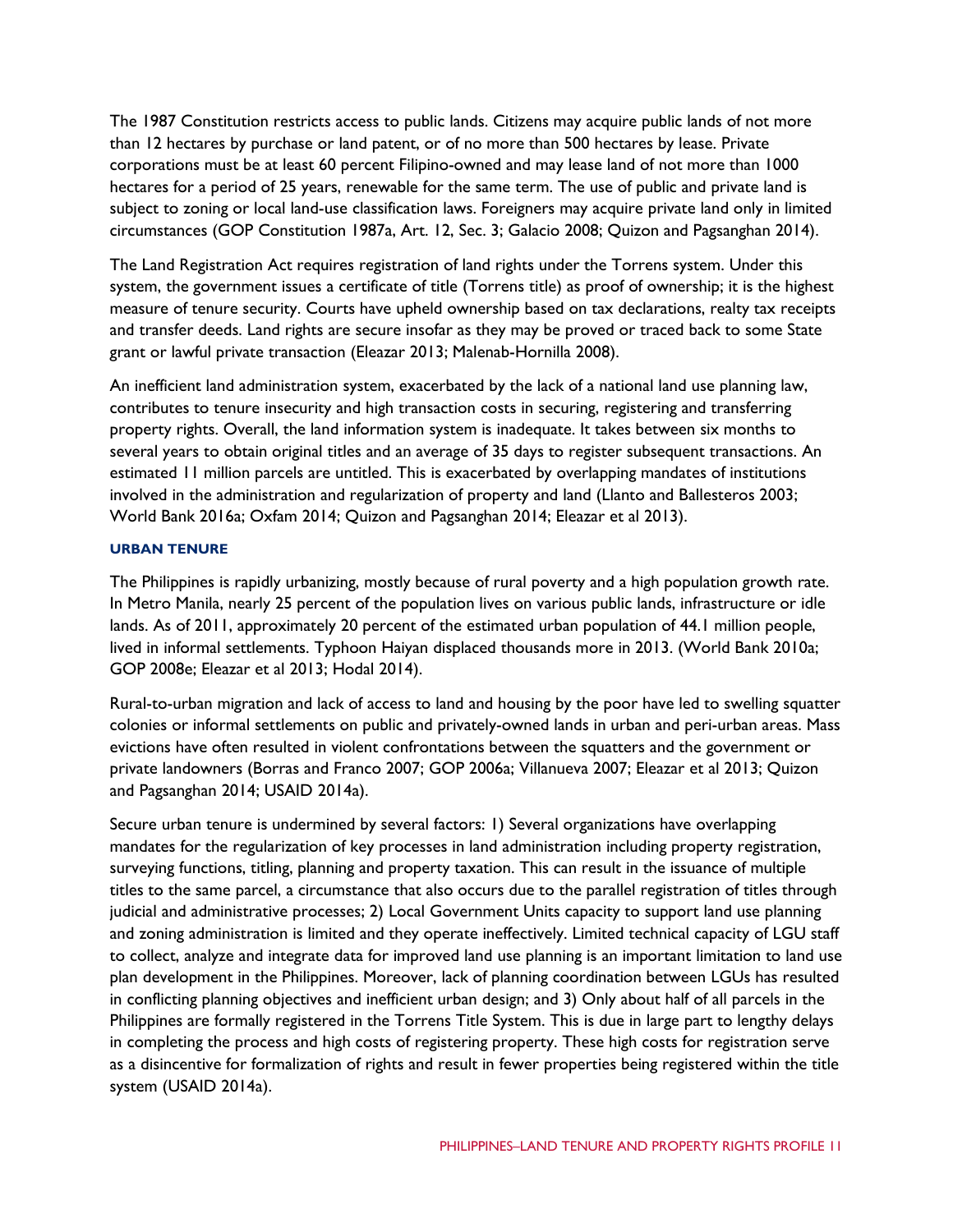#### **INTRA-HOUSEHOLD RIGHTS TO LAND AND GENDER DIFFERENCES**

The law generally provides for equal land access. Under property law and under family and succession law, men and women have equal property rights. Assets acquired during cohabitation without marriage are co-owned, and can be encumbered or disposed of by one partner only with the consent of the other. Within marriage, the property regime is absolute community of property – unless a different regime is stipulated in the marriage settlements – and both spouses jointly administer family property (GOP Family Code 1987b, Arts. 147, 75, 96).

In case of disagreement, the husband's decision prevails, subject to recourse to the courts by the wife. The wife retains sole management rights to her exclusive property. In case of legal separation, the terms of dissolution of community property are determined by guilt, not by gender (GOP Family Code 1987b, Arts. 96, 111, 63[2]).

Married women may make wills without the consent of their husband, and dispose of their separate property and share of community property. Widows are compulsory heirs of their deceased spouses (GOP Civil Code 1949, Arts. 802–3, 900; Cotula 2007).

The Women in Development and Nation Building Act (1992) expressly grants women, regardless of civil status, the same capacity to act and enter into contracts as men, and equal treatment in agrarian reform and land resettlement programs. The Comprehensive Agrarian Reform Law guarantees women, regardless of civil status, equal rights to own land, equal shares of farm produce, and representation in advisory and decision-making bodies. The Magna Carta of Women (2009) grants equal property and

|                                                               | <b>Box 3. Land and Gender Indicators</b> |              | inheritance   |
|---------------------------------------------------------------|------------------------------------------|--------------|---------------|
|                                                               |                                          | <b>Score</b> | common lay    |
| OECD: Measuring Gender In(Equality)-Ownership Rights,         |                                          |              | access to ag  |
| 2014                                                          |                                          |              | lands (GOP    |
| - Women's Access to Land (to acquire and own land) (Range: 0- |                                          |              |               |
| $\mathsf{l}$ ; 0=no discrimination)                           |                                          | 0.5          | 1988, Sec. 4  |
| - Women's Access to Property other than Land (Range: 0-1;     |                                          |              | Carta of W    |
| 0=no discrimination)                                          |                                          | 0.5          |               |
| - Women's Access to Financial Services (Range: 0-1; 0=no      |                                          |              | 20)           |
| discrimination)                                               |                                          | 0.5          |               |
| FAO: Distribution of Agricultural Holders by Sex, 2002        |                                          |              | However, d    |
| - Percentage of Female Holders of Agricultural Land           |                                          | 10.8         | patriarchal a |
|                                                               |                                          |              |               |
|                                                               |                                          |              |               |

rights to wives and w spouses, and equal rarian and customary Agrarian Reform Law 10 [5]; GOP Magna omen 2009b, Secs. 19–

espite these laws. ttitudes and deeprooted stereotypes regarding the

role of women persist (The OECD rankings [see Box 3] are based simply on the question of whether women can own land and property, as indeed they can). In practice, men are still the primary property owners, and some laws and government policies that are neutral on their face to discriminate against women when implemented, although this situation is changing to some extent pursuant to the Land Administration and Management Project (LAMP) Phase 2 described in the Donor Interventions section. The order of priority of agrarian beneficiaries under the Agrarian Reform Law disadvantages women, as they are mostly seasonal farm workers and thus rank third in priority of distribution. Governmentsponsored indigenous peoples' resettlement projects award land titles and certificates of titles to crops to the head of the family, who is often a man. Although women have the legal right to independently enter into contracts, many financial institutions require the husband or male partner to co-sign loans and financial contracts; women's access to credit is limited to smaller amounts as they usually have less property to provide as collateral. Moreover, the land information system does not collect gender disaggregated data, thus permitting little meaningful monitoring of the extent to which women own or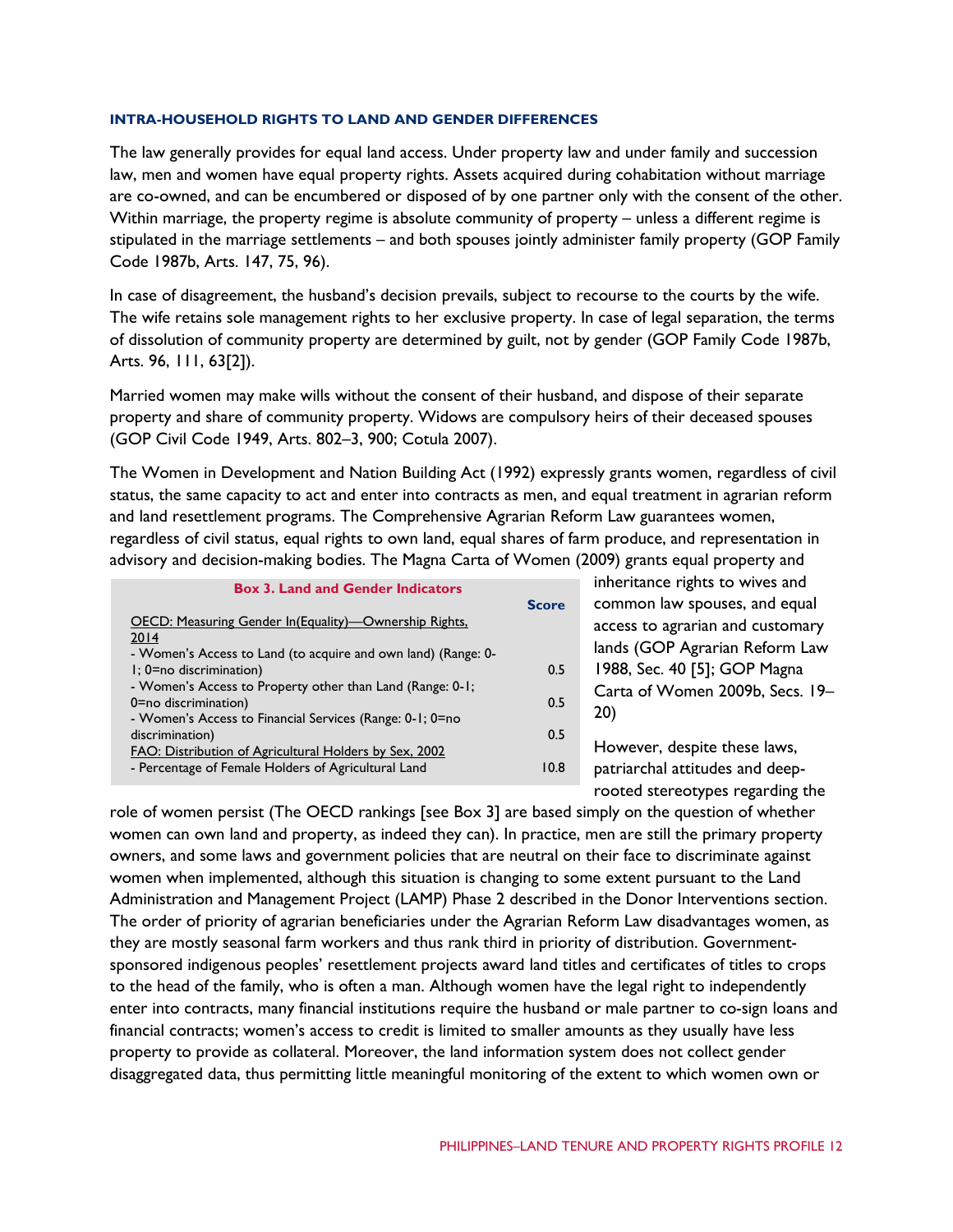have secure rights to land (GOP Agrarian Reform Law 1988, Sec. 22; Cotula 2007; Tripon 2008; OECD 2014; Eleazar et al 2013; Corral 2015).

Customary laws practiced in rural areas and by various ethnic groups generally grant men greater access to land than women. Tribes in the north and center of the country give women equal right to land ownership, but it is the men who principally administer and manage conjugal properties. Southern Muslim tribes require the husband's consent before a woman may acquire any property, and women inherit only half the share inherited by men in a similar position (Cotula 2007; OECD 2014).

#### **LAND ADMINISTRATION AND INSTITUTIONS**

There are many government agencies that are involved in land administration and management. The Department of Agrarian Reform is the lead agency for agrarian reform. Its functions include: land surveys; processing of compensation; registration of lands; and issuance of certificates of ownership. The Department coordinates with the Department of Environment and Natural Resources (DENR) for land survey and distribution, and with the Department of Agriculture for delivery of support services (Llanto and Ballesteros 2003; Eleazar et al 2013).

The Housing and Urban Development Coordinating Council is the highest policy-making and coordination agency on urban development. It coordinates with the Housing and Land Use Regulatory Board for the review of cities and municipalities' development plans, zoning, and settling land-use conflicts; and the National Housing Authority for urban resettlement. Other key land agencies are: 1) the Land Management Bureau (under DENR), which recommends policies/programs for the administration of alienable and disposable lands; 2) the Land Registration Authority (LRA), which issues patents and certificates of title and registers land-transaction documents (a Registry of Deeds is attached to the Land Registration Authority in every city and province); 3) the National Commission on Indigenous Peoples (NCIP), which assists indigenous peoples in securing title to their lands and approves any proposed disposal, utilization, management or appropriation of ancestral lands; and 4) Local Government Units, which develop land-use and development plans and zoning ordinances.

The Bureau of Fisheries and Aquatic Resources, a part of the Department of Agriculture, is charged with ensuring that fisherfolk have safe and secure settlements near their fishing grounds. A large percentage of fisherfolk reside in informal settlements and are in danger of eviction (Calvan 2015).

Many regulatory agencies, including Local Government Units, in the Philippines have limited capacities to implement and enforce land, environment and natural resource laws and to protect property rights. In addition, there are also problems of overlapping responsibilities and duplicative documentation. For example, both DENR and LRA approve subdivision plans but they do not share their records. DAR, DENR, LRA and NCIP all issue titles but do not necessarily share information with the other agencies. This has resulted in duplicate titles, conflicting claims and many disputes (Eleazar, et al 2013).

#### **LAND MARKETS AND INVESTMENTS**

There is an unmet demand for housing, commercial and industrial land. The Philippines Development Plan 2011–2016 projects a need for 5.8 million housing units by 2016. The government aimed to provide nearly 1.5 million units during the 5-year PDP. Developers have contended that this can only be met by converting tracts of farmland on the outskirts of urban areas and the government appears to have rescinded a 2008 ban on agricultural land conversions in 2008 due to food security concerns. But CARP continues to establish significant legal limits on such conversions (PDI 2008a; PDI 2008b; GOP 2011 (PDP)).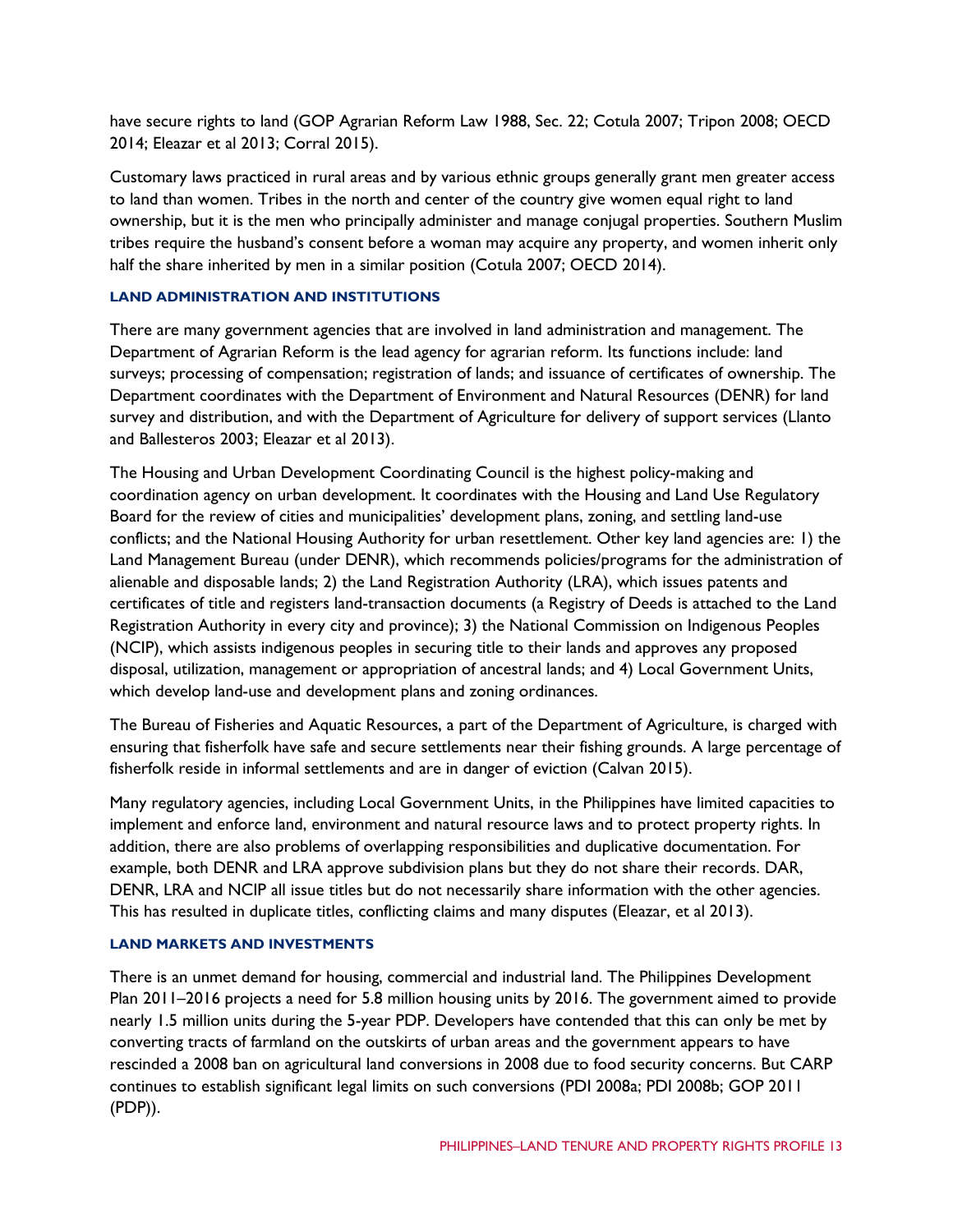Buying, selling, renting and mortgaging of land are governed by general property and commercial laws. Certain lands acquired by public grants and under agrarian reform laws, such as land patents, emancipation patents or certificates of land ownership awards, contain restrictions on transfers and mortgage. This has resulted in informal markets of prohibited land transactions. There are multiple land valuation systems and they lack transparency and standardization, resulting in different pricings for the same property. Various government agencies use different bases for valuation, such as market valuation by zone or area for taxation purposes – which can vary between national and local authorities, and valuation according to use for land conversion or development purposes. The zonal valuation system, especially in rural provinces, is outdated, resulting in undervaluation of properties (Lanto and Ballesteros 2003; Domingo and Fulleros 2005; Quizon and Pagsanghan 2014).

There is a lack of reliable data on property markets. Actual land sales prices are not publicly available. Land record systems are unsystematic and unreliable as to land ownership, locations, boundaries, actual land uses and land values. Many records have been destroyed by war, theft, fire and water damage, or have been misplaced. Many records are in fragile condition, and some have been illegally altered. There is no complete set of cadastral maps that shows titled and untitled properties on alienable and disposable lands. The titling system lacks quality control – multiple titles and gaps in titles are not easily detected. Inefficiencies combined with high land taxes have led to informal land markets, particularly in poor communities (Llanto and Ballesteros 2003; Quizon and Pagsanghan 2014).

#### **COMPULSORY ACQUISITION OF PRIVATE PROPERTY RIGHTS BY GOVERNMENT**

Expropriation is an inherent power of the State. The authority is lodged with the Philippine Congress but delegated under various laws to national government agencies, local government units and public utilities involved in infrastructure development (GOP 2008f, *Moday v. Court of Appeals*).

The grounds and procedures for expropriation are set forth in the 1987 Constitution and enabling legislation. Private property cannot be expropriated without due process and just compensation. The taking must be for public use, interpreted broadly by the courts to be consistent with public welfare or public exigency. Just compensation is defined as the full and fair equivalent of the property, based on the owner's loss at the time of the taking, and is a judicial function. The Comprehensive Agrarian Reform Law and Urban Development and Housing Act involve large-scale exercises of expropriation. In general, expropriation processes, including payment of compensation and resettlement, are applied inconsistently, especially in the case of projects that are not supported by foreign donors (GOP Constitution 1987a, Art. 3, Secs. 1, 9; GOP 2008f, *Manosca v. Court of Appeals*, *National Power Corporation v. Bagui*; Quizon and Pagsanghan 2014; Eleazar et al 2013).

The Indigenous Peoples Rights Act of 1997 provides that indigenous peoples may not be relocated from their land except through eminent domain. In such cases, those who are relocated are entitled to receive land of at least equal quality as well as compensation "for any resulting loss or injury" (GOP 1997.)

#### **LAND DISPUTES AND CONFLICT**

Unequal access to land and resources is a key driver of conflict, fueling social unrest and armed uprisings. There have been various land reform programs since the 1930s, but none have been effectively implemented. The latest comprehensive agrarian reform program remains uncompleted more than 25 years after it was launched in 1988, and the most productive and fertile lands are still in the hands of private plantation and commercial farm owners. However, in the face of on-going budgetary constraints and bureaucratic inefficiencies, the government has shown increasing political will to complete the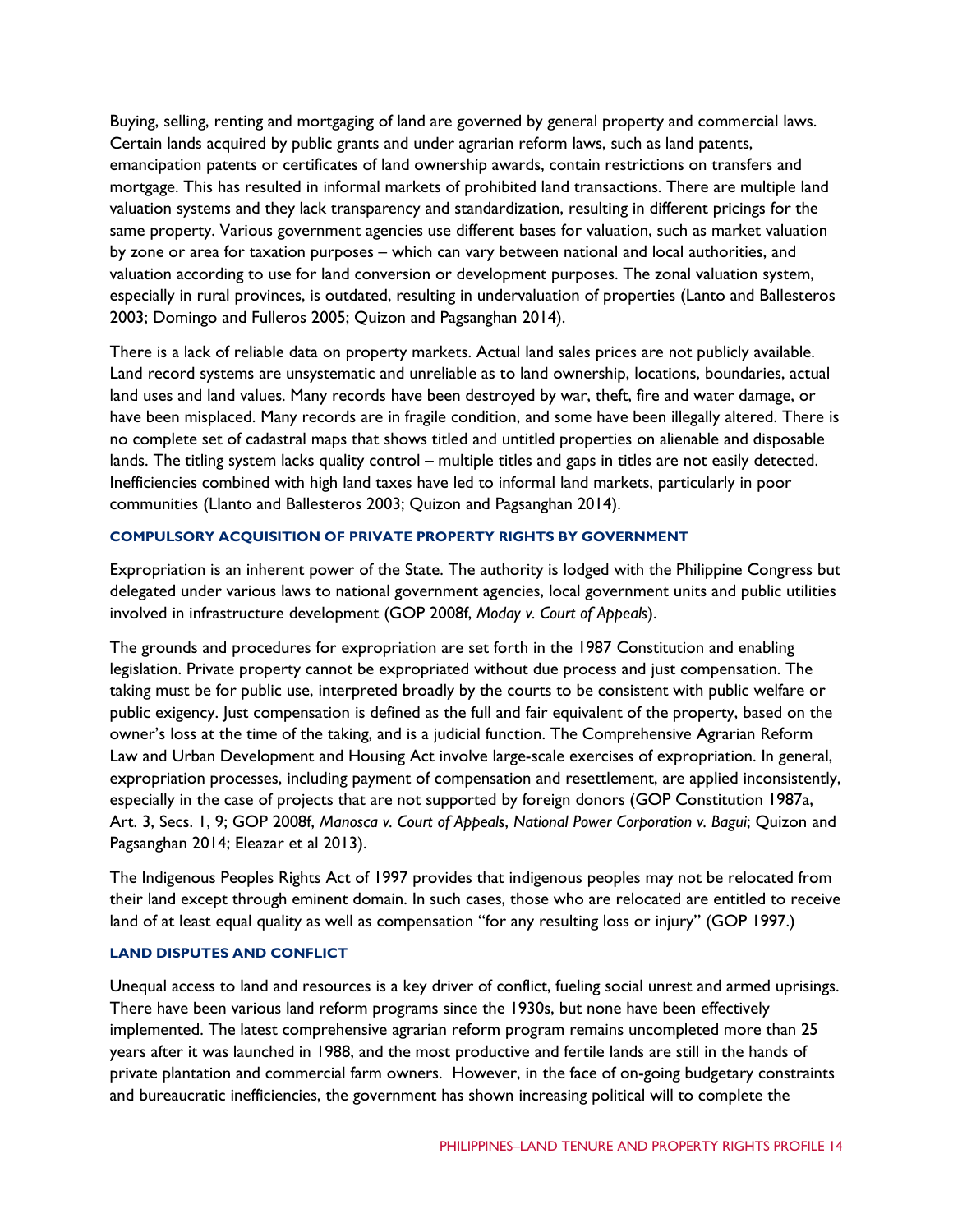agrarian reform program. For those who have benefited from land distribution, slow delivery of support services and infrastructure promised under the program has resulted in sub-optimal use of the land, although more recently the government has more aggressively attempted to provide support services to beneficiaries. Rural-to-urban migration and lack of access to land and housing by the poor have led to swelling squatter colonies or informal settlements on public and privately-owned lands in urban and periurban areas. Mass evictions have often resulted in violent confrontations between the squatters and the government or private landowners (Borras and Franco 2007; GOP 2006a; Villanueva 2007; Eleazar et al 2013; Quizon and Pagsanghan 2014).

Conflicts related to large-scale land acquisitions are relatively frequent. These conflicts often involve inadequate or unpaid compensation or unmitigated social and environmental consequences of the investment. In some cases, land rights of indigenous peoples are undermined by investor failure to obtain free, prior and informed consent of the affected population (Eleazar et al 2013).

Indigenous peoples are marginalized and have been pushed out of their ancestral lands by the government for infrastructure projects, and by private farming interests and natural resource concession holders. They struggle to uphold their rights under the Indigenous Peoples' Rights Act, which conflicts with the Regalian doctrine applied in various laws. Disputes have arisen where the boundaries of indigenous lands overlap with lands claimed by others and due to overlapping government agency mandates. The mapping of indigenous lands (through the issuance of Certificates of Ancestral Domain Title) remains incomplete, posing an additional threat to the rights of indigenous peoples (e.g., 1995 Mining Act, 1992 National Integrated Protected Areas System Act and Revised Forestry Code; Novellino 2000; Quizon and Pagsanghan 2014; Eleazar et al 2013).

In 2012 the government signed a framework peace agreement with the Moro Islamic Liberation Front, one of the groups of Muslim separatists that have engaged in armed rebellion in Mindanao, where six of the country's 10 poorest provinces are located, since the late 19th Century. This was followed by a comprehensive agreement in 2014. The agreement provides for the establishment of an autonomous entity called Bangsamoro covering a larger land area than the autonomous Mindanao region. Importantly, the separatist Moro National Liberation Front is not a party to the agreement. Implementing legislation has yet to be adopted and there are questions about the constitutionality of the agreement. Violent conflict and instability persist. The conflict dynamic is further complicated by the activities of the Abu Sayyaf Group, considered a terrorist group by the government with links to Jemaah Islamiya, the Indonesia-based Al-Qaeda affiliate. The region is also plagued by localized clan rivalries over land and resources and political dominance (Gutierrez 2008; Kamlian 2003; USAID 2010a; Knack 2014; Thompson Reuters 2014; International Crisis Group 2015).

Except in areas covered by the LAMP project, outdated land administration laws, an inefficient land administration infrastructure and a poor land information system continue to result in widespread problems of fraudulent, overlapping and duplicative land titles, and have contributed to land-grabbing and frustrated efforts to resolve long-standing land disputes. Inconsistent legislation and policy declarations have led to unsustainable land use and conflict over competing land uses. Large swathes of productive agricultural land, especially in the rice bowl provinces in central Luzon, have been converted for housing, commercial and industrial purposes (Eleazar et al 2013; Llanto and Ballesteros 2003; Kelly 1998; Quizon and Pagsanghan 2014; World Bank 2014).

Typhoon Haiyan caused or worsened land disputes in the areas affected by the storm. Loss of land documents, the lack of a coherent land use policy, insufficient land for relocation and displacement due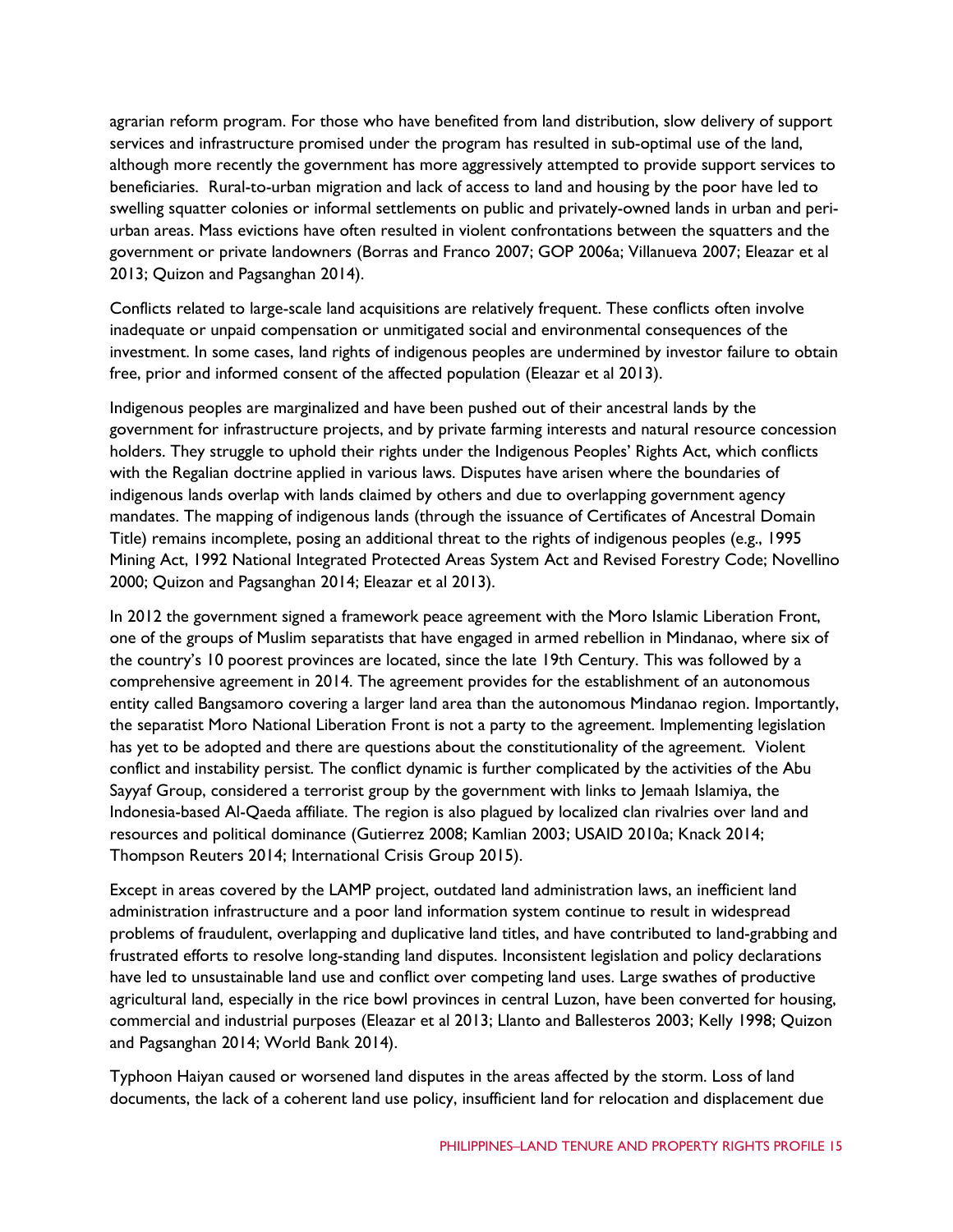to land conversions have been devastating to the most vulnerable people affected by the typhoon (Oxfam 2014).

#### **KEY LAND ISSUES AND GOVERNMENT INTERVENTIONS**

As in many developing countries with natural resource-based economies, land and natural assets are highly politicized in the Philippines. Control over land and resources is often a major strategy for maintaining political control; traditional politics are oriented toward maintaining elite control over the nation's land and other resources. This has created a dualistic economy, where the welfare of the elite and the poor majority are often in opposition. In this context, economic growth can reinforce inequity rather than reduce it. A central problem, then, is the political economy which perpetuates control of some economic assets (land, resources) and political power by a small grouping of wealthy families. These problems are intimately tied to those of disappearing natural resources and continuing widespread poverty and inequity (Gollin and Kho 2002).

Under the Philippines Development Plan (PDP) 2011-16, there is an emphasis on improving basic infrastructure and governance in pursuit of the goal of achieving inclusive growth. The PDP seeks to accelerate and complete the agrarian reform program and resolve other property rights issues involving agricultural land. As of the end of 2015, the government had distributed over 4.7 million hectares to CARP beneficiaries since the beginning of the program, about 88 percent of its target. The CARPER law provides for delivery of an integrated package of support services to existing and new agrarian reform beneficiaries. It is also continuing asset reforms in urban and ancestral lands. Recent interventions on urban land reform include: 1) passage of the Residential Free Patent Act of 2010 which facilitates the conversion of public alienable and disposable land into registered residential lands; and 2) the Social Housing Finance Corporation is providing microfinancing for the bottom 30 percent of the population under the Community Mortgage Program. The program enables borrowers to obtain housing; it had nearly 22,000 beneficiaries in 2014. The PDP includes a goal of providing nearly 1.5 million housing units nationwide by 2016; about 300,000 had been provided as of July 2013 (GOP 2009 (CARPER law); GOP 2011; GOP 2015a; GOP 2014; Eleazar et al 2013; SHFC 2014; GOP 2016).

The Philippines is highly vulnerable to climate change and natural disasters, as demonstrated by the devastation wrought by Typhoons Ketsana and Parma in 2009, Washi in 2011, Bopha in 2012, Haiyan in 2013 and Ruby, Amang and Seniang in 2014 and 2015. The government's goal of increasing resilience to climate change includes efforts to improve land administration and management. The National Climate Change Action Plan calls for enacting a comprehensive land use law (GOP 2011; GOP 2011a).

In late 2008, the government declared an indefinite moratorium on the conversion of prime agricultural lands. In August 2009, Congress extended the implementation of the Comprehensive Agrarian Reform Law until 2014.

The government is promoting area-based clustering of farms to improve the delivery of agrarian support services (GOP 2009; *PDI* 2008a; GOP 2006a).

A Lands Sector Development Framework was developed in 2012. It serves as the country's blueprint for land administration and management reforms. The second phase of the government's Land Administration and Management Project aims to improve tenure security, create an efficient land market and improve public confidence in the land administration system. Project initiatives include: the creation of a more efficient land-records system, and more equitable and uniform property valuation system; the rationalization and streamlining of land administration agencies; and the improvement of accessibility to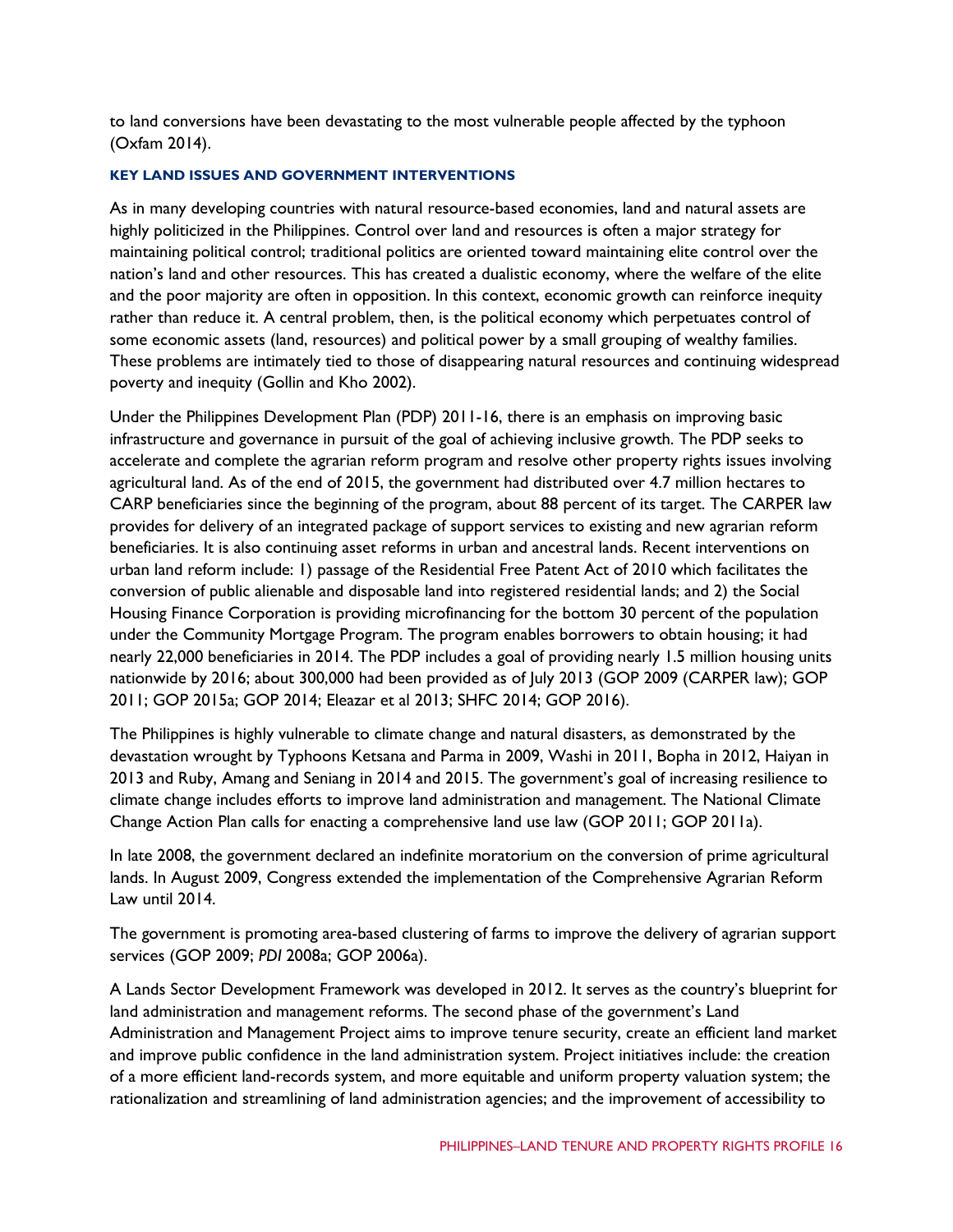land registry records. The central government has also attempted to assist Local Government Units to better manage their land administration and land use responsibilities. An ongoing effort to enact a new National Land Use Act has been unsuccessful (Eleazar, et al, 2013; GOP 2008c; GOP 2014 Quizon and Pagsanghan 2014).

#### **DONOR INTERVENTIONS**

USAID provides support for the Philippines in part pursuant to the Partnership for Growth.[2](#page-16-0) The program seeks to address the country's most serious constraints to inclusive and lasting growth. USAID's Country Development Cooperation Strategy Philippines 2012–2016 includes programs for inclusive economic growth acceleration, peace and stability in Mindanao (in part through a program that addresses and seeks to reconcile land-related conflicts), and improving environmental resilience and humanitarian assistance in the wake of Typhoon Haiyan. USAID is supporting a variety of disaster risk reduction and climate change adaptation initiatives as the government goes about implementing the Disaster Risk Reduction and Management Act of 2010 and the Climate Change Act of 2009. At the national level, USAID is investing in improved property rights and land use through a new project called Strengthening Urban Resilience for Growth with Equity, aimed at promoting inclusive economic growth and resilience outside the Metro Manila area, including securing property rights. Broader USAID support for good governance also supports the Mission's sector work. (USAID; USAID 2012; USAID 2015).

The World Bank Country Partnership Strategy for the Philippines 2015–2018 continues to focus on inclusive growth for the poor in line with the government's PDP. Projects include: 1) the recently concluded second phase of the Land Administration and Management Project, in collaboration with the Australian Department of Foreign Affairs; and 2) continued support for the Participatory Irrigation Development Project, aimed at improving irrigation service delivery and increasing agricultural production. Recently, the Bank conducted an assessment of land governance on Mindanao as part of the Mindanao Jobs Report – citing the weak property rights as a key constraint to developing more and better jobs in Mindanao. The Bank also published a policy paper on affordable housing in the Philippines which, among other things, addresses the tenure insecurities of informal settlement families. This issues was discussed at a National Housing Summit held in 2016 (World Bank 2014; World Bank 2016b; World Bank 2016c).

The Asian Development Bank Country Partnership Strategy for the Philippines 2011–2016 includes investments in: 1) improved sustainable land-based natural resource management; and 2) supporting the Comprehensive Agreement on Bangsamoro by providing financial assistance for the Bangsamoro Development Plan. The 2016-2018 Country Operations Business Plan projects 1) assistance inclusive agri-industry marketing and trade; 2) sustainable and climate resilient infrastructure; and 3) urban infrastructure (ADB 2011; ADB 2015; ADB 2015a).

The FAO supported a multi-sectoral study on the Agribusiness Venture Arrangements (AVA) policy and implementation under CARP. The objective was to identify gaps in the program and make recommendations on how those arrangements can be improved so as to increase productivity and income of farmer organizations, smallholder farmers and laborers and to increase profitability of private sector investments in AVAs. The FAO is also providing technical support to implement the 2012 Voluntary Guidelines on the Responsible Governance of Tenure of Land, Fisheries and Forests. It is also

<span id="page-16-0"></span><sup>&</sup>lt;sup>2</sup> The Partnership for Growth is "a partnership between the United States and a select group of countries to accelerate and sustain broad-based economic growth" pursuant to the U.S. Presidential Policy on Global Development announced in 2010.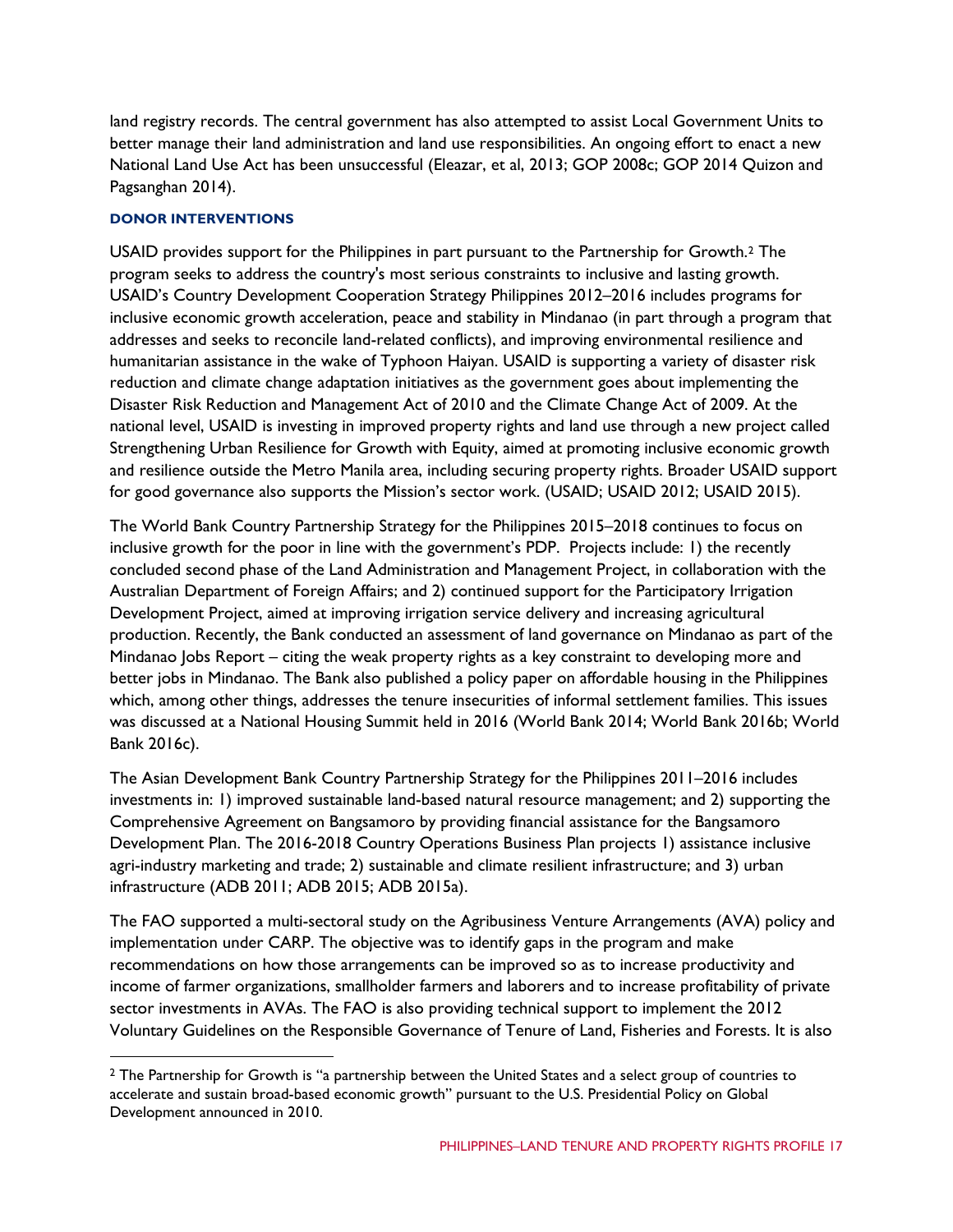supporting the Land Management Bureau in connection with the Lands Sector Development Framework (FAO 2015; FAO 2016).

The Japan International Cooperation Agency (JICA) has supported agricultural infrastructure projects (including irrigation facilities, roads and bridges) in connection with the Agrarian Reform Infrastructure Support Project being implemented by DAR. JICA also continued its support for peace building in Mindanao (JICA 2013; JICA 2014; Torres 2015).

Many Philippine NGOs are engaged in land matters – from political activism to serving as intermediaries between citizens and the State. Many of these NGOs work to strengthen community groups by providing financing, advocacy and capacity-building.

## **2. FRESHWATER (LAKES, RIVERS, GROUNDWATER)**

#### **RESOURCE QUANTITY, QUALITY, USE AND DISTRIBUTION**

The Philippines has extensive water resources, including 31,000 hectares of rivers; 200,000 hectares of lakes; 19,000 hectares of reservoirs; and more than 100,000 hectares of wetlands. There are 421 river basins, of which 20 are considered major river basins. Major rivers are the Cagayan – the country's longest river – the Agno, Pampanga, Pasig and Bicol rivers in Luzon, and the Rio Grande de Mindanao. There are 59 significant lakes; 16 lakes cover 400 hectares or more. The largest lakes are the Laguna de Bay on Luzon and Lake Lanao on Mindanao.

Philippine rivers and lakes are home to more than 316 fish species, some of which are endemic (Philippine coastal waters are considered the center of marine biodiversity in the world). Groundwater reservoirs have a storage capacity of 251,100 million cubic meters and a dependable supply of 180,000 million cubic meters per year. Total renewable water resources equal 479 cubic kilometers. Average annual rainfall is 2348 millimeters (FAO 2005c; GOP 2006c; Gamolo 2008; GOP 2009a; NWRB 2006e; UN Water 2013; FAO 2011; CIA 2015).

The largest share of total water withdrawal is for agriculture, with irrigation, livestock, and fisheries representing 82 percent of total water use, while industry and domestic sectors share the rest. 96 percent of total water withdrawals are from surface water with 4 percent from groundwater. Groundwater use is reserved primarily for domestic drinking purposes and is distributed as: 63 percent for domestic use; 17 percent for industry; 13 percent for agriculture; 1 percent for power generation; and 6 percent for other sectors. Many people fish for home consumption or small-scale commercial activities. 3.4 percent of the workforce were employed in the fishing industry in 2014. Ten major lakes are used for aquaculture production (Gamolo 2008; FAO Aquastat 2011; WAVES 2015).

Water supplies are generally sufficient for local needs but there are water deficits in highly populated areas, particularly in regions with limited supplies. Only 43 percent of the population has access to piped water into private premises although the figure drops to 25 percent in rural areas. And water quality is worsening. The discharge of municipal and industrial wastewater and agricultural runoff has caused extensive pollution. Only 10 percent of municipal wastewater undergoes secondary or tertiary treatment. Experts have concluded that 50 river systems are biologically dead or dying due to pollution from human trash, commercial agricultural chemicals, untreated raw sewage, animal wastes and industrial wastes. Fewer than 4 percent of urban households have access to sewerage systems. In Metro Manila, nine river sub-basins are used as dump sites. One-third of the country's river systems remain as potential sources of drinking water. Up to 58 percent of groundwater is contaminated due to leaching of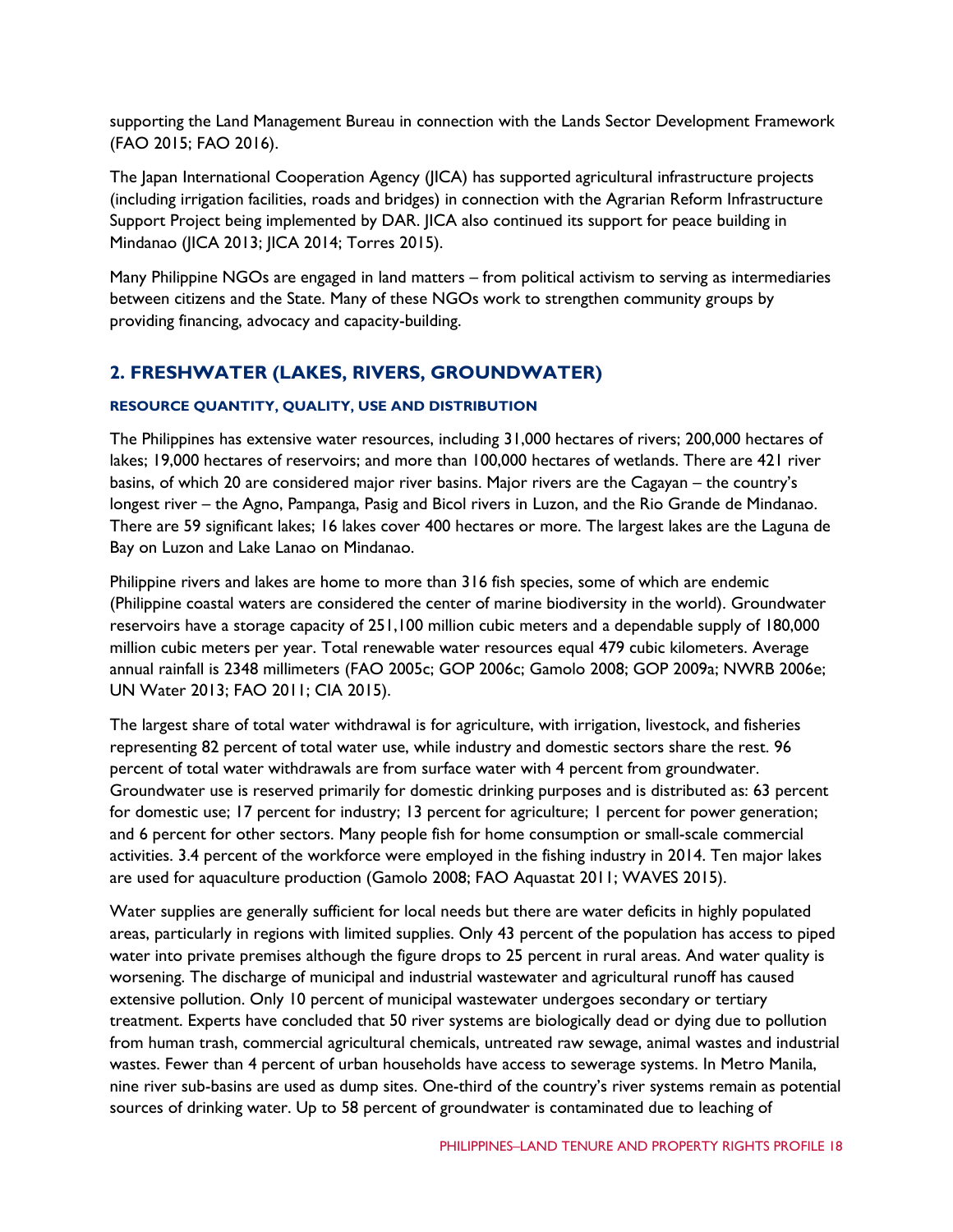industrial, agrochemical and animal wastes and infiltration of subsurface discharges from septic systems and polluted urban runoffs. Over-extraction of groundwater has led to a decline in levels, drying up of wells and springs, and contamination of wells by saltwater intrusion in coastal areas. Over-exploitation of forest resources and inappropriate land-use practices have disrupted the hydrological condition of watersheds, resulting in accelerated soil erosion, siltation of rivers and valuable reservoirs, increased incidence and severity of flooding and decreasing water supply. Groundwater, the source of most drinking water, is projected to be inadequate to meet the demand in major cities by 2025. Without new investment in water supply infrastructure, future projections of water requirements suggest that water availability will be marginal or unsatisfactory in eight of the 19 major river basins before 2025, and most major urban centers will experience water deficits (Alikpala 2008; GOP 2006c; Greenpeace 2010; GOP 2011; FAO 2011; UN Water 2013; WAVES 2015).

Climate change is projected to have a significant impact on the Philippines. Water availability and management is likely to become more challenging over time due to as the severity of both droughts and deluges is expected to heighten (ADB 2013).

#### **LEGAL FRAMEWORK**

Under the 1987 Constitution, all waters and aquatic resources belong to the State; the measure and limit of water use for irrigation, water supply, fisheries or industry is beneficial use, and water use for power generation is allowed for 25 years, renewable for the same term. Other policy guidelines are set forth in the Philippine Development Plan 2011–2016. Key targets of the Philippines Development Plan include: (1) increasing to 87 percent the percentage of the population with access to potable water; (2) the reforestation of 1 million hectares of land in 140 priority watersheds; (3) eliminating all waterless areas; and (4) reducing water pollution in priority water body areas. The Constitution gives subsistence fisherfolk preferential rights to inland and offshore communal fishing resources (GOP Constitution 1987a, Art. 7, Sec. 2 and Art. 8, Sec. 7; GOP 2011).

The 2004 Clean Water Act aims to protect the country's water bodies from land-based pollution sources and to establish a framework for water-quality management. The 1976 Philippine Water Code defines the extent of the rights and obligations of water users. The 1998 Philippine Fisheries Code, as amended in 2015 under Republic Act 10654, provides for the sustainable development of fishery and aquatic resources and the structure for the granting of fishing privileges. The 2015 amendments seek to meet European Union sustainable fishing requirements by adding harvest control mechanisms and cracking down on illegal fishing through higher penalties for commercial fishing violations and poaching. The 1997 Agriculture and Fisheries Modernization Act provides for measures to modernize the agriculture and fisheries sectors. Two other laws affecting fisheries management are the 1992 National Integrated and Protected Areas System Act (NIPAS) and the 1997 Agriculture and Fisheries Modernization Act (AFMA). (Palawan State University 2011; GOP 2015b (Republic Act No. 10654)).

#### **WATER TENURE ISSUES**

Under the Water Code, a water permit is required for non-domestic use: irrigation, community use, commercial uses (e.g., power generation and fisheries), industrial use and recreational use. No permit is needed for household uses and collecting of water using hand-carried receptacles; washing, watering or dipping of domestic or farm animals; or boating or water transportation. The Indigenous Peoples' Rights Act recognizes indigenous peoples' customary rights over all natural resources within ancestral domains, and designates them as administrators of watersheds within their domains (GOP 1997 (Indigenous Peoples' Rights Act)).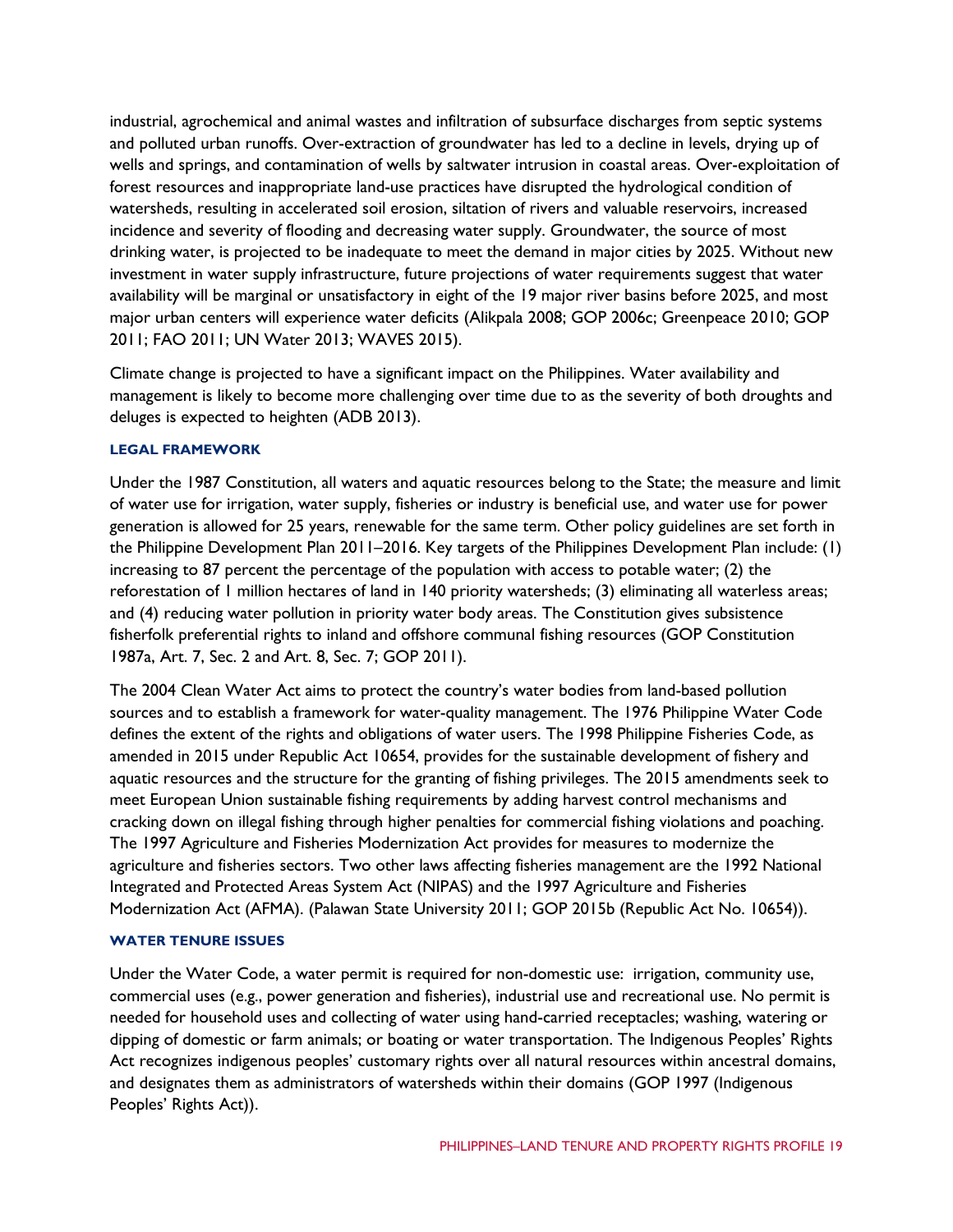Increased water demand from population growth, urbanization and industrialization cannot be met by the current water infrastructure. Inefficient water use has led to considerable wastage of water in distribution lines, irrigation canals and in homes. While water is not yet in short supply the resource faces stresses caused by increased demand, pollution and climate change. (EC 2005; Barba 2004; ADB 2013; FAO 2011).

#### **MARINE TENURE ISSUES**

Under the Constitution, subsistence fisherfolk have preferential rights to inland and offshore communal fishing resources. Fishing rights are granted by Local Government Units within their municipal waters (up to 15 kilometers from the coastlines under the Fisheries Code) or special agencies created by law to administer select bodies of water (e.g., Laguna Lake Development Authority, Palawan Council for Sustainable Development). Priority fishing rights are granted to municipal fisherfolk and their organizations listed in the registry of municipal fisherfolk, subject to certain conditions and limitations. Fishpond licenses are required under the Fisheries Code, with preference given to small or medium enterprises, for up to 50 hectares for individuals and 250 hectares for associations/enterprises, subject to certain conditions. LGUs have the primary responsibility for supporting and enforcing preferential rights for small scale fisheries. The Department of Agriculture's Bureau of Fisheries and Aquatic Resources governs fishing in national waters and the Exclusive Economic Zone. (GOP Constitution 1987a, Art. 7, Sec. 2 and Art. 8, Sec. 7; GOP 2011; Palawan State University 2011; USAID 2016b).

Women are relied upon to provide water for household needs while men make many of the decisions about water resource management and development. Women are involved in pre- and post-harvest fishing activities, such as fish processing and marketing, mending nets and tending fishing equipment. In 2009, female employment in the fishery sector was 9 percent, less than 1 percent of the country's aggregate female labor force, compared to male fisheries employment of 6.3 percent of the aggregate male labor force. But one study found that women constitute 42 percent of all fishers in the central Philippines, suggesting that female participation in the industry may be significantly undercounted (FAO 2005a; ADB 2004a; GOP 2010b; Kleiber 2014).

In practice, small scale fisherfolk have insecure tenure over fisheries resources because current law and practice does not adequately define and secure the full bundle of fisheries tenure rights, including exclusion, withdrawal/access, management, enforcement, and alienation rights. The capacity of national and local tenure governance bodies to secure these rights can be should be improved by: strengthening the role of local resource users in decision-making; supporting more effective co-management arrangements and dispute resolution mechanisms; and providing the administrative, legislative, and other mechanisms to recognize tenure rights (USAID 2016b).

#### **GOVERNMENT REFORMS, INTERVENTIONS, AND INVESTMENTS**

The government's water-related programs are guided by the Philippines Water Supply Sector Roadmap (PWSSR), the overall goal of which is providing safe water for all, and the Philippines Development Plan. The PWSSR has embraced the Philippine Integrated Water Resources Management Plan, which aims to integrate land and water resources (surface, groundwater and coastal); coordinate all water-related efforts based on a participatory approach that includes users; promote equitable access to water supply; restore the health of critical ecosystems; and promote environmental sustainability. Other interventions include: development and implementation of a national integrated coastal management program; revising policies and practices to protect and manage mangroves, sea grasses, coral reefs, and beaches; safeguarding coastal ecosystems, species, and genetic diversity by improving the status of coastal and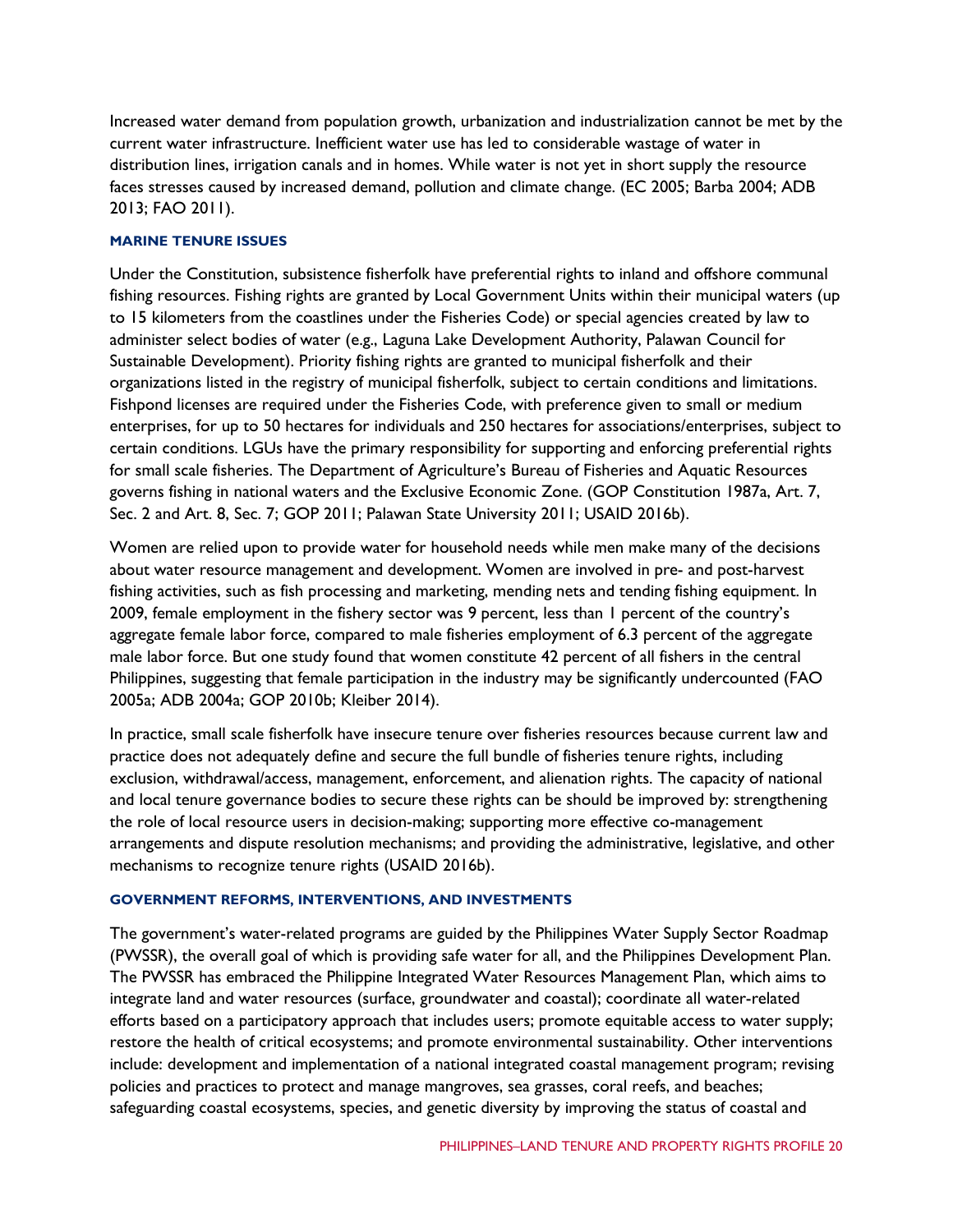marine biodiversity; and, a program to complete the delineation of municipal waters (ADB 2013; GOP 2010a; Palawan State University 2011; GOP 2011).

#### **DONOR INTERVENTION AND INVESTMENTS**

USAID chairs the sub‐working groups on water supply and sanitation under the Philippines Development Forum. Specific investments include: 1) providing support for government programs that address continuing degradation of forests and watersheds; 2) working with local governments in conflict-affected areas of Mindanao to improve water and energy services; 3) providing water assistance to victims of Typhoon Haiyan; 4) the Abuan Integrated Watershed Management Program and Agusan Marsh Climate Change Adaptation Project, both of which will help farmers adapt to climate change; 5) the Philippines Biodiversity and Watersheds Improved for Stronger Economy and Ecosystem Resilience program; and the Ecosystems Improved for Sustainable Fisheries (ECOFISH) project, which aims to conserve marine biodiversity, enhance ecosystem productivity and improve fisheries and related livelihoods in eight areas of the Philippines; among others. (USAID 2014; USAID 2015a; USAID 2016; USAID 2016a).

Active World Bank investments include: 1) the Metro Manila Wastewater Management project and the Water Resources Development Program for rehabilitation of critical watersheds; 2) the Comprehensive and Integrated Delivery of Social Services Project aimed at improving water quality, sanitation and flood protection; 3) the Improved Access to Water Services in Metro Manila Project for increased access to piped water supply services for poor households; 4) the Philippine Rural Development Program Support to support institutional reforms that will raise rural incomes and increase the competitiveness of the fisheries and agricultural sectors; 5) the Global Environment Facility-Manila Third Sewerage Project to promote capacity building and effective wastewater treatment techniques; and 6) a project designed to reduce flooding in Metro Manila (World Bank 2010c; World Bank 2010d; World Bank 2014; World Bank 2013; World Bank 2014a; World Bank 2015a).

The Asian Development Bank (ADB) invests in: 1) the Metro Manila Water and Sanitation Development Project development of new water sources under the Water District Development Sector Project; 2) river-basin management under the Pasig River Environmental Management and Rehabilitation Project; 3) the Angat Water Transmission Improvement Project; and (4) the Water District Development Sector Project (ADB 2014; ADB 2015a; ADB 2015b).

## **3. TREES AND FORESTS**

#### **RESOURCE QUANTITY, QUALITY, USE AND DISTRIBUTION**

Philippines forest cover is estimated at 6.8 million hectares or 2[3](#page-20-0) percent of total land area<sup>3</sup> of which around 12 percent is dipterocarp or lowland rainforest, 3.5 percent mossy/montane or cloud forest, 0.4 percent coastal and mangrove forest, 0.77 percent pine forest and 1.6 percent sub-marginal forest, with patches of beach forests and the emergence of a new forest type – the peat swamp forest or peat dome found in Agusan del Sur. The largest remaining forest patches are found in northern and southern Luzon (especially the Sierra Madre mountain range, Palawan, Mindanao and eastern Visayas). Old-growth or primary forest comprise around 861,000 hectares. Based on use, production forest comprises 76

<span id="page-20-0"></span><sup>&</sup>lt;sup>3</sup> This estimate is based on a definition of forest as an area of not more than 0.5 has and tree crown cover (or equivalent stocking level) of more than 10 percent which includes natural and plantation and production forests, which the Philippine government adopts (Philippines Senate 2015). The FAO estimate based on a different definition is 8.1 million hectares or 27 percent of total land area (WB 2016).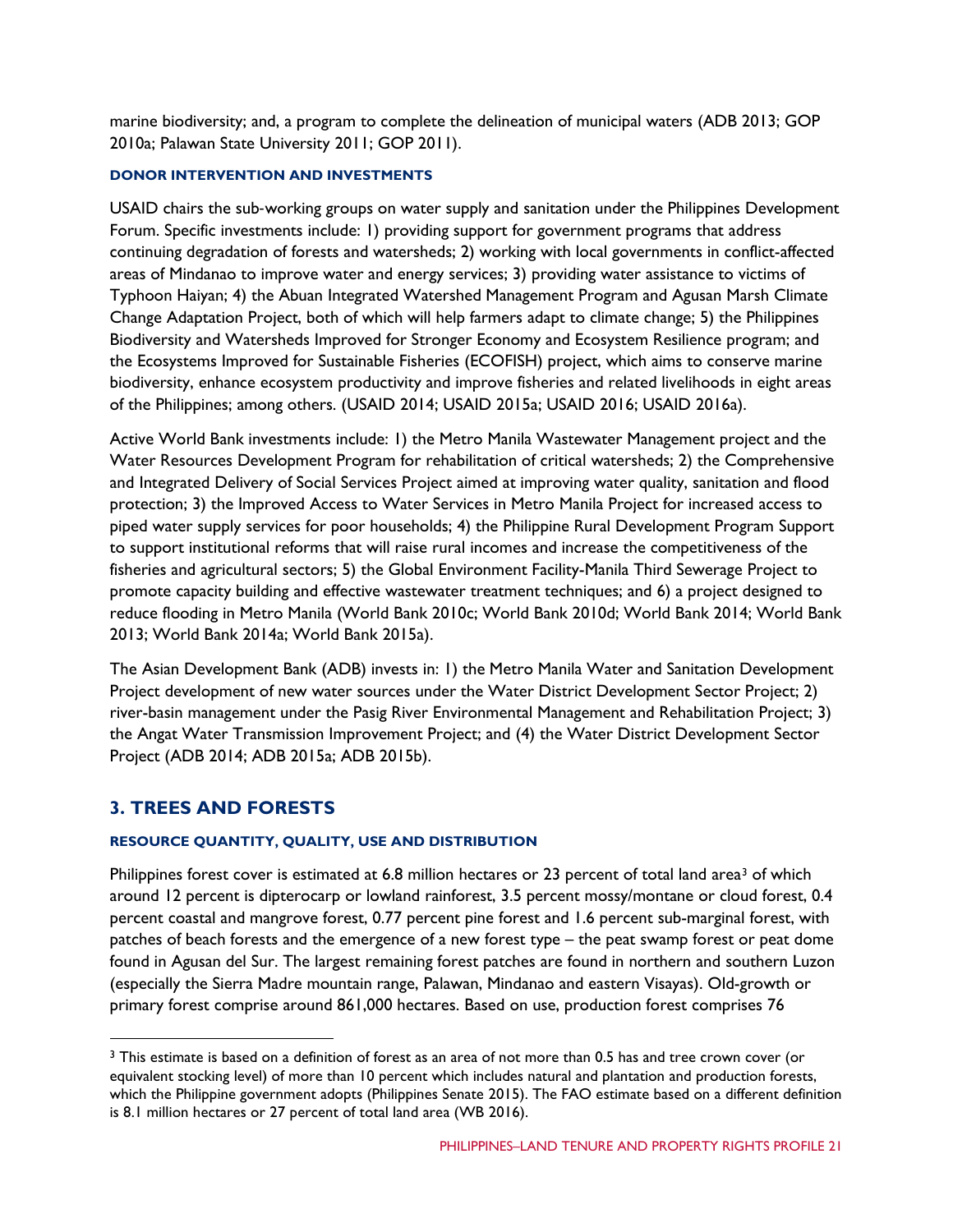percent; protection forest<sup>[4](#page-21-0)</sup> comprises 8 percent<sup>5</sup>; and conservation forest<sup>[6](#page-21-2)</sup> comprises 16 percent of total forest area. 10.28 percent of forest land (0.737 million hectares) are within lands classified as alienable and disposable (GOP 2009a; FAO 2010; GOP 2014a; WB 2015; Senate of the Philippines 2015).

In 1917, forest cover was 17 million hectares, or more than 50 percent of the country's land area compared to 6.8 million hectares today. The current deforestation rate is around 2.1 percent per year, representing a significant drop from the 1990's rate, but still the second-highest rate in Southeast Asia (after Myanmar). The main direct cause of forest degradation in the Philippines is over-exploitation from logging, fueled by weak governance, the capture of resources by elite groups, failure to collect rents from licensees, short-sighted and unpredictable policies, rapid population growth and increased conversion of forest land to agricultural, residential and commercial uses. Additional threats come from mining operations, collection of fuelwood, and poor management by the government and tenured stakeholders. Deforestation effects include: the extinction or near extinction of endemic species (e.g., Philippine tamaraw or wild buffalo, Philippine eagle); loss of valuable topsoil; landslides and silted streams; and destruction of coastal mangroves (FAO 2005b; Guiang and Castillo 2006; Chokkalingam et al. 2006; FAO 2010; GOP 2009a; PTFCF 2015).

#### **LEGAL FRAMEWORK**

Under the 1987 Constitution all forest lands and natural resources belong to the State (Art. 7, Sec. 2). Major forestry laws include: 1) the 1975 Revised Forestry Code, which governs the use and management of forest lands and products; 2) the 1981 Environmental Impact Statement System law, which requires environmental impact assessments and Environmental Compliance Certificates for projects in critical areas; 3) the 1992 National Integrated Protected Areas System Act, providing for the establishment of a comprehensive system of protected areas; 4) the 1997 Indigenous People's Rights Act, which recognizes the customary right of indigenous peoples to forest resources within their ancestral domains and their right to participate in forest programs; 5) the 2001 Wildlife Resources Conservation and Protection Act, which protects wildlife resources and habitat, and regulates the collection and trade of wildlife; and, 6) the 2002 Chainsaw Act, which regulates ownership, sale and use of chainsaws to prevent their use for illegal logging and clearing of forest land. Forest policy is guided by the concept of Sustainable Forest Management, recognized in the Philippine Agenda 21, Millennium Development Goals and Philippine Development Plan 2011–2016 (GOP 1996; GOP 2011).

A large number of laws and implementing regulations developed since 1980 directly support communitybased forest management (CBFM). These were developed in direct response to the rapid deforestation experienced in during years of martial law. Executive Order No. 263 of 1995 issued from the President's Office is of particular importance to communities and forests. The Order pronounces CBFM as a strategy for forest management and provides mechanisms for its implementation, "entrusting the responsibility for forest rehabilitation, protection, and conservation to the community of stakeholders and affording them equitable access to the forest and coastal resources are viable forestland management strategies as borne by the experience of the DENR and various supporting agencies;" and in Section 1, "Community-based forest management (herein referred to as CBFM) shall be the national strategy to achieve sustainable forestry and social justice."

<span id="page-21-0"></span> <sup>4</sup> Forest area designated primarily for production of wood, fiber, bio-energy or non-wood forest products (FAO 2010).

<span id="page-21-1"></span><sup>5</sup> Forest area designated primarily for protection of soil and water (FAO 2010).

<span id="page-21-2"></span><sup>6</sup> Forest area designated for conservation of biological diversity (FAO 2010).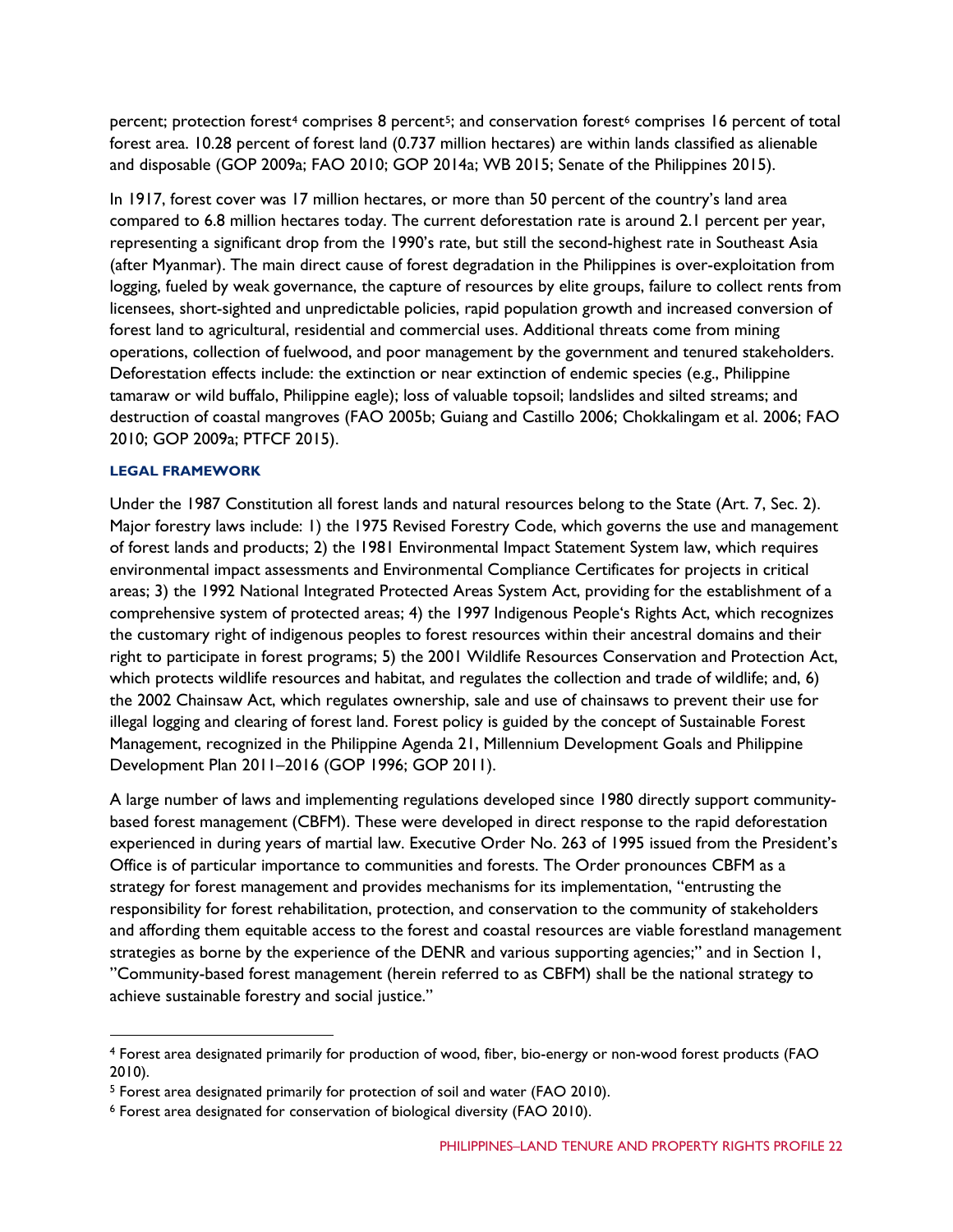In 2011 the President issued Executive Order 23 which placed a moratorium on timber harvesting in natural and residual forests (defined as trees not planted by humans). The order also required DENR to: 1) review all existing Integrated Forest Management Agreements and CBFM Agreements to determine compliance with the terms of the agreements; 2) implement a forest certification system; 3) eventually shut down unsustainable sawmills and wood processing plants; 4) develop the National Greening Program (NGP); and 5) create an anti-illegal logging task force. (GOP 2011b).

Various department administrative orders have been issued by the Department of Environment and Natural Resources (DENR) to implement CBFM: DENR Administrative Order (DAO) 22-93 and DAO 96-29 of 1996 regarding Community-Based Forest Management Agreement (CBFMA); DAO 96-29 regarding Certificate of Stewardship Contract (CSC); DAO 04-97 regarding Industrial Forest Management Agreement (IFMA); DAO 24- 96 regarding Socialized Industrial Forest Management Agreement (SIFMA); DAO 02-93 regarding Certificate of Ancestral Domain Claim (CADC); DAO 02-93 regarding Certificate of Ancestral Land Claim (CALC); DENR DILG Joint Memorandum Circular 2013-03 regarding a Barangay Forest Program under the NGP; and DENR Memorandum Circular 2013-06 regarding plantation development under the NGP (Guiang and Castillo 2006; GOP 2013a; GOP 2013b).

#### **TENURE ISSUES**

In the past, forest rights granted by the government to the private sector were principally for forestresource utilization and commercial exploitation (concessions, licenses or permits). Prior to the 1987 Constitution, logging rights were often granted to the elite. All tenure rights are granted for a 25-year period, renewable for the same period. State tenure, notably in protected areas and watershed reservations, are generally for purposes such as biodiversity conservation, education and research. In the past 25 years, CBFM (and various joint venture, co-production and production-sharing instruments) has been viewed as the most effective strategy for achieving sustainable forest management and for addressing the problems plaguing the Philippine forestry industry. As a result, CBFM programs have received substantial donor support. The evolution of CBFM has developed in parallel with the emergence of the government decentralization program that began in the 1980s. Because the Constitution prohibits disposition of forestlands, DENR provides oversight of the activities of the community organizations, especially with respect to harvesting forest resources (GOP 2003; Pulhin and Dizon 2003; Clausen et al. 2003; Rebugio et al 2007; Eleazar et al 2013).

Communal Forests are forestlands not exceeding 5000 hectares set aside by the government for local government use and subject to an approved sustainable operations plan. Community Watersheds are forestlands set aside for communities to use as a source of water supply in accordance with a sustainable development plan (GOP 2003).

Thirty-three percent of classified forests are under the management of communities. According to USAID, community forest rights are often awarded by the government to address equity issues (e.g., marginalization of indigenous peoples and preservation of socio-cultural/ethnic values and indigenous knowledge), but also convey the rights to use the forest for other purposes, including production, conservation, development, food production and environmental services for a fee. Production is often not the primary purpose of Community-managed Forests and, per Executive Order No. 263 of 1995, must be based on a DENR-approved management plan or ancestral domain plan (Quieta 2013).

Community-Based Forest Management Agreements (CBFMAs) permit communities and peoples' organizations in forested areas to occupy and use forest lands for agroforestry, for harvesting of timber and non-timber products, and for forest protection and reforestation. As of 2010 more than 11 million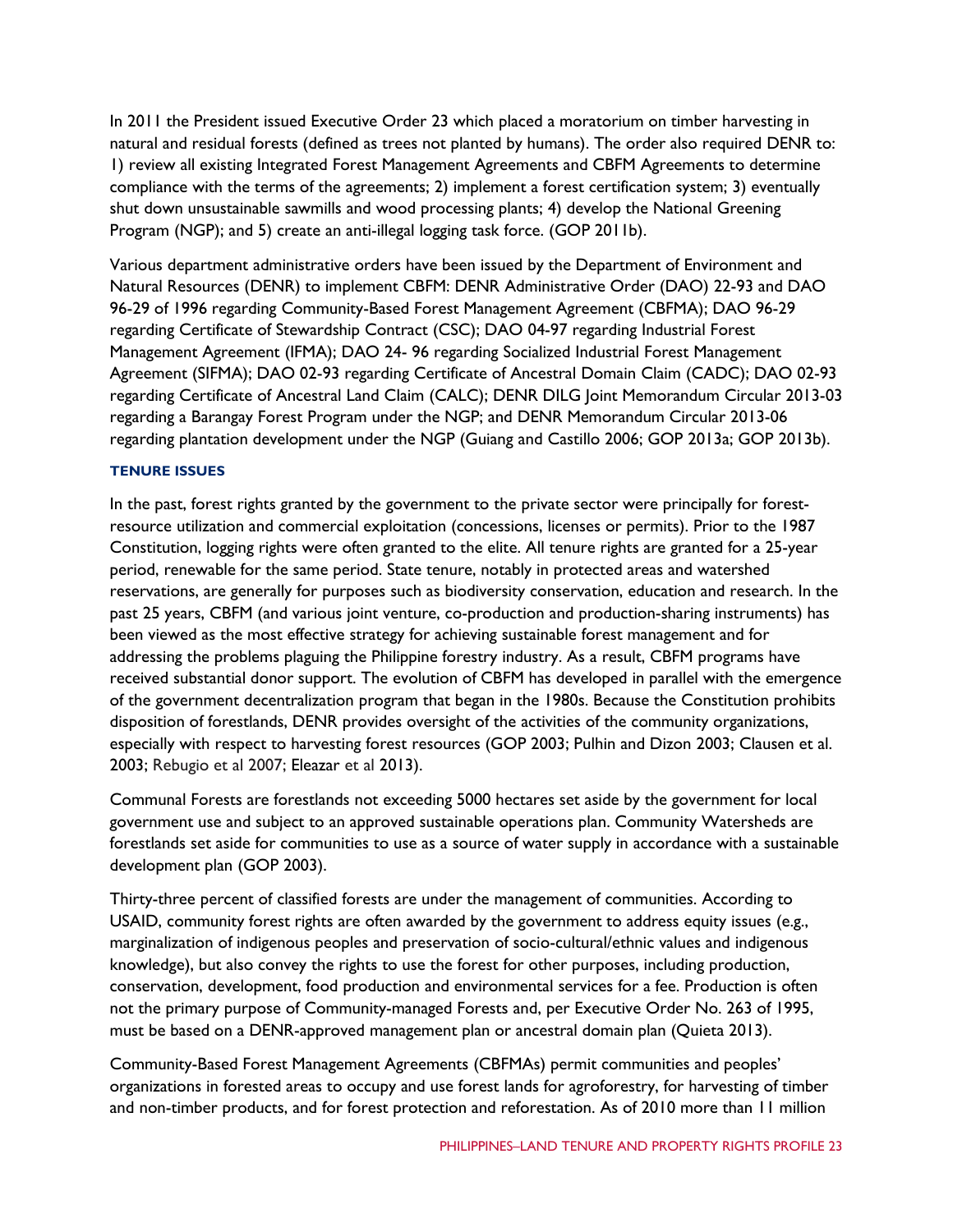hectares of forestland were subject to some sort of community-based forest management. Communities have complained that they are often granted poor-quality lands and denuded areas, and are expected to rehabilitate forest lands without adequate technical and financial support. Annual harvesting permits are required but often delayed and costly and DENR suffers from institutional and capacity limitations in administering the program due in part to an inadequate budget (Pulhin and Dizon 2003; Larson and Pulhin 2012; Aquino and Daquio 2014).

CBFMAs cannot be used as collateral with financial institutions as the lands covered by the agreement remain under the jurisdiction of the State (Clausen et al. 2003; Israel and Lintag 2013).

Certificates of Ancestral Domain Claim (CADCs) are issued by DENR and can be converted by the NCIP to Certificates of Ancestral Domain Title (CADTs) under the 1997 Indigenous People's Rights Act. There is some overlap among these and CBFMAs – of the 4.9 million hectares of land allocated to communities, at least 2.5 million hectares are under CADCs, some of which have CADTs. The remaining land is covered by CBFMAs or related tenure instruments (Guiang and Castillo 2006; PTFCF 2015).

CBFM has been shown to be effective in several areas, especially in Luzon and northern Mindanao. In these places, CBFM has productively built upon indigenous knowledge and traditional land use systems practiced by groups that include the Ifugao, Bontoc, Sagada, Ikalahan and Higanonon. In other areas where communities are more heterogeneous, CBFM has been more dependent upon outside projects and agencies to move the process forward. Even in areas where there have been no projects established to promote CBFM, the initiative has benefited and prospered from the presence of programs designed to decentralize government, although it certainly has not yet achieved all its economic, social equity and sustainability goals (Clausen et al. 2003; Rebugio et al 2007).

Protected Area Community-Based Resource Management Agreements permit migrant communities living in protected areas to use forest products, but not to log or cut timber. Other concessions granted in forestlands (outside of protected areas) are Production Sharing Agreements, granted to private-sector investors, and Industrial Forest Management Agreements and Socialized Industrial Forest Management Agreements, which grant rights to harvest timber and non-timber products with the obligation of reforestation. Forest Land Grazing Management Agreements permit use for grazing purposes (GOP 2003).

More men than women are employed in logging and other forest-based industries. More women are involved in wood-based products manufacturing (saw milling, veneer and plywood manufacturing) than in logging. The DENR CBFM strategy requires that women comprise at least 30 percent of CBFM management committees. The DENR has committed to incorporating gender considerations in its forest policies and programs. There is pressure to convert forest areas to non-forest uses (e.g., mangrove forests are cleared for prawn farming and natural forests are converted to biofuel plantations). Illegal logging persists; there is weak enforcement of forestry laws, and human resource skills to implement forestry programs are lacking (FAO 2005b; GOP 2009a; Catindig 2002). Many protected areas, watershed reservations and community forests are not well managed, leading to open-access conditions and to forest loss or degradation (Guiang and Castillo 2006; RECOFTC 2015).

#### **GOVERNMENT ADMINISTRATION AND INSTITUTIONS**

The Department of Environment and Natural Resources (DENR) is responsible for the management, development and conservation of forest and grazing lands. Relevant DENR bureaus include the Forest Management Bureau, Protected Areas and Wildlife Bureau, and Ecosystems Research and Development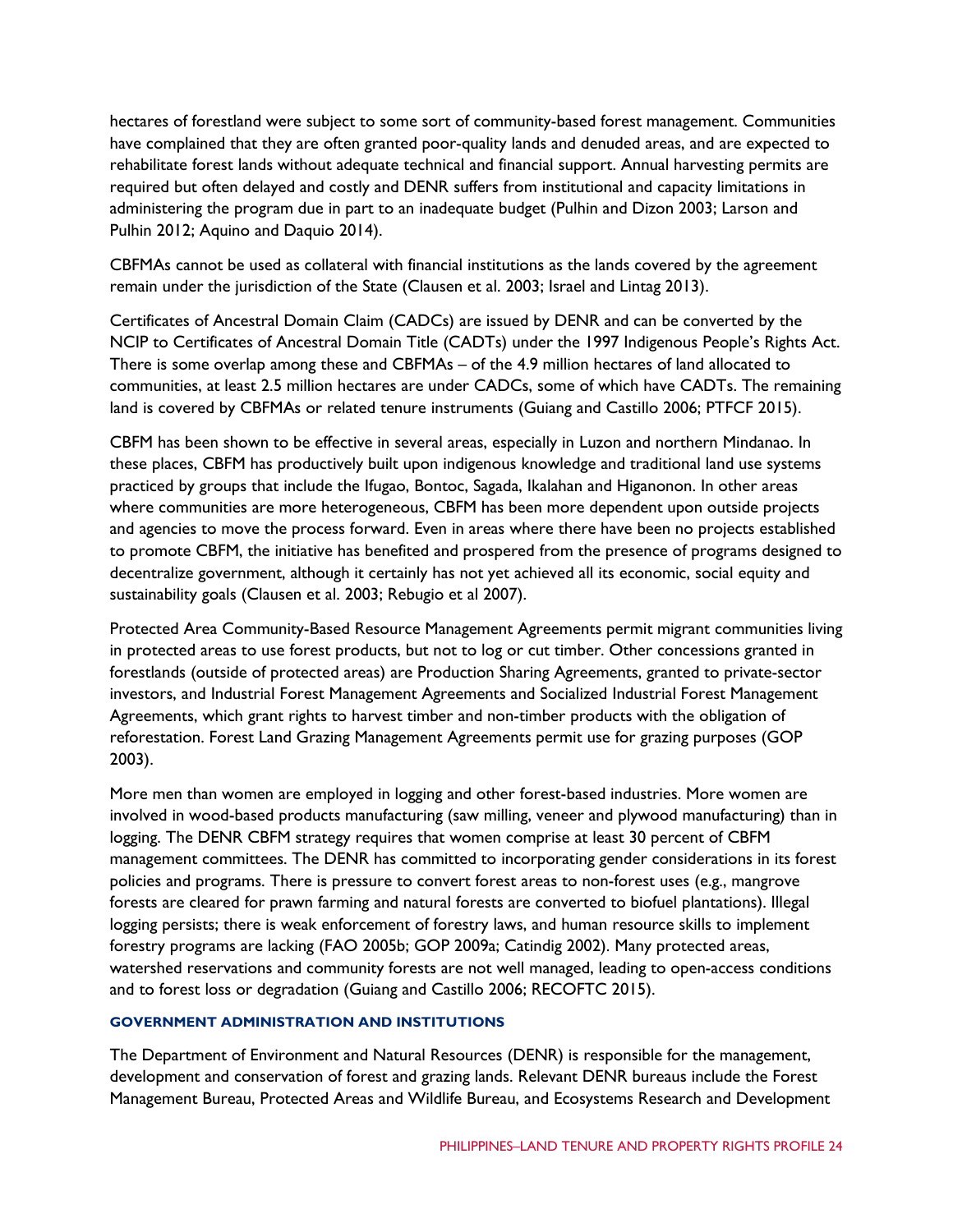Bureau. The Natural Resources Development Corporation (attached to DENR) is responsible for promoting and pioneering production, use and marketing ventures.

DENR is frequently mentioned as a major obstacle to successful CBFM. DENR has made compliance with the rules and regulations for CBFM certification difficult. The stated obstacles (voiced by communities, NGOs, LGUs and some DENR personnel) include felling and transport requirements (communities are not allowed to use modern equipment), excessive taxes on forest products, complex permit systems, and onerous management plan requirements. DENR check points have become synonymous with bribes and shake down points. Further, DENR did not meet its reforestation targets under the Revised Master Plan for Forestry Development and its predecessor plan, both of which were in effect from 1990-2012 (Clausen et al. 2003; Israel and Lintag 2013).

The National Greening Program is administered jointly by DENR, the Department of Agriculture and the Department of Agrarian Reform. DENR is the lead agency (Israel and Lintag 2013).

Terrestrial protected areas cover almost 11 percent of the total land area of the Philippines. Many such areas are forest protected areas (PAs) which fall under the jurisdiction of the Protected Areas and Wildlife Bureau of DENR. Each PA has a Management Board that is chaired by DENR and has members from LGUs, NGOs, and other stakeholders. The Boards are responsible for setting up multiple-use access zones for the collection of select forest products (e.g., vines, medicinal plants, and other traditional uses). They also collect revenue from entrance fees, research fees, telecommunications (user fees where radio towers/stations are located in a PA), water user fees and ecotourism (where it is developed). A share of the revenue is distributed to the local People's Organization (PO) for community development. This system has been credited with improving PA protection (Clausen et al. 2003; Israel and Lintag 2013).

Other forest-relevant agencies include: The National Commission on Indigenous Peoples, the National Power Corporation and the Philippine National Oil Corporation. Local Government Units assist in forest law enforcement within their jurisdictions.

#### **GOVERNMENT REFORMS, INTERVENTIONS AND INVESTMENTS**

Despite progress, national-level support for CBFM may be ebbing. CBFM is gaining critics because it has not produced results as quickly or as widely as originally envisioned. There appear to have been unrealistic expectations for CBFM – in the early 1990 during the Ramos administration, many people viewed it as the quick answer to the Philippine's forestry problems. However, many CBFM assessments conclude that the program was pushed forward too quickly, and that communities have not been adequately prepared to take charge of the responsibilities associated with CBFM. There are also concerns about onerous administrative requirements, bureaucratic delays and inadequate budgets at DENR (Clausen et al. 2003; Israel and Lintag 2013).

A key early reform was the policy shift from resource exploitation to sustainable forest management and CBFM under Executive Order 263 in 1995, updated under the 2003 Revised Master Plan for Forestry Development and Environment and Natural Resources Framework Plan for 2003–2012. The Philippine Development Plan 2011– 2016 targets include increasing forest cover by 600,000 by 2016, completing the delineation of all forestland boundaries, developing forest land use and watershed management plans and implementing the National Redd+ Strategy (FAO 2010; USAID 2008a; GOP 2009a; GOP 2011; Israel and Lintag 2013).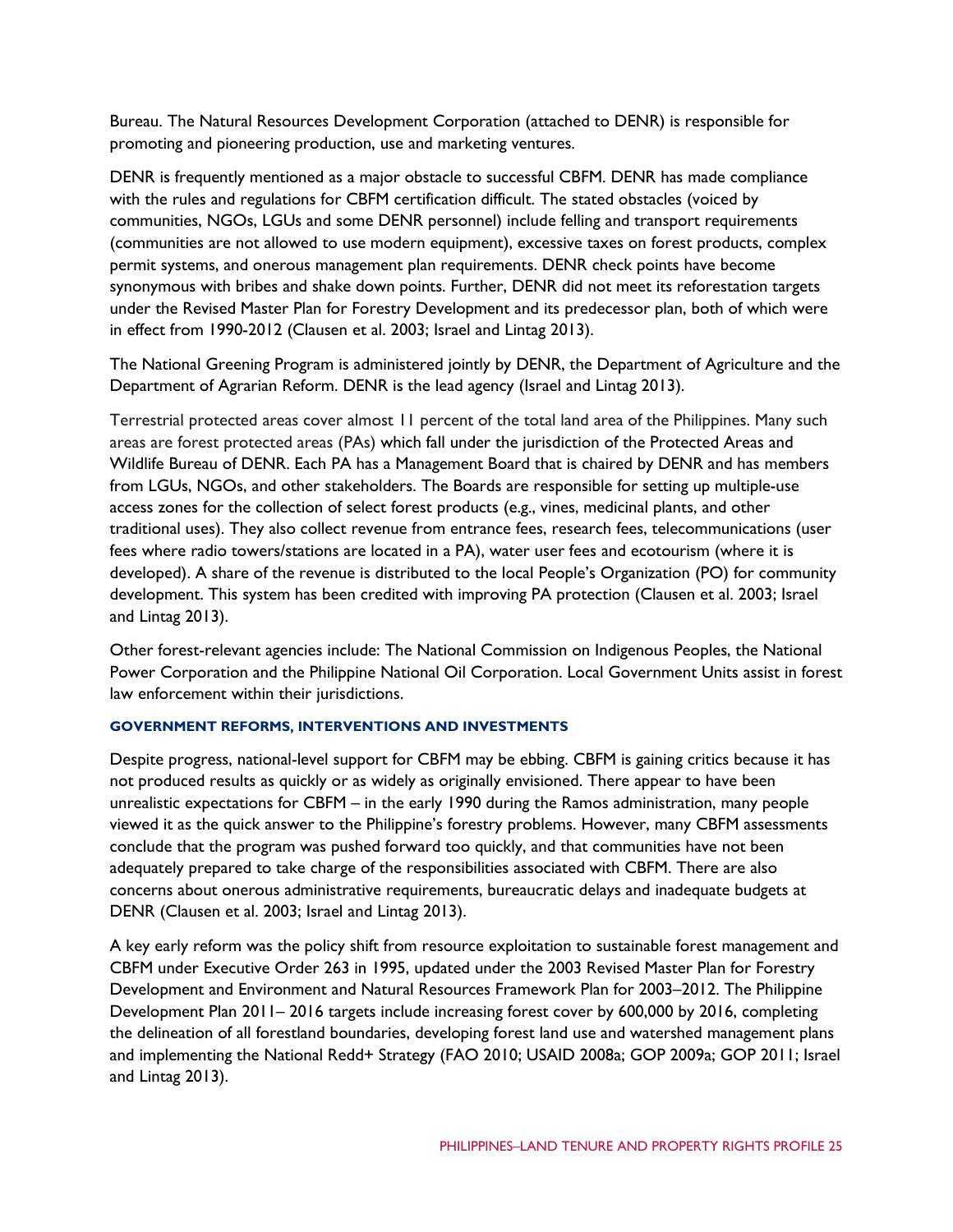A reforestation and climate change mitigation initiative called the National Greening Program was established by presidential executive order in 2011. It seeks to plant 1.5 billion trees on in 1.5 million hectares of public lands from 2011 to 2016 goals that are more than double those set forth in the PDP (GOP 2011b; GOP 2011c; Israel and Lintag 2013).

The government has adopted a National REDD+ Strategy, aimed at reducing of emissions from deforestation and forest degradation. It recognizes the forestry sector's potential to reduce the country's greenhouse gas emissions by leveraging its capacity to serve as a carbon sink. The Strategy also seeks to strengthen the country's capacity to adapt to climate change through payment for ecosystem services. It also establishes safeguards to protect against social and environmental harm. The REDD+ strategy is contained in the country's National Framework Strategy on Climate Change and the National Climate Change Action Plan 2011-2028. The Philippines is a member of the UN REDD program (PTFCF 2015; Manuel et al 2013; UN REDD 2013).

A bill to replace the 1975 Revised Forestry Code, entitled the Sustainable Forest Management Act, has yet to be adopted.

#### **DONOR INTERVENTIONS AND INVESTMENTS**

Under the Country Development Cooperation Strategy, USAID will continue to support government programs that address forest and watershed degradation with the goal of improving ecosystem resilience, conserving biodiversity and water and increasing carbon sequestration. USAID will attempt to strengthen forest governance and national and local government institutional capacity so as to increase the benefits from sustainable forest management. USAID's approach is based on its 2011 Philippines Biodiversity and Tropical Forestry Analysis. More than 6.3 million acres of forest lands and coastal areas have been conserved in part by USAID programs. Specific initiatives include: programs to support reforestation in key watersheds and rehabilitate degraded forestlands, riverbanks and mangrove areas, including the Abuan Integrated Watershed Management Project; the Philippines Biodiversity and Watersheds Improved for Stronger Economy and Ecosystem Resilience (B-WISER) Project; and the Environmental Governance (EcoGov) Project II for consolidating and harmonizing forestry laws and other laws and regulations on forest management, as well as promoting sustainable management of forests by local governments working with other local stakeholders (USAID 2012; USAID 2016).

The EcoGov Project (Phases 1 and 2 from 2001 to 2011) initiated various forms of co-management, partnership and collaborative approaches with Local Government Units (LGUs), State-tenure holders, communal tenure holders (especially under CBFMAs and CADTs), several line agencies and interested private companies. The project facilitated and provided technical assistance to the joint LGU, DENR and community processes of planning, review and approval, implementation, monitoring and evaluation, and in the preparation of watershed- and biodiversity-focused forest land use plans. This work was undertaken in the context of the LGU's comprehensive land-use planning and implementation responsibilities, and within the defined authorities of LGUs, tenure holders, local DENR offices, provincial offices, and recipients of individual property rights in co- managed areas, State-tenure lands, and in CBFMA and CADT areas. The project was instrumental in strengthening and institutionalizing the DENR-DILG-LGU partnership in support of CBFM implementation. (Rebugio article.) (USAID 2008b; USAID 2009; USAID 2010a; Rebugio et al).

Grants and technical assistance in the forestry and climate change mitigation and adaptation sectors come from USAID, Global Environment Facility (GEF), Montreal Protocol, the Japan International Cooperation Agency (JICA), the German International Cooperation (GIZ), UNDP, FAO, ADB UNEP and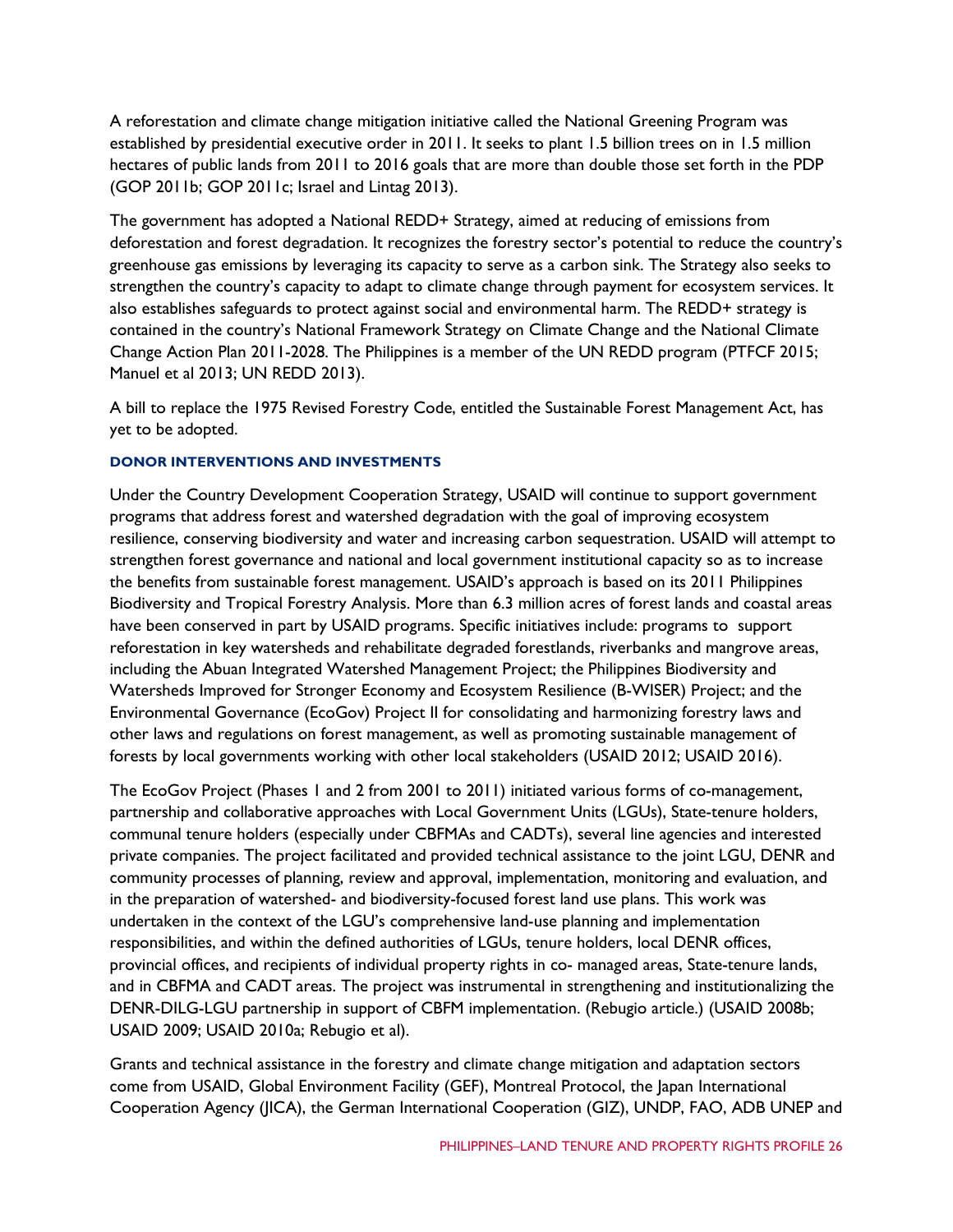the Swiss Government. For example, FAO is supporting a project to regenerate and protect forests on the island of Bohol. GIZ provides funding for development and implementation of the National REDD+ strategy. The UN REDD program, through the FAO, is funding the development of a National Forest Monitoring System. And the World Bank is leading a dialogue on adaptive capacity for climate change. (GOP 2009a; ADB 2015; GIZ 2013; USAID 2013; Waves 2015; UN REDD 2015).

Conservation International, World Wildlife Fund-Philippines, the Haribon Foundation for the Conservation of Natural Resources, the Foundation for Philippine Environment, Flora and Fauna International and the Philippine Tropical Forest Conservation Foundation are all involved in forest and biodiversity conservation (GOP 2009a; USAID 2013).

## **4. MINERALS**

#### **RESOURCE QUANTITY, QUALITY, USE AND DISTRIBUTION**

The Philippines is the fifth most mineralized country in the world. About 39 percent of the national land area has high mineral potential. Globally, the country ranks third in gold reserves, fourth in copper and fifth in nickel. In total, estimated levels of metallic mineral resources are 14.5 billion metric tons, and 67.7 billion metric tons of nonmetallic resources. Nickel is the largest metallic reserve; limestone and marble are the most significant nonmetallic mineral resources. The country has proven crude oil reserves of 138.5 billion barrels and 98.5 billion cubic meters of natural gas. There were reports in 2015 of the discovery of a new oil field near Cebu containing an estimated 104 million barrels and a report of a large new natural gas deposit in Isabela (USDOS 2010; Waves 2015; GOP 2011; DENR 2016; GOP 2013c; Philippine Pride 2015; Manila Live Wire 2015; CIA 2015).

In 2013, there were 113 large-scale mines employing 20 or more people. 300,000 people are employed in small-scale mining. In 2009 there were over 1,000 small-scale metallic mines, and 2,359 nonmetallic mines in operation. Small-scale mines produce about 80 percent of the country's gold supply. According to USAID, in June 2010, there were 26 large-scale mines in various stages of operations in the Philippines. In addition to large reserves of gold and copper and nickel, the country also has significant deposits of iron, chromite, manganese, cobalt, lead, zinc, molybdenum, mercury and aluminum. And a large palladium deposit was discovered offshore in 2014. The Philippines has over 11 million hectares of potential sites for mineral resource development, but only a small fraction of that area is under exploration or development. Untapped mineral wealth is estimated at more than US \$1.4 trillion and could be more based on a 2006 estimate of as much as US \$1 trillion in untapped minerals on Mindanao alone. (GOP 2013c; Lu 2012; USDOS 2010; Philippine Pride 2014; GOP 2011; WAVES 2015; Jennings 2015; Philippine Star 2011).

Mineral lands are mostly in upland areas which are also rich biodiversity areas and often within the ancestral domains of indigenous people. More than half of active mining concessions and two-thirds of exploratory concessions are in areas of high seismic risk. There are security risks for some companies, especially those mining in the Mindanao area (several activist groups have damaged mining sites and company equipment). Mining often leads to deforestation and the destruction of ecological systems, subsidence and sinking of communities, and displacement of communities. The spilling of mine wastes/tailings causes flooding, damages farm lands, and results in the biological death of rivers. For example, in 1996 the Marcopper Mining Disaster on Marinduque Island involved an old mine-pit used as a disposal pond for mine waste which ruptured and discharged about 1.6 million cubic meters of tailings along 27 kilometers of the Boac river system and the coastal areas near its mouth. The disaster heavily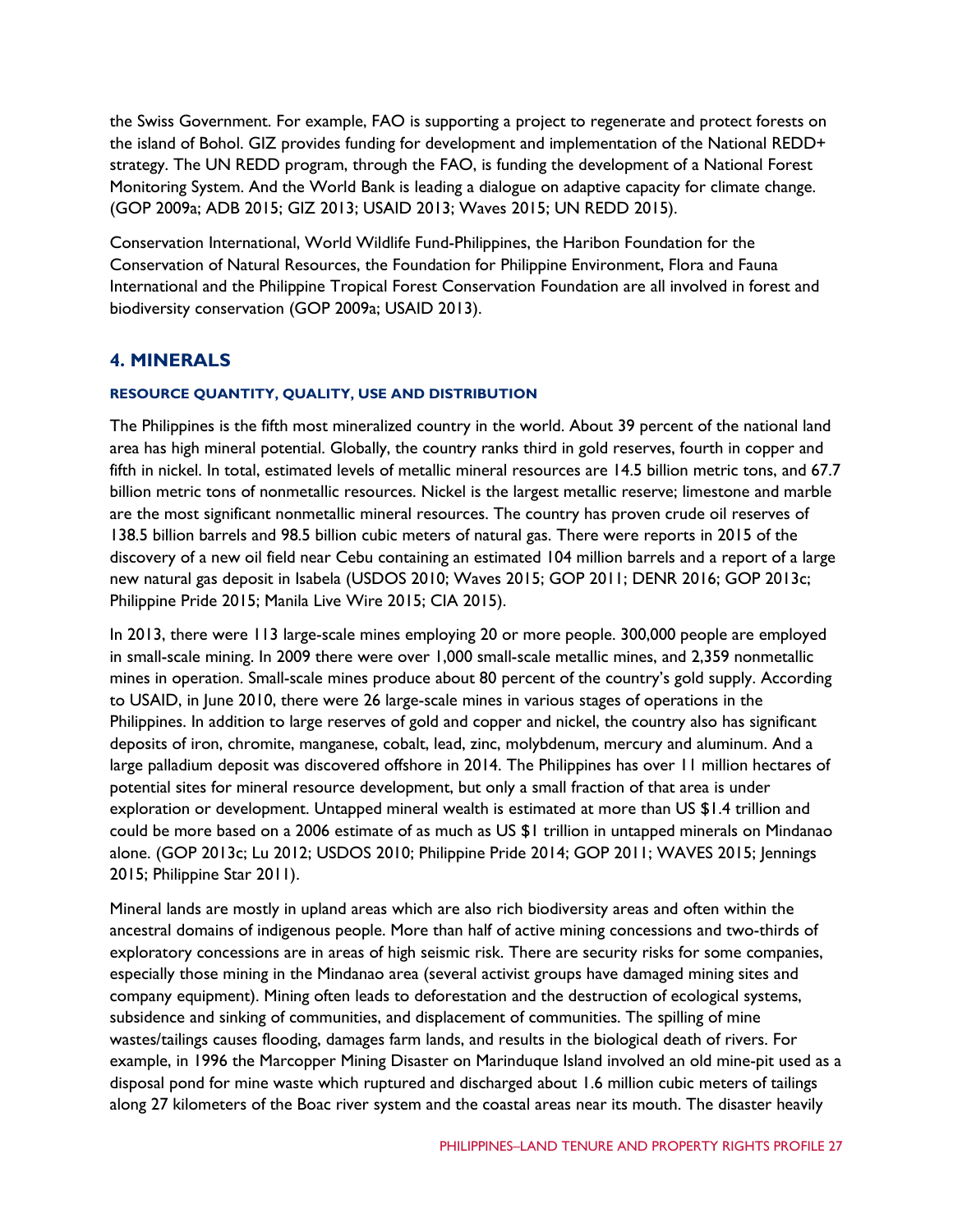damaged the river system and destroyed low-lying farmlands in the area. Concerns over negative environmental and social impacts have led to opposition to the proposed Tampacan gold mining project in Mindanao (Doyle et al. 2007; Wetzlmaier 2012; Stark et al. 2007; GOP 2011; Espiritu 2015).

#### **LEGAL FRAMEWORK**

Under the 1987 Constitution, all mineral resources belong to the State (Art. 7, Sec. 2). The Philippine Mining Act (1995) governs the exploration, utilization and conservation of mineral resources. It sets the requirements and procedures for private-sector mineral development, including the entry of foreign investors into large-scale commercial mining.

Executive Order 79, issued in 2012 along with implementing regulations, suspended the issuance of new mineral agreements until existing mining laws are amended. (No amendments to existing laws have been enacted.) It represents an attempt to define the future of the mining industry, with the goal of increasing mining revenues while establishing "no-go zones" (such as protected areas, eco-tourism sites and agricultural lands) where mining activities will not be permitted. DENR Administrative Order 2012-07 sets forth policies and guidelines for the implementing of the environmental and responsible mining practices provisions of Executive Order 79 (GOP 2012; GOP 2012a; Wetzlmaier 2012).

The People's Small-Scale Mining Act (1991) regulates small-scale mining (i.e., mining activities that rely on manual labor without the use of explosives or heavy equipment), and reserves certain mineral lands as small-scale mining areas. This Act was followed by Executive Order (No. 79 of 2012) that confines smallscaling mining to declared People's Small-Scale Mining Areas or Minahang Bayan and also continues the limit on small-scale mining of metals to gold, silver and chromite. Further, it prohibits the use of mercury in an effort to address environmental concerns and calls on government agencies to provide technical assistance and training to mining cooperatives. The order has been criticized by advocates of responsible mining (Viehland, 2012). Subsequently, DENR issued revised implementing rules and regulations for small-scale mining in 2015 in Department Administrative Order (DAO) 2015-03. The rules impose more stringent environmental controls on scale-mining operations and seeks to stop illegal mining activities and formalize the sector (Mayuga 2015; DENR 2015).

The Oil Exploration and Development Act (1972) regulates the exploration and development of petroleum resources. Other relevant laws are: 1) the National Integrated Protected Areas System Act (1992); 2) the Indigenous People's Rights Act (1997); 3) the Environmental Impact Statement System Law; and 4) the Local Government Code, which devolves the regulation of small-scale mining.

#### **TENURE ISSUES**

The State can choose to directly undertake mining activities or enter into mining agreements with private companies. Exploration and mining rights are granted to citizens or to corporations which are 60 percent or more Filipino-owned for a period of two years for exploration (convertible to mining rights) and 25 years for mining (renewable for the same term). Foreigners can own up to 100 percent of a venture via Financial and Technical Assistance Agreements (FTAAs) and 40 percent via the Mineral Production Sharing Agreements (MPSA). FTAAs are granted to Filipino- or foreign-owned corporations investing a minimum of US \$50 million. The government grants mining rights for up to 81,000 hectares. Quarry permits are granted for the extraction of marble, granite, clay and other nonmetallic minerals (GOP 2008b).

Small-scale mining rights are granted for two years, renewable for the same term, for areas not exceeding 20 hectares. Small-scale miners must form a cooperative and register with the local Mining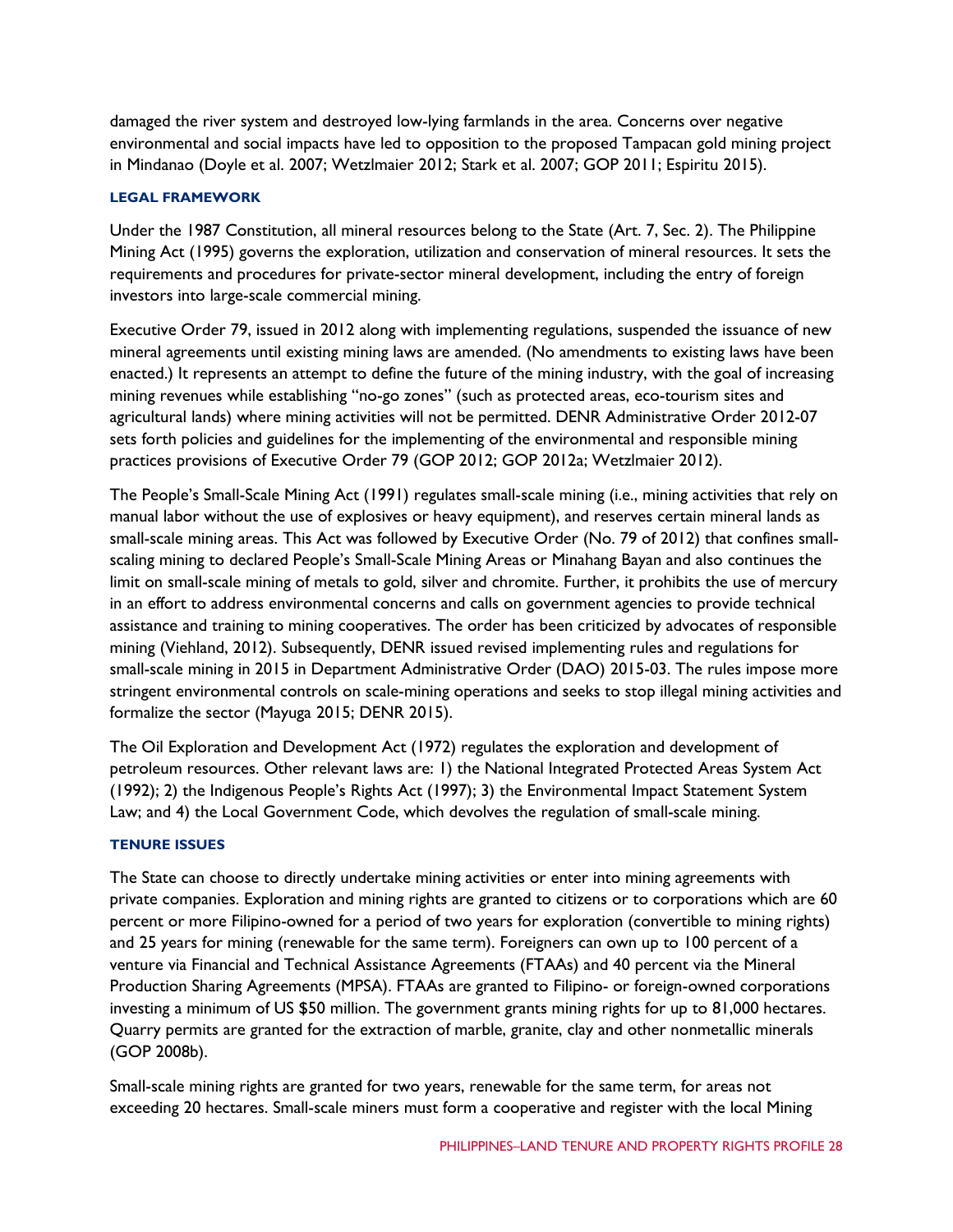Regulatory Board, and must have the consent of the mining claimant or holder of mining rights over the area. Customary rights are recognized in the Indigenous Peoples' Rights Act which requires the Free, Prior and Informed Consent of the indigenous community for mining operations on ancestral lands. Petroleum rights are granted through service contracts open to citizens and foreigners, for a period of seven years for exploration (extendible for three years) and 25 years (with up to three extensions) for extraction. Incentives are given to foreign contractors that allow at least 15 percent participation by Filipino companies (GOP 2006b).

The Philippines has one of the highest rates of female participation in mining in Asia, figures from 2003 put women's participation at 25 percent, compared with 7 percent in India and 10 percent in Indonesia (Hinton et al., 3). Participation is mostly in small-scale or artisanal mining, where, in 2002, women constituted 25 percent of the workforce, principally as transporters and processors. Women work mainly in shallow gold deposits with small groups or family units (Hinton et al. 2003; Lu 2012).

Local communities and civil society groups contend that while the Philippine Mining Act (1995) gives investors virtually exclusive and monopolistic rights over the minerals and other natural resources within a mining area, the Small-Scale Mining Act tightly regulates and controls small-scale miners and indigenous communities. There is an ongoing grassroots anti-mining movement – led by the Roman Catholic Church and civil society – that advocates the repeal of the Philippine Mining Act and an immediate moratorium on large-scale mining. This movement does not appear to be satisfied with the suspension of new mineral agreements under Executive Order 79. Some community leaders have their own incentives for opposing large-scale mining such as exerting influence and control over a mine site that might bring them a sizable income. Key issues presented are mining's destructive impact on the environment, the displacement of local and indigenous communities and destruction of livelihood sources, human rights abuses, and lack of genuine Free, Prior and Informed Consent of indigenous peoples to concessions on ancestral lands as required by law (Cruz 1999; PMPI 2009; Doyle et al. 2007; Whitmore 2006; Espiritu 2015; Van Campen 2015).

Local governments lament the fact that the tax moneys that mining companies pay end up with the central government in Manila and do not make it back to the provinces. Local government officers often issue permits contrary to the procedures articulated in law because they are thus able to generate some revenue for their municipality. Large scale mining companies argue that they must comply with various rules and regulations while smaller-scale mining companies avoid paying taxes and do not comply with rules and regulations (and, thus, pollute the environment). Executive Order 79 and the recently-issued rules on small scale mining are intended to address these problems (GOP 2012; GOP 2015c).

A considerable amount of gold is leaking from the country due to certain obstacles. One obstacle is the location of gold-selling stations, which the government places far from the mining communities. The government argues that it is not safe to have gold store houses in rural areas because they can be easily robbed. However, this poses a significant problem for miners who often do not have time to travel long distances and, as a result, sell their gold to middle men for low prices on the informal market.

#### **GOVERNMENT ADMINISTRATION AND INSTITUTIONS**

The Mines and Geosciences Bureau of the Department of Environment and Natural Resources (DENR) is responsible for implementing mining laws, including the granting of licenses, permits and concessions. Local Government Units (LGUs) regulate small-scale mining through the Provincial or City Mining Regulatory Boards, subject to direct supervision of DENR. Under the Mining Act, disputes are brought to a Panel of Arbitrators constituted in each region. Panel decisions may be appealed to the Mines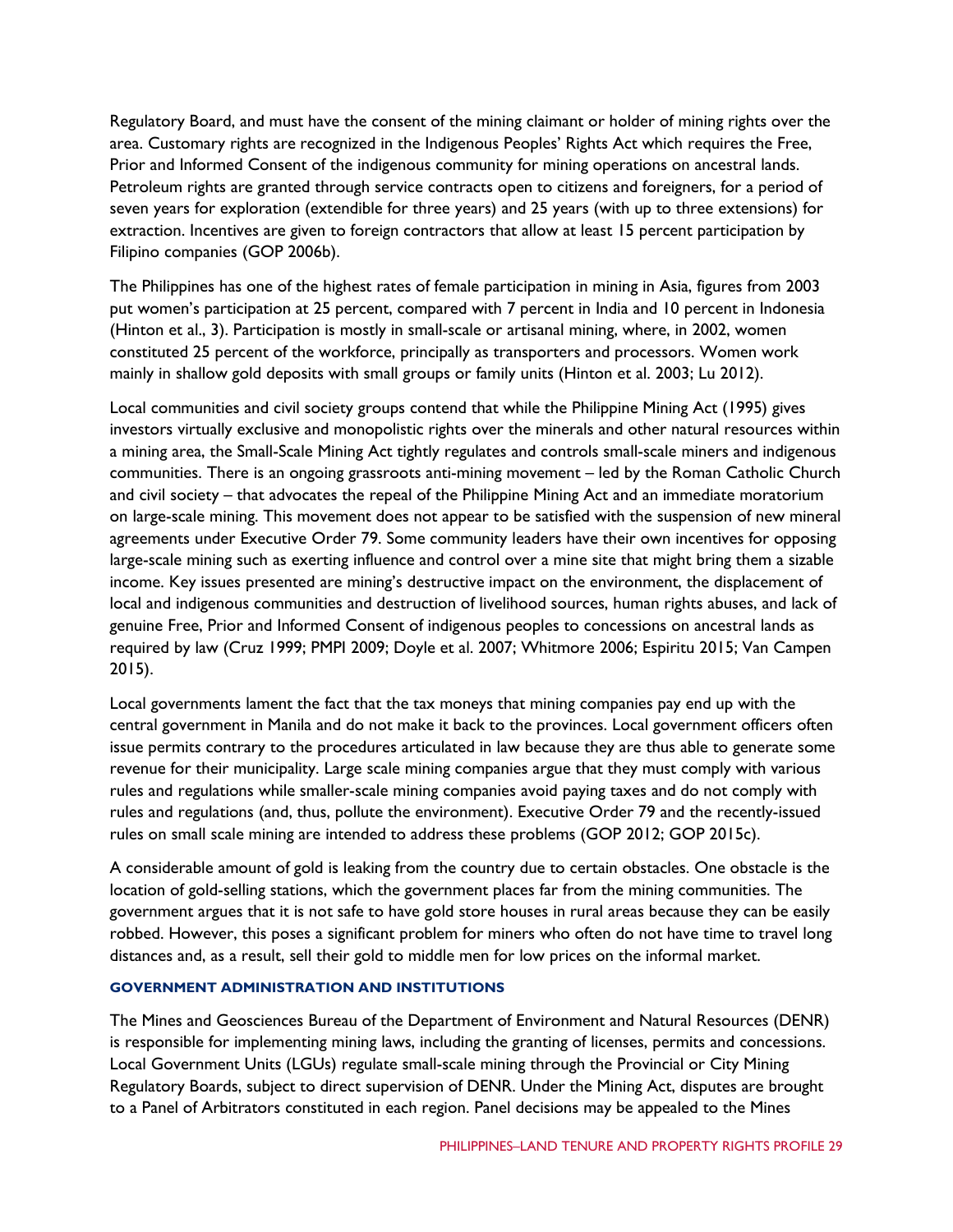Adjudication Board. The Supreme Court has the power to review decisions of the Board. (Mayuga 2015; GOP 2015c). The Mining Industry Coordinating Council was established pursuant to Executive Order 79. It serves as a governing body for mining-related policy concerns (GOP 2012). The Department of Energy is in charge of implementing petroleum regulations.

#### **GOVERNMENT REFORMS, INTERVENTIONS AND INVESTMENTS**

Executive Order 79 sets forth the government's approach to the mining sector. It reflects many of the priorities articulated in the Philippines Development Plan 2011-16, including: 1) strengthening environmental and social safeguards; 2) establishing no-go zones for mining; 3) ensuring proper valuation of minerals; 4) providing for value-addition and development of downstream industries for the mineral sector; 5) establishing a new fiscal regime and revenue-sharing arrangement that fairly allocates revenue between the industry and the government; 6) operationalization the government's participation in the Extractive Industries Transparency Initiative; and, 7) creation of a one-stop shop for mining-related application and procedures along with a centralized database for the mining industry. The Minerals Action Plan (2004) has been substantially modified by Executive Order 79 but has not been repealed. The government continues to pursue foreign investment in mining (GOP 2012).

In 2013 the Philippines became a candidate member of the Extractive Industries Transparency Initiative (EITI 2015).

#### **DONOR INTERVENTIONS AND INVESTMENTS**

The Japan International Cooperation Agency (JICA is funding a three-year technical cooperation project in support of the National Industry Cluster Capacity Enhancement Project (NICCEP). The goal of the project is to improve the operational performance and competitiveness of selected pilot industry clusters, one of which is mining (GOP 2014).

The World Bank provided support to assist in EITI implementation (WB 2015).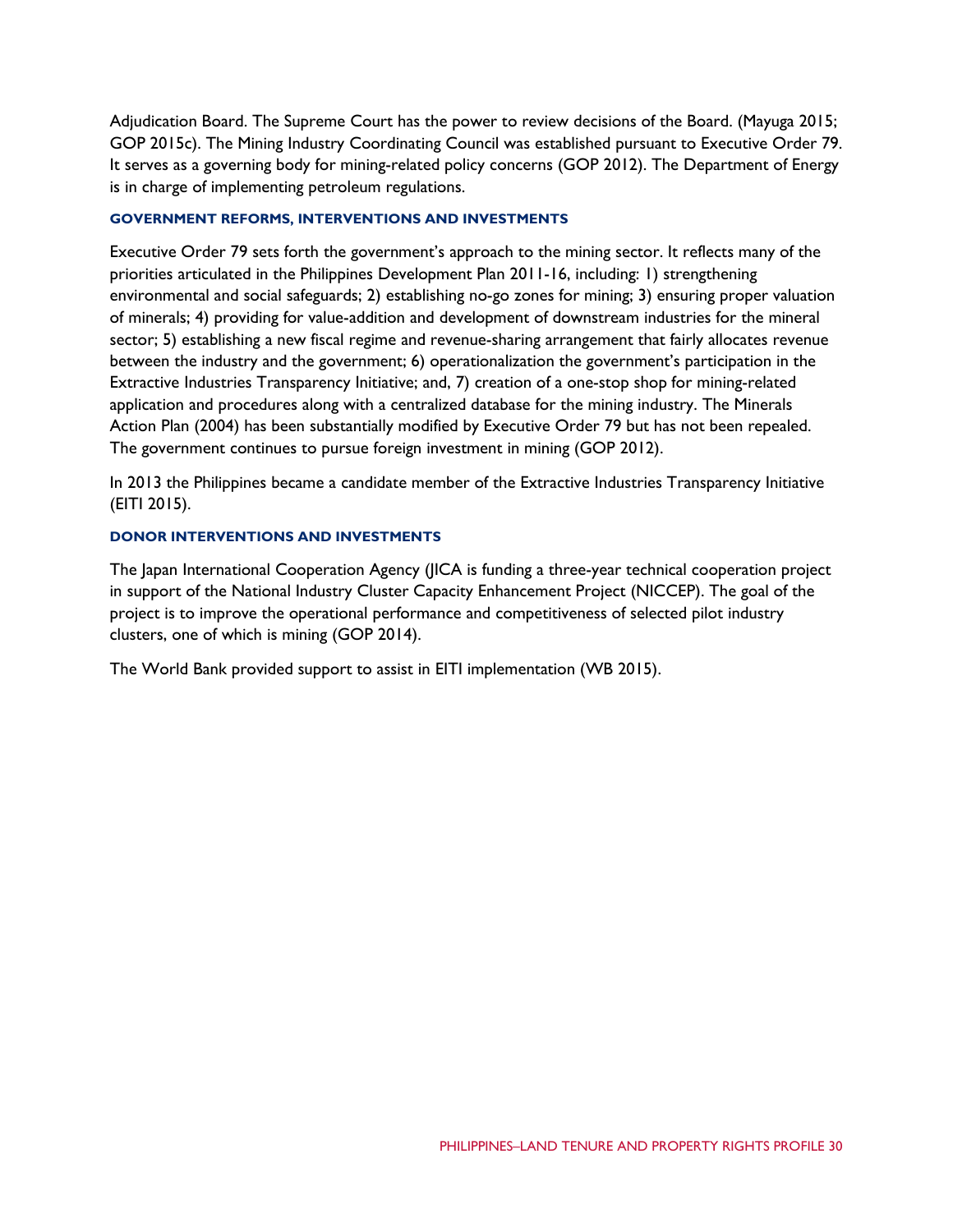## **5. DATA SOURCES (SHORT LIST)**

- Clausen, Robert, Thomas Hammett and James Seyler. 2003. *USAID's Enduring Legacy in Natural Forests: Livelihoods, Landscapes, and Governance: Country Profiles*. Volume 3: Focus Country Profiles. Chemonics International Inc. [http://www.usaid.gov/our\\_work/environment/forestry/pubs/volume3\\_report.pdf](http://www.usaid.gov/our_work/environment/forestry/pubs/volume3_report.pdf) (accessed 5 December 2010).
- Eleazar et al 2013. *Improving Land Sector Governance in the Philippines. Implementation of the Land Governance Assessment Framework.* [http://siteresources.worldbank.org/INTLGA/Resources/Philippines\\_Final\\_Report.pdf](http://siteresources.worldbank.org/INTLGA/Resources/Philippines_Final_Report.pdf) (accessed January 2, 2016).
- GOP. 1987a. *The Constitution of the Republic of the Philippines.* <http://www.chanrobles.com/philsupremelaw1.htm> (accessed 25 October 2010).
- \_\_\_\_\_. 1997*. Indigenous Peoples Rights Act of 1997*.<http://www.chanrobles.com/republicactno8371.htm> (accessed 25 October 2010 and January 4, 2016).
- \_\_\_\_\_. 2014. *Philippine Development Plan Mid-term Update with Revalidated Results Matrices*. [http://www.neda.gov.ph/wp-content/uploads/2014/08/NEDA-PDP-2011-2016-Midterm-](http://www.neda.gov.ph/wp-content/uploads/2014/08/NEDA-PDP-2011-2016-Midterm-Update+Errata2.pdf)[Update+Errata2.pdf](http://www.neda.gov.ph/wp-content/uploads/2014/08/NEDA-PDP-2011-2016-Midterm-Update+Errata2.pdf) (accessed January 5, 2016).
- Guiang, Ernesto S. and Gem Castillo. 2006. ―Trends in Forest Ownership, Forest Resources Tenure and Institutional Arrangements in the Philippines. ‖ Food and Agriculture Organization. [http://www.fao.org/forestry/10543-](http://www.fao.org/forestry/10543-03d5a1b99b199bb5b040e70eba8414526.pdf) [03d5a1b99b199bb5b040e70eba8414526.pdf \(](http://www.fao.org/forestry/10543-03d5a1b99b199bb5b040e70eba8414526.pdf)accessed 5 December 2010).
- Israel and Lintag 2013. *Assessment of the Efficiency and Effectiveness of the Reforestation Program of the Department of Environment and Natural Resources*. [http://www.dbm.gov.ph/wp](http://www.dbm.gov.ph/wp-content/uploads/DBM%20Publications/FPB/ZBB-2012/c.pdf)[content/uploads/DBM%20Publications/FPB/ZBB-2012/c.pdf](http://www.dbm.gov.ph/wp-content/uploads/DBM%20Publications/FPB/ZBB-2012/c.pdf) (accessed January 11, 2016).
- Larson and Pulhin 2012. *Enhancing Forest Tenure Reforms through More Responsive Regulations*. [http://www.conservationandsociety.org/article.asp?issn=0972-](http://www.conservationandsociety.org/article.asp?issn=0972-4923;year=2012;volume=10;issue=2;spage=103;epage=113;aulast=Larson) [4923;year=2012;volume=10;issue=2;spage=103;epage=113;aulast=Larson](http://www.conservationandsociety.org/article.asp?issn=0972-4923;year=2012;volume=10;issue=2;spage=103;epage=113;aulast=Larson) (accessed January 10, 2016).
- Llanto, Gilberto M. and Marife M. Ballesteros. 2003. Land Issues in Poverty Reduction Strategies and the Development Agenda: Philippines. Philippine Institute for Development Studies Discussion Paper Series No. 2003–03. March 2003*.* [http://www.pids.gov.ph](http://www.pids.gov.ph/) (accessed December 2008)
- Palawan State University 2011. *Palawan State University, Center for Strategic Policy and Governance Review of National Laws and Legislations in the Philippines in Relation to Ecosystem Approach to Fisheries Management (EAFM)*. Honolulu, Hawaii, The USAID Coral Triangle Support Partnership. [http://pdf.usaid.gov/pdf\\_docs/PA00JHF4.pdf](http://pdf.usaid.gov/pdf_docs/PA00JHF4.pdf) (accessed January 7, 2016; October 12, 2016)
- Quizon and Pagsanghan 2014*. Review of Selected Land Laws and the Governance of Tenure in the Philippines*. [http://www.angoc.org/wp-content/uploads/2014/10/VGGT-and-Philippine-laws\\_web.pdf](http://www.angoc.org/wp-content/uploads/2014/10/VGGT-and-Philippine-laws_web.pdf) (accessed January 5, 2016).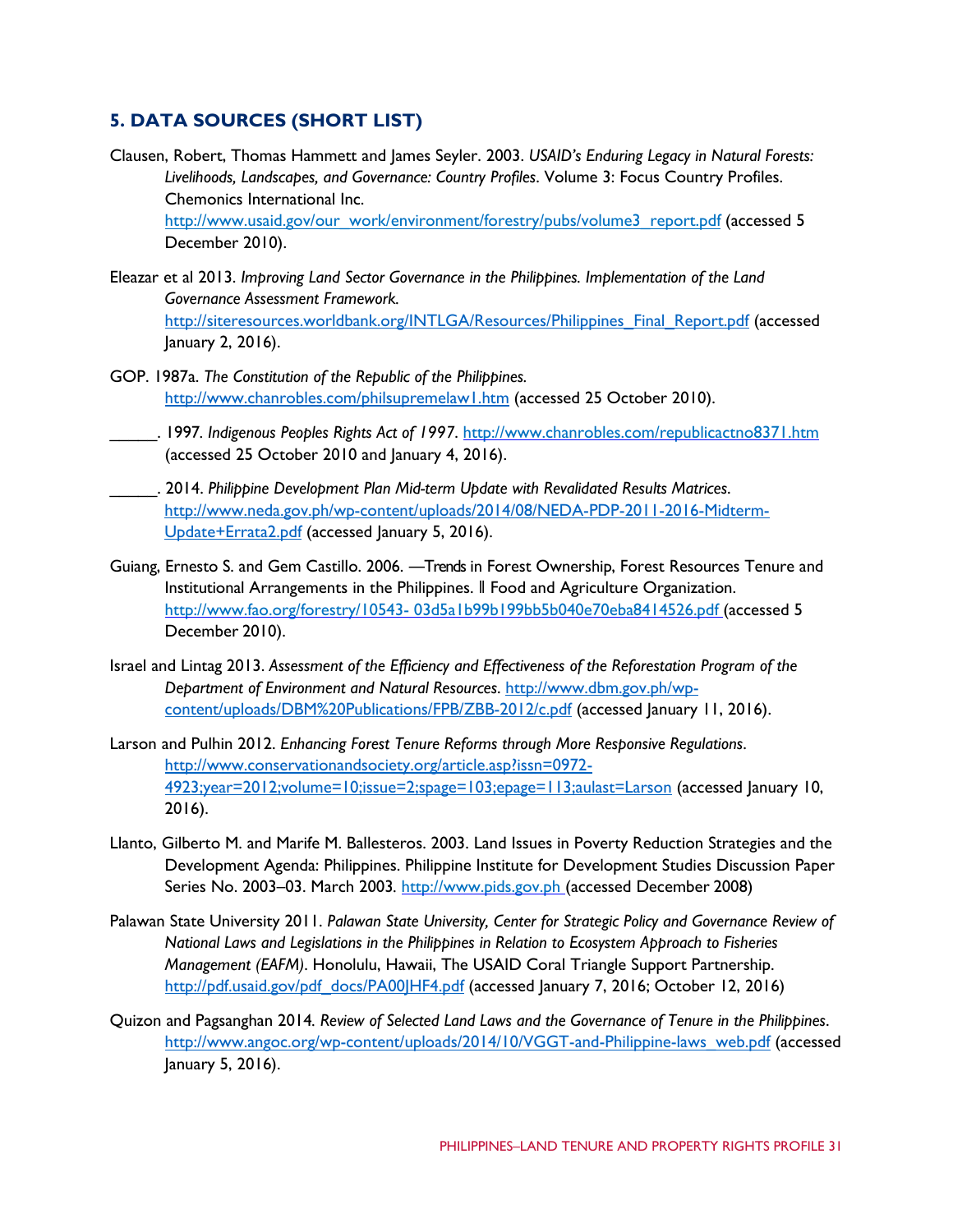- USAID. 2012. *Country Development Cooperation Strategy 2012-2016*. [https://www.usaid.gov/sites/default/files/documents/1861/CDCS\\_Philippines\\_FY2012-FY2016.pdf](https://www.usaid.gov/sites/default/files/documents/1861/CDCS_Philippines_FY2012-FY2016.pdf) (accessed January 6, 2016).
- World Bank 2016. *World Development Indicators*.<http://data.worldbank.org/country/philippines> (accessed October 4, 2016.)

.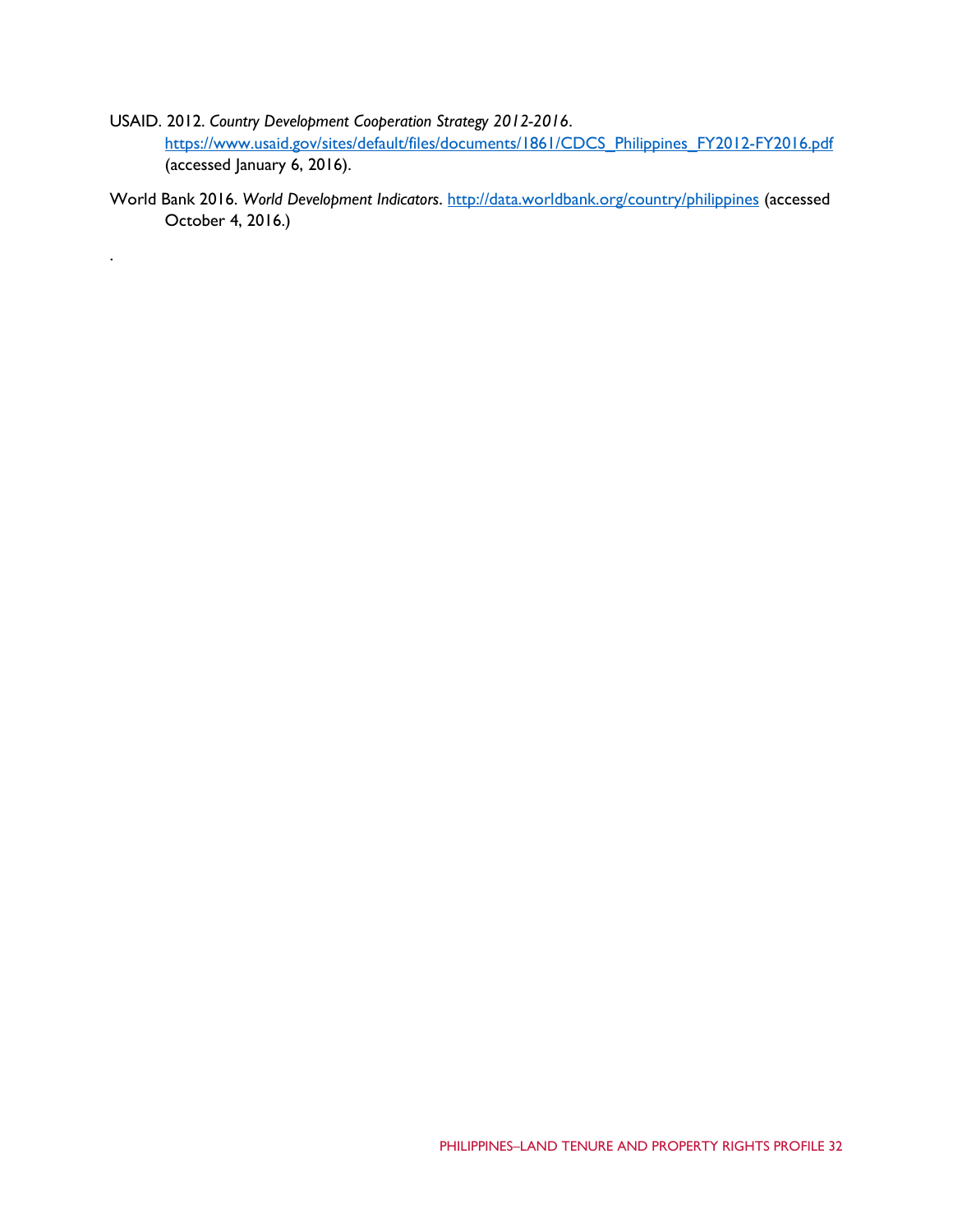## **6. DATA SOURCES (COMPLETE LIST)**

ADB. *See* Asian Development Bank.

- Alikpala, Ramon. 2008. The Challenge of Integrated Water Resources Management. Paper presented at the Regional Conference for Southeast Asia Rainwater Harvesting IWRM, 25 November, Manila, Philippines. [http://www. slideshare.net/vicmanlapaz/ramon-alikpala-philippines-presentation \(](http://www.slideshare.net/vicmanlapaz/ramon-alikpala-philippines-presentation)accessed 25 October 2010).
- Aquino and Daquio 2014. *CBFM: A National Strategy for Sustainable Forest Management*. [http://ap.fftc.agnet.org/ap\\_db.php?id=280&print=1](http://ap.fftc.agnet.org/ap_db.php?id=280&print=1) (accessed January 10, 2016).
- Asian Development Bank 2011. *Country Partnership Strategy. Philippines 2011-2016*. <http://www.adb.org/sites/default/files/institutional-document/33024/files/cps-phi-2011-2016.pdf> (accessed January 6, 2016).
- \_\_\_\_\_. 2013. *Philippines Water Supply and Sanitation Sector Assessment, Strategy, and Road Map*. [http://www.adb.org/sites/default/files/institutional-document/33810/files/philippines-water-supply-sector](http://www.adb.org/sites/default/files/institutional-document/33810/files/philippines-water-supply-sector-assessment.pdf)[assessment.pdf](http://www.adb.org/sites/default/files/institutional-document/33810/files/philippines-water-supply-sector-assessment.pdf) (accessed January 7, 2016).
- \_\_\_\_\_. 2014. *Project Preparatory Technical Assistance for Metro Manila Water and Sanitation Development Project*. <http://www.adb.org/sites/default/files/project-document/150127/48173-001-pptar.pdf> (accessed January 7, 2016).
- \_\_\_\_\_. 2015. *Asian Development and Philippines*. Fact Sheet. <http://www.adb.org/sites/default/files/publication/27790/phi.pdf> (accessed January 6, 2016).
- \_\_\_\_\_. 2015a. *Country Operations Business Plan*. *Philippines 2016-2018*. <http://www.adb.org/sites/default/files/institutional-document/178377/cobp-phi-2016-2018.pdf> (accessed January 6, 2016).
- \_\_\_\_\_. 2015b. *Philippines: Water District Development Sector Project*. [http://www.adb.org/projects/41665-](http://www.adb.org/projects/41665-013/main?page-1=1#tabs-0-1) [013/main?page-1=1#tabs-0-1](http://www.adb.org/projects/41665-013/main?page-1=1#tabs-0-1) (accessed January 7, 2016).
- Barba, Pacita F. 2004. The Challenges in Water Resources Management in the Philippines, Paper presented at the Second International Conference on Hydrology and Water Resources in Asia Pacific Region, 5–8 July, Singapore. [http:// www.wrrc.dpri.kyoto-u.ac.jp/~aphw/APHW2004/proceedings/JSE/56-JSE-](http://www.wrrc.dpri.kyoto-u.ac.jp/%7Eaphw/APHW2004/proceedings/JSE/56-JSE-A519/56-JSE-A519.pdf)[A519/56-JSE-A519.pdf \(](http://www.wrrc.dpri.kyoto-u.ac.jp/%7Eaphw/APHW2004/proceedings/JSE/56-JSE-A519/56-JSE-A519.pdf)accessed 25 October 2010).
- Borras Jr., Saturnino M. and Jennifer C. Franco. 2007. The National Campaign for Land Reform in the Philippines. Paper presented at the workshop on Citizens Engagement in National Policymaking, sponsored by the Institute of Development Studies at Sussex and the Ford Foundation, Sussex, November. [http://www.ids.ac.uk/ids/Part/proj/ pnp.html \(](http://www.ids.ac.uk/ids/Part/proj/pnp.html)accessed 23 October 2010).
- Calvan 2015. *Land, Property and Tenurial Rights in a Changing Coastal Environment*. [http://www.angoc.org/portal/land](http://www.angoc.org/portal/land-property-and-tenurial-rights-in-a-changing-coastal-environment/)[property-and-tenurial-rights-in-a-changing-coastal-environment/](http://www.angoc.org/portal/land-property-and-tenurial-rights-in-a-changing-coastal-environment/) (accessed January 4, 2016).
- Catindig, Dolores, R. 2002. A Review of Forestry Policies in the Philippines. Paper Presented at the Forest Policy Workshop, 22–24 January, Kuala Lumpur, Malaysia. <http://www.fao.org/docrep/003/ab576e/AB576E19.htm#TopOfPage> (accessed 25 October 2010).
- CIA World Fact Book 2015. *Philippines*.<https://www.cia.gov/library/publications/the-world-factbook/geos/rp.html> (accessed December 23, 2015).

PHILIPPINES–LAND TENURE AND PROPERTY RIGHTS PROFILE 33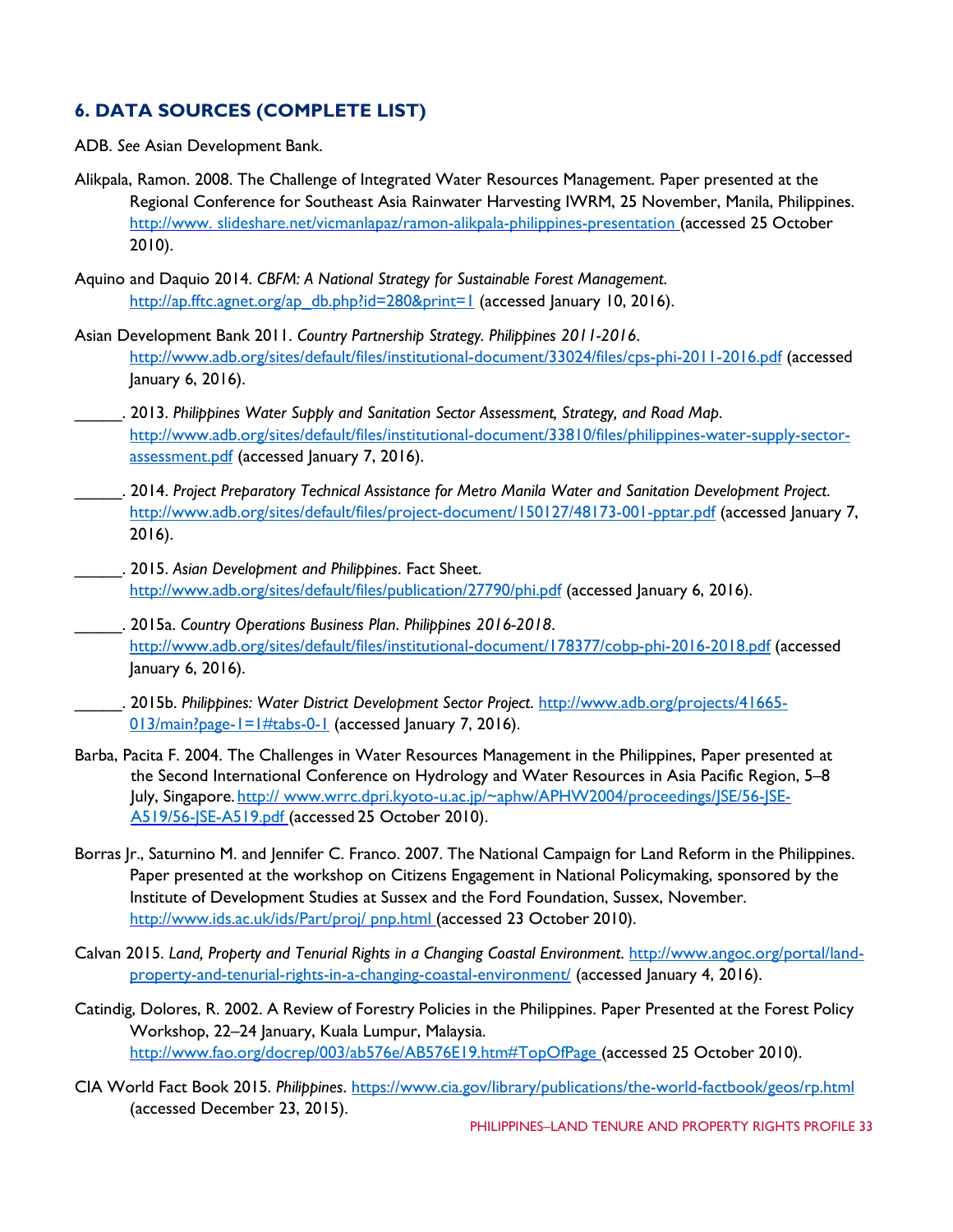- Chokkalingam, Unna, Antonio P. Carandang, Juan M. Pulhin, Rodel D. Lasco, Rose Jane J. Peras and Takeshi Toma, eds. 2006. *One Century of Forest Rehabilitation in the Philippines: Approaches, Outcomes and Lessons.* Center for International Forestry Research. [http://www.cifor.cgiar.org/publications/pdf\\_files/Books/Bchokkalingam0605.pdf \(](http://www.cifor.cgiar.org/publications/pdf_files/Books/Bchokkalingam0605.pdf)accessed 5 December 2010).
- Clausen, Robert, Thomas Hammett and James Seyler. 2003. *USAID's Enduring Legacy in Natural Forests: Livelihoods, Landscapes, and Governance: Country Profiles.* Volume 3: Focus Country Profiles. Chemonics International Inc. [http://www.usaid.gov/our\\_work/environment/forestry/pubs/volume3\\_report.pdf](http://www.usaid.gov/our_work/environment/forestry/pubs/volume3_report.pdf) (accessed 5 December 2010).
- Conservation International. 1998. Megadiversity: The 17 Biodiversity Superstars. http://www.conservation.org/ [documentaries/Pages/megadiversity.aspx \(](http://www.conservation.org/documentaries/Pages/megadiversity.aspx)accessed 25 October 2010).
- Corral 2015. *Women's Land Rights, Gender-Responsive Policies and the World Bank (Philippines)*. <http://asianfarmers.org/?p=3783> (accessed January 4, 2016).
- Cotula, Lorenzo. 2007. Gender and Law-Women's Rights in Agriculture. FAO Legislative Study 76 Revised Version (2007). [ftp://ftp.fao.org/docrep/fao/005/y4311e/y4311e00.pdf \(](ftp://ftp.fao.org/docrep/fao/005/y4311e/y4311e00.pdf)accessed 25 October 2010)
- Cruz, Ismael. 1999. The Regulatory Climate for Mining in the Philippines. *Philippines International Review* 2 (1) Autumn.<http://www.philsol.nl/pir/v2/RegClimate-99b.htm> (accessed 25 October 2010).
- Domingo, Estrella and Reynaldo Fulleros. 2005. Real Estate Price Index: A Model for the Philippines. Bank for International Settlements (BIS) Papers No. 21, Part 11, April . [www.bis.org/publ/bppdf/bispap21k.pdf](http://www.bis.org/publ/bppdf/bispap21k.pdf) (accessed 25 October 2010).
- Doyle, Cathal, Clive Wicks and Frank Nally. 2007. Mining in the Philippines: Concerns and Conflict Report of the Fact finding Mission to the Philippines led by Clare Short MP, former UK Secretary of State for Overseas Development, July–August 2006. [http://www.epolitix.com/fileadmin/epolitix/mpsites/MininginthePhilippines\\_Report.pdf](http://www.epolitix.com/fileadmin/epolitix/mpsites/MininginthePhilippines_Report.pdf) (accessed 25 October 2010).
- EITI 2015. Philippines.<https://eiti.org/Philippines> (accessed January 11, 2016).
- Elauria, Marilyn M. 2015. *Farm Land Policy and Financing Program for Young Generation in the Philippines,*  [http://ap.fftc.agnet.org/ap\\_db.php?id=448&print=1](http://ap.fftc.agnet.org/ap_db.php?id=448&print=1)*,*
- Eleazar et al 2013. *Improving Land Sector Governance in the Philippines. Implementation of the Land Governance Assessment Framework.* [http://siteresources.worldbank.org/INTLGA/Resources/Philippines\\_Final\\_Report.pdf](http://siteresources.worldbank.org/INTLGA/Resources/Philippines_Final_Report.pdf) (accessed January 2, 2016).
- Espiritu 2015. *The Destructive Impacts of Corporate Mining in the Philippines: The Tampacan Copper-Gold Mining Project in Mindanao*. [http://www.globalresearch.ca/the-destructive-impacts-of-corporate-mining-in-the-philippines](http://www.globalresearch.ca/the-destructive-impacts-of-corporate-mining-in-the-philippines-the-tampacan-copper-gold-mining-project-in-mindanao/5436594)[the-tampacan-copper-gold-mining-project-in-mindanao/5436594](http://www.globalresearch.ca/the-destructive-impacts-of-corporate-mining-in-the-philippines-the-tampacan-copper-gold-mining-project-in-mindanao/5436594) (accessed January 11, 2016).
- FAO. *See* Food and Agriculture Organization.
- Food and Agriculture Organization. 1997. Land Reform, Land Settlement and Cooperatives: Agrarian Reform in the Philippines. *Archives De Documents De La FAO.* <http://www.fao.org/docrep/W6199T/w6199t11.htm> (accessed 25 October 2010).
	- ———. 2005a. Fact Sheet Philippines: Women in Agriculture, Environment and Rural Production*.*  [ftp://ftp.fao.org/docrep/ fao/008/ae946e/ae946e00.pdf \(](ftp://ftp.fao.org/docrep/fao/008/ae946e/ae946e00.pdf)accessed 25 October 2010).

PHILIPPINES–LAND TENURE AND PROPERTY RIGHTS PROFILE 34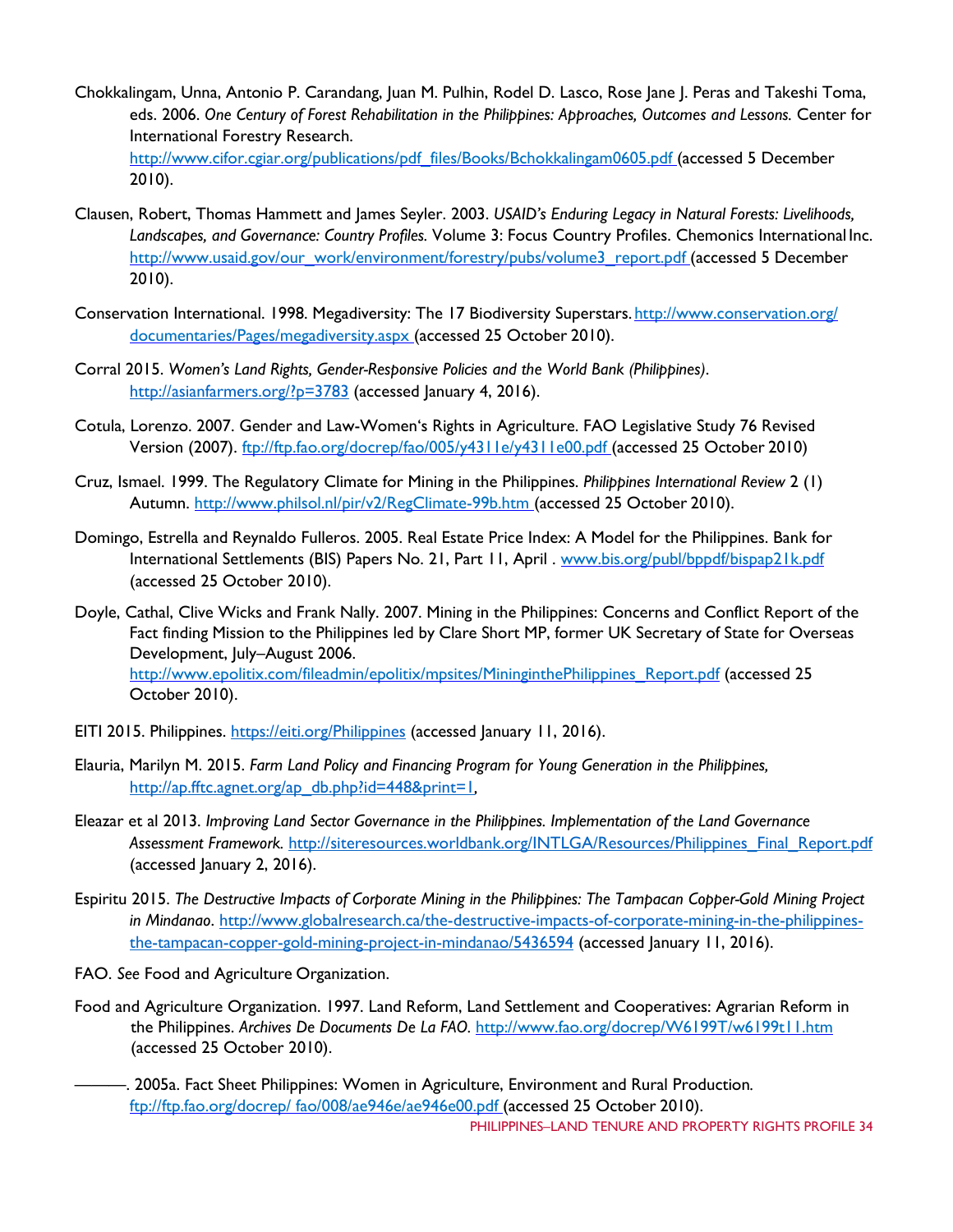- ———. 2005b. Forestry Department. Global Forest Resources Assessment: Country Reports: Philippines. [ftp://ftp.fao.org/ docrep/fao/010/ai932E/ai932E00.pdf \(](ftp://ftp.fao.org/docrep/fao/010/ai932E/ai932E00.pdf)accessed 25 October 2010).
- ———. 2005c. Fisheries and Aquaculture Department. National Aquaculture Sector Overview: Philippines. http://193.43.

36.238:8282/fi/website/FIRetrieveAction.do?dom=countrysector&xml=naso\_philippines.xml&lang=en (accessed 25 October 2010).

- \_\_\_\_\_. 2010. *Global Forest Resources Assessment 2010*.<http://www.fao.org/docrep/013/i1757e/i1757e.pdf> (accessed January 12, 2016).
- \_\_\_\_\_. 2011. *Aquastat Philippines*. [http://www.fao.org/nr/water/aquastat/countries\\_regions/PHL/PHL-CP\\_eng.pdf](http://www.fao.org/nr/water/aquastat/countries_regions/PHL/PHL-CP_eng.pdf) (accessed January 7, 2016).
	- \_\_\_\_\_. 2016. *Multi-Sectoral Study on Agribusiness Venture Agreement Policy and Implementation under the Comprehensive Agrarian Reform Program* \_\_\_\_\_\_\_ (Accessed October 11, 2016).
- Gamolo, Nora O. 2008. Philippines 'Water Resources Explained. *The Sunday Times*, 3 August. [http://www.manilatimes.net](http://www.manilatimes.net/national/2008/aug/03/yehey/top_stories/20080803top4.html) [/national/2008/aug/03/yehey/top\\_stories/20080803top4.html \(](http://www.manilatimes.net/national/2008/aug/03/yehey/top_stories/20080803top4.html)accessed 25 October 2010).
- Gollin, Karin L. and James L. Kho. 2002. *After the Romance: Communities and Environmental Governance in the Philippines (draft)*. The Ford Foundation.<http://samdhana.org/uploaded/After%20the%20Romance.pdf> (accessed 5 December 2010).
- GIZ 2013. *Portfolio of GIZ Projects in Asean*. [http://www.gapcc.org/wp-content/uploads/2015/10/Portfolio-of-GIZ](http://www.gapcc.org/wp-content/uploads/2015/10/Portfolio-of-GIZ-projects-in-ASEAN.pdf)[projects-in-ASEAN.pdf](http://www.gapcc.org/wp-content/uploads/2015/10/Portfolio-of-GIZ-projects-in-ASEAN.pdf) (Accessed January 11, 2016).
- GOP. 1987a. The Constitution of the Republic of the Philippines. <http://www.chanrobles.com/philsupremelaw1.htm> (accessed 25 October 2010).
- \_\_\_\_\_. 1997*. Indigenous Peoples Rights Act of 1997*.<http://www.chanrobles.com/republicactno8371.htm> (accessed 25 October 2010).
- ——. 2006a. Department of Agrarian Reform (DAR). \_Philippine Agrarian Reform: Partnership for Social Justice, Rural Growth, and Sustainable Development. 'Country Paper presented by Secretary Nasser Pagdanganan at the International Conference for Agrarian Reform and Rural Development (ICARRD), 7–10 March, Porto Alegre, Brazil. [http://www.icarrd.org/en/icard\\_doc\\_down/national\\_philipinas.doc](http://www.icarrd.org/en/icard_doc_down/national_philipinas.doc) (accessed 23 October 2010).
- —. 2006c. Department of Energy (DOE). Philippine Energy Contracting Round 2006: Fiscal Legal Terms. [http://www. doe.gov.ph/PECR2006/Petroleum%20PECR%202007/fiscal-legal.htm \(](http://www.doe.gov.ph/PECR2006/Petroleum%20PECR%202007/fiscal-legal.htm)accessed June 2010).
- \_\_\_\_\_. 2006e. National Water Resources Board. ‗Working Together to Secure Sustainable Water for All: The Integrated Water Resources Management (IWRM) Plan Framework Summary Document.' [http://www.nwrb.gov.ph/Uploads/iwrmplanframework.pdf \(](http://www.nwrb.gov.ph/Uploads/iwrmplanframework.pdf)accessed 25 October 2010).
- ——. 2007a. Department of Agriculture. Facts and Figures on the Philippine Agricultural Economy, 2007. [http:// countrystat.bas.gov.ph/documents/factsfigures2007.pdf \(](http://countrystat.bas.gov.ph/documents/factsfigures2007.pdf)accessed 25 October).
- ———. 2008a. DENR, Forest Management Bureau. ‗Philippine Forestry Statistics. Land Classification 1978–2008. [http:// forestry.denr.gov.ph/stat2008.htm \(](http://forestry.denr.gov.ph/stat2008.htm)accessed May 2010 and September 2010).
- ———. 2008b. DENR, Mines and Geosciences Board. The Philippine Minerals Industry. ' [http://www.mgb.gov.ph/](http://www.mgb.gov.ph/presentations/presentationsframe.htm)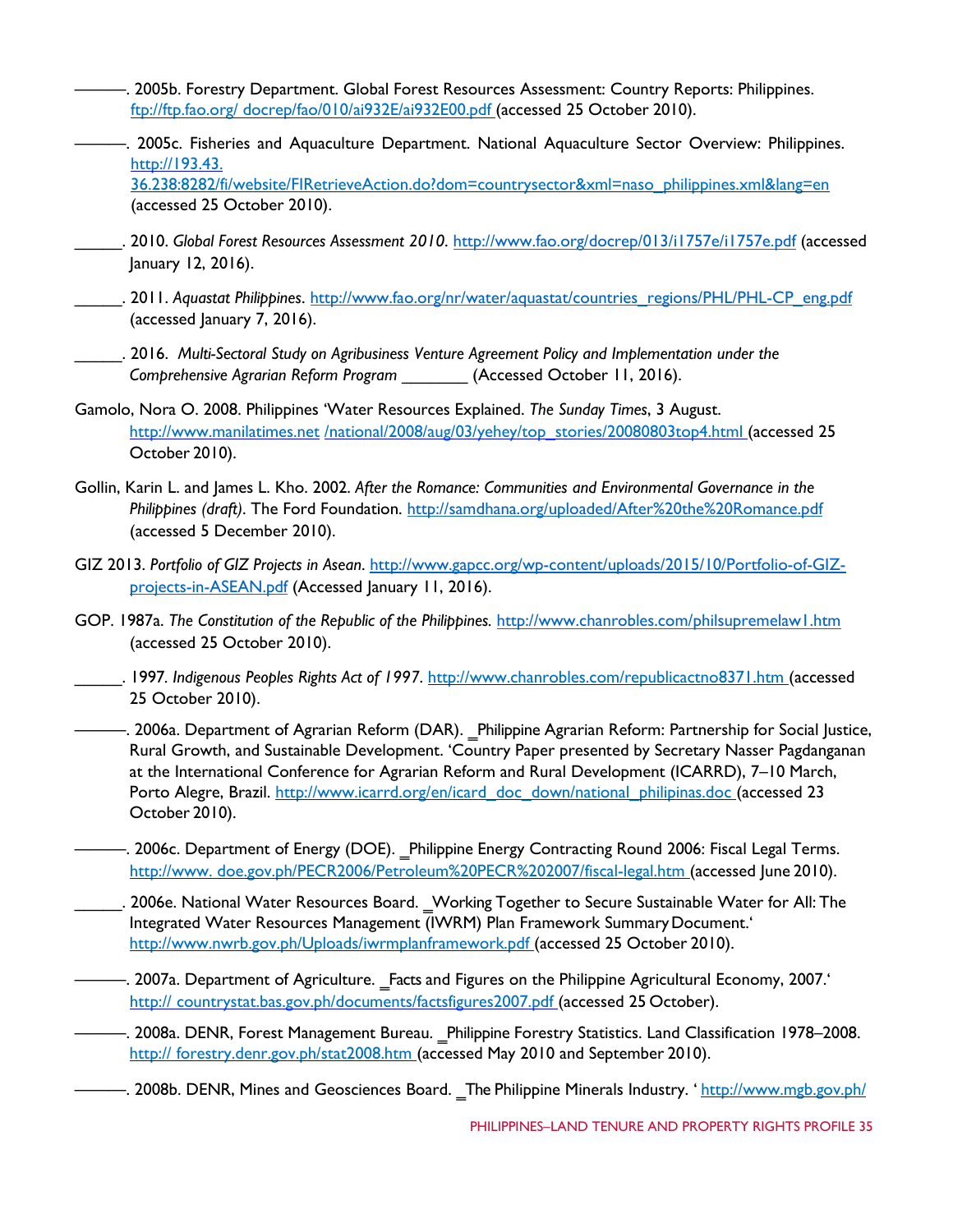presentations/presentationsframe.htm (accessed December 2008).

———. 2008c. Land Administration and Management Project. [http://www.phil-lamp.org/ \(](http://www.phil-lamp.org/)accessed 25 October 2010).

2008d. National Statistics Office. Philippines in Figures.'<http://www.census.gov.ph/> (accessed 25 October 2010).

-. 2008e. Philippine Urban Forum. State of the Philippine Urban System. [http://home.earthlink.net/~lordprozen/PUF/bahang/state.html \(](http://home.earthlink.net/%7Elordprozen/PUF/bahang/state.html)accessed 25 October 2010).

-. 2008f. Supreme Court of the Philippines. Jurisprudence. [http://sc.judiciary.gov.ph/jurisprudence/decisions/index.php \(](http://sc.judiciary.gov.ph/jurisprudence/decisions/index.php)accessed accessed 25 October 2010).

*Cruz and Europa v. Secretary of Environment and Natural Resources, et.al.*, G.R. No. 135385, December 6, 2000.

*Hospicio de San Jose De Barili, Cebu City v. DAR*, G.R. No. 140847, September 23, 2005.

*Manosca v. Court of Appeals*, G.R. No. 106440, January 29, 1996.

*Moday v. Court of Appeals,* G.R. No. 107916, February 20, 1997.

*Municipality of La Carlota v. Spouses Baltazar,* G.R. No. L-30138, May 30, 1972. *Municipality of Paranaque v. V.M. Realty Corporation*, G.R. No. 127820, July 20, 1998. *National Power Corporation v. Bagui*, et.al, G.R. No. 164964, October 17, 2008

\_\_\_\_\_\_. 2009. *Republic Act 9700*. [http://www.dar.gov.ph/index.php/opportunities/bids-and](http://www.dar.gov.ph/index.php/opportunities/bids-and-awards/notices-to-proceed/186-19-units-of-4wd-35hp-tractors-with-implements-for-agrarian-reform-community-connectivity-and-economic-support-services-arccess-project)[awards/notices-to-proceed/186-19-units-of-4wd-35hp-tractors-with-implements-for-agrarian](http://www.dar.gov.ph/index.php/opportunities/bids-and-awards/notices-to-proceed/186-19-units-of-4wd-35hp-tractors-with-implements-for-agrarian-reform-community-connectivity-and-economic-support-services-arccess-project)[reform-community-connectivity-and-economic-support-services-arccess-project](http://www.dar.gov.ph/index.php/opportunities/bids-and-awards/notices-to-proceed/186-19-units-of-4wd-35hp-tractors-with-implements-for-agrarian-reform-community-connectivity-and-economic-support-services-arccess-project) (Accessed January 5, 2016).

-. 2009a. DENR, PAWB. \_Assessing Progress towards the 2010 Biodiversity Target: The 4<sup>th</sup> National Report to the Convention on Biological Diversity.'<http://www.pawb.gov.ph/files/4nr.pdf> (accessed June 2010).

-. 2009b. Republic Act No. 9710. The Magna Carta of Women (2009). [http://www.congress.gov.ph/download/ra\\_14/RA09710.pdf \(](http://www.congress.gov.ph/download/ra_14/RA09710.pdf)accessed 25 October 2010).

\_\_\_\_\_. 2010. *New Residential Free Patent Act*. [http://www.lawphil.net/statutes/repacts/ra2010/ra\\_10023\\_2010.html](http://www.lawphil.net/statutes/repacts/ra2010/ra_10023_2010.html) (accessed January 4, 2016).

- \_\_\_\_\_. 2010a. *Philippine Water Supply Sector Roadmap*. [http://www.lwua.gov.ph/downloads\\_14/Philippine%20Water%20Supply%20Sector%20Roadmap%2](http://www.lwua.gov.ph/downloads_14/Philippine%20Water%20Supply%20Sector%20Roadmap%202nd%20Edition.pdf) [02nd%20Edition.pdf](http://www.lwua.gov.ph/downloads_14/Philippine%20Water%20Supply%20Sector%20Roadmap%202nd%20Edition.pdf) (accessed January 7, 2016).
	- \_\_\_\_\_. 2011. *Philippine Development Plan 2011-2016*. [http://www.neda.gov.ph/2013/10/21/philippine](http://www.neda.gov.ph/2013/10/21/philippine-development-plan-2011-2016/)[development-plan-2011-2016/](http://www.neda.gov.ph/2013/10/21/philippine-development-plan-2011-2016/) (accessed January 4, 2016).

\_\_\_\_\_. 2011a. *National Climate Change Action Plan 2011-2018.* [http://climate.gov.ph/images/docs/NCCAP\\_TechDoc.pdf](http://climate.gov.ph/images/docs/NCCAP_TechDoc.pdf) (accessed January 5, 2016).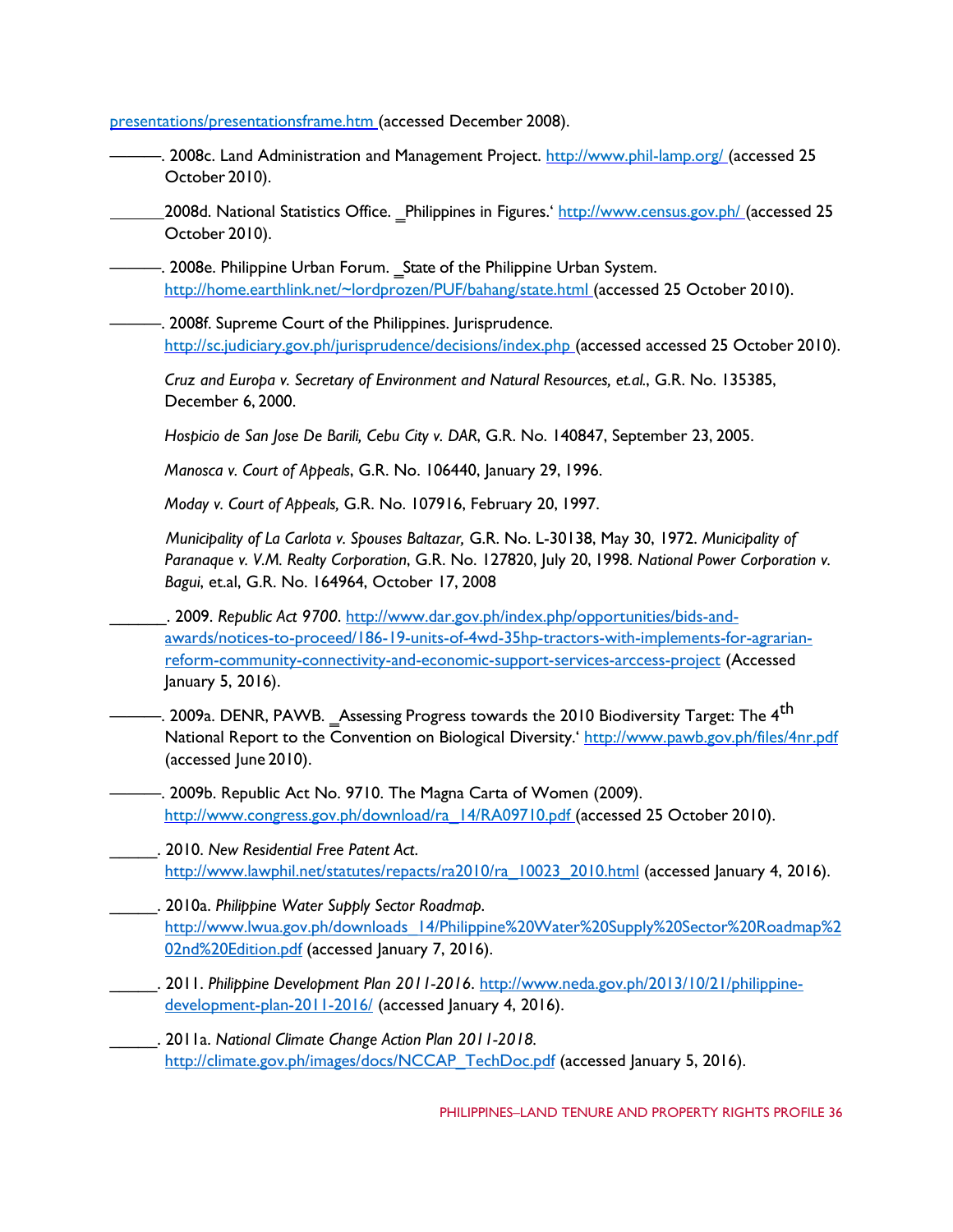- \_\_\_\_\_. 2011b. *Executive Order No. 23, s.2011*. [http://www.gov.ph/2011/02/01/executive-order-no-23-s-](http://www.gov.ph/2011/02/01/executive-order-no-23-s-2011/)[2011/](http://www.gov.ph/2011/02/01/executive-order-no-23-s-2011/) (accessed January 10, 2016).
- \_\_\_\_\_. 2011c. *Executive Order No. 26, s.2011*. [http://www.gov.ph/2011/02/24/executive-order-no-26-s-](http://www.gov.ph/2011/02/24/executive-order-no-26-s-2011/)[2011/](http://www.gov.ph/2011/02/24/executive-order-no-26-s-2011/) (accessed January 10, 2016).
- \_\_\_\_\_. 2012. *Executive Order No. 79, s.2012*.<http://www.denr.gov.ph/component/content/article/831.html> (accessed January 11, 2016).
- \_\_\_\_\_. 2012a. *DENR Administrative Order No. 2012-07*. [http://mgb.gov.ph/images/stories/DAO\\_2012-](http://mgb.gov.ph/images/stories/DAO_2012-07.pdf) [07.pdf](http://mgb.gov.ph/images/stories/DAO_2012-07.pdf) (accessed January 11, 2016).
- \_\_\_\_\_. 2013. *Reconstruction Assistance on Yolanda*. [http://www.gov.ph/downloads/2013/12dec/20131216-](http://www.gov.ph/downloads/2013/12dec/20131216-RAY.pdf) [RAY.pdf](http://www.gov.ph/downloads/2013/12dec/20131216-RAY.pdf) (accessed January 5, 2016).
- \_\_\_\_\_. 2013a. *DENR Memorandum Circular No. 2013-06*. [http://server2.denr.gov.ph/uploads/rmdd/dmc-](http://server2.denr.gov.ph/uploads/rmdd/dmc-2013-06.pdf)[2013-06.pdf](http://server2.denr.gov.ph/uploads/rmdd/dmc-2013-06.pdf) (accessed January 11, 2016).
- \_\_\_\_\_. 2013b. *DENR-DILG Joint Memorandum Circular No. 2013-03*. <http://server2.denr.gov.ph/uploads/rmdd/jointdenr-dilgmc-2013-03.pdf> (accessed January 11, 2016).
- \_\_\_\_\_. 2013c. *Mines and Minerals Philippine Yearbook 2013*. [https://psa.gov.ph/sites/default/files/2013%20PY\\_Mines%20and%20Minerals.pdf](https://psa.gov.ph/sites/default/files/2013%20PY_Mines%20and%20Minerals.pdf) (accessed January 11, 2016).
- \_\_\_\_\_. 2013d. *Agricultural Structure and Resources, 2013*. [http://agstat.psa.gov.ph/?ids=downloads\\_view&id=662](http://agstat.psa.gov.ph/?ids=downloads_view&id=662) (accessed February 11, 2016).
- \_\_\_\_\_. 2014. *Philippine Development Plan Mid-term Update with Revalidated Results Matrices*. [http://www.neda.gov.ph/wp-content/uploads/2014/08/NEDA-PDP-2011-2016-Midterm-](http://www.neda.gov.ph/wp-content/uploads/2014/08/NEDA-PDP-2011-2016-Midterm-Update+Errata2.pdf)[Update+Errata2.pdf](http://www.neda.gov.ph/wp-content/uploads/2014/08/NEDA-PDP-2011-2016-Midterm-Update+Errata2.pdf) (accessed January 5, 2016).
- \_\_\_\_\_. 2014a. *The Philippines Fifth Progress Report Millennium Development Goals. National Economic and Development Authority*. [http://www.undp.org/content/dam/undp/library/MDG/english/MDG%20Country%20Reports/Philip](http://www.undp.org/content/dam/undp/library/MDG/english/MDG%20Country%20Reports/Philippines/Philippines_2014MDG-Progress-Report-5-Final.pdf) [pines/Philippines\\_2014MDG-Progress-Report-5-Final.pdf](http://www.undp.org/content/dam/undp/library/MDG/english/MDG%20Country%20Reports/Philippines/Philippines_2014MDG-Progress-Report-5-Final.pdf) (accessed January 8, 2016).
- \_\_\_\_\_. 2015. "Special Report-Highlights of the 2012 Census of Agriculture." *Philippine Statistics Authority*. <https://psa.gov.ph/content/special-report-highlights-2012-census-agriculture-2012-ca> (accessed December 23, 2015).
- \_\_\_\_\_. 2015a. Department of Agrarian Reform. "*Land Tenure Services.*" [http://www.dar.gov.ph/major](http://www.dar.gov.ph/major-final-outputs-mfos/lti-2)[final-outputs-mfos/lti-2](http://www.dar.gov.ph/major-final-outputs-mfos/lti-2) (accessed January 5, 2016).
- \_\_\_\_\_. 2015b. *Republic Act No. 10654*. http://www.lawphil.net/statutes/repacts/ra2015/ra 10654 2015.html (accessed January 7, 2016).
- \_\_\_\_\_. 2015c. DENR *Administrative Order 2015-03*.<http://mgb.gov.ph/images/stories/DAO2015-03.pdf> (accessed January 12, 2016).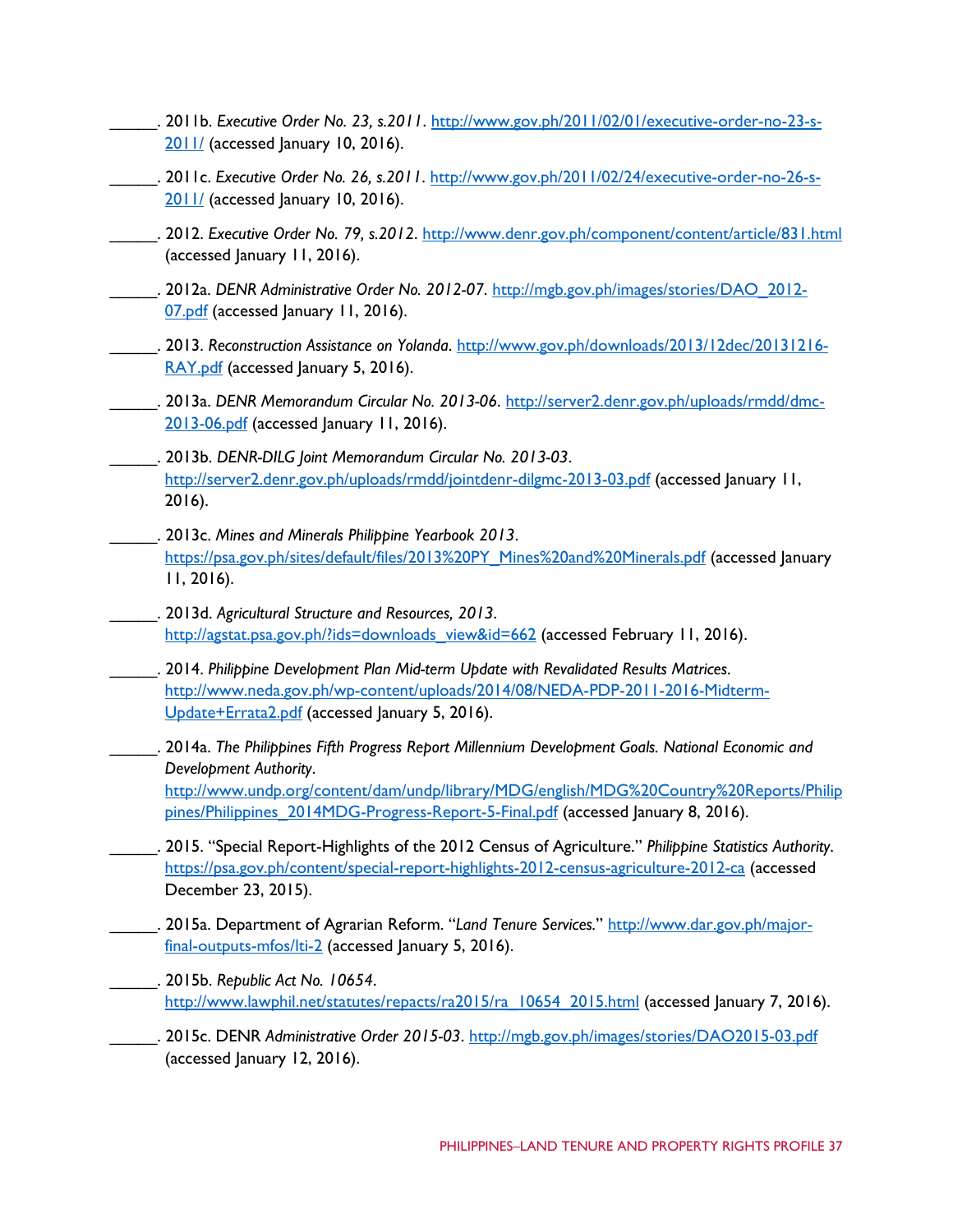\_\_\_\_\_. 2015d. *Philippine Forestry Statistics 2015*.

<https://drive.google.com/file/d/0B1G5mTNoDPOFVEdpM3BqU2ZlS00/view> (accessed October 5, 2016).

\_\_\_\_\_. 2016. DAR. *End of Term Report of Secretary Virgilio de los Reyes for the Term from July 2010-June 2016*.

[https://drive.google.com/file/d/0B7P7g9\\_DRZfrN1BMWG1fQUZlbGtsUUR3WDRMQlBpMVVJSk](https://drive.google.com/file/d/0B7P7g9_DRZfrN1BMWG1fQUZlbGtsUUR3WDRMQlBpMVVJSklV/view) [lV/view](https://drive.google.com/file/d/0B7P7g9_DRZfrN1BMWG1fQUZlbGtsUUR3WDRMQlBpMVVJSklV/view) (accessed October 5, 2016).

- Greenpeace 2010. *The State of Freshwater Sources in the Philippines*. <http://www.greenpeace.org/seasia/ph/What-we-do/Toxics/Water-Patrol/The-problem/> (accessed January 7, 2016).
- Guiang, Ernesto S. and Gem Castillo. 2006. ―Trends in Forest Ownership, Forest Resources Tenure and Institutional Arrangements in the Philippines.‖ Food and Agriculture Organization. [http://www.fao.org/forestry/10543-](http://www.fao.org/forestry/10543-03d5a1b99b199bb5b040e70eba8414526.pdf) [03d5a1b99b199bb5b040e70eba8414526.pdf \(](http://www.fao.org/forestry/10543-03d5a1b99b199bb5b040e70eba8414526.pdf)accessed 5 December 2010).
- Gutierrez, Eric. 2008. Focus on Mindanao: Southern Philippines Conflict. *Manila IndyMedia*, 31 October. [http://manila. indymedia.org \(](http://manila.indymedia.org/)accessed 25 October 2010)
- Hodal 2014. "Tacloban: A Year After Typhoon Haiyan." *The Guardian*. October 31, 2014. <http://www.theguardian.com/world/2014/oct/31/tacloban-a-year-after-typhoon-haiyan> (accessed January 5, 2016).
- Hinton, Jennifer, Marcello Veiga and Christian Beinhoff. 2003. Women and Artisanal Mining: Gender Roles and the Road Ahead. In *The Socio-Economic Impacts of Artisanal and Small-Scale Mining in Developing Countries,* Ch. 11. The Netherlands: Swets Publishers. [http://siteresources.worldbank.org/INTOGMC/Resources/336099-](http://siteresources.worldbank.org/INTOGMC/Resources/336099-1163605893612/hintonrolereview.pdf) [1163605893612/hintonrolereview.pdf \(](http://siteresources.worldbank.org/INTOGMC/Resources/336099-1163605893612/hintonrolereview.pdf)accessed 25 October 2010)
- International Crisis Group 2016. *Philippines*. [http://www.crisisgroup.org/en/publication](http://www.crisisgroup.org/en/publication-type/crisiswatch/crisiswatch-database.aspx?CountryIDs=%7b27F76EA1-D302-4E27-9F77-E181DCCA3F41%7d#results)[type/crisiswatch/crisiswatch-database.aspx?CountryIDs={27F76EA1-D302-4E27-9F77-](http://www.crisisgroup.org/en/publication-type/crisiswatch/crisiswatch-database.aspx?CountryIDs=%7b27F76EA1-D302-4E27-9F77-E181DCCA3F41%7d#results) [E181DCCA3F41}#results](http://www.crisisgroup.org/en/publication-type/crisiswatch/crisiswatch-database.aspx?CountryIDs=%7b27F76EA1-D302-4E27-9F77-E181DCCA3F41%7d#results) (accessed January 22, 2016).
- Israel and Lintag 2013. *Assessment of the Efficiency and Effectiveness of the Reforestation Program of the Department of Environment and Natural Resources*. [http://www.dbm.gov.ph/wp](http://www.dbm.gov.ph/wp-content/uploads/DBM%20Publications/FPB/ZBB-2012/c.pdf)[content/uploads/DBM%20Publications/FPB/ZBB-2012/c.pdf](http://www.dbm.gov.ph/wp-content/uploads/DBM%20Publications/FPB/ZBB-2012/c.pdf) (accessed January 11, 2016).
- Jennings 2015. "Trillion-Dollar Philippine Economic Goldmine Emerging from Murky Pit." *Forbes*. April 5, 2015. [http://www.forbes.com/sites/ralphjennings/2015/04/05/trillion-dollar-goldmine-for](http://www.forbes.com/sites/ralphjennings/2015/04/05/trillion-dollar-goldmine-for-philippine-economy-emerging-from-murky-pit/#2715e4857a0b2e1ee3043f26)[philippine-economy-emerging-from-murky-pit/#2715e4857a0b2e1ee3043f26](http://www.forbes.com/sites/ralphjennings/2015/04/05/trillion-dollar-goldmine-for-philippine-economy-emerging-from-murky-pit/#2715e4857a0b2e1ee3043f26) (accessed January 12, 2016).
- JICA 2013. *JICA Report 2013: Inclusive and Dynamic Development*. [http://www.jica.go.jp/philippine/english/office/others/c8h0vm000001iudx-att/report\\_2013.pdf](http://www.jica.go.jp/philippine/english/office/others/c8h0vm000001iudx-att/report_2013.pdf) (accessed January 6, 2016).
- JICA 2014. *Annual Report*.

[http://www.jica.go.jp/english/publications/reports/annual/2014/c8h0vm000090s8nn](http://www.jica.go.jp/english/publications/reports/annual/2014/c8h0vm000090s8nn-att/2014_all.pdf)[att/2014\\_all.pdf](http://www.jica.go.jp/english/publications/reports/annual/2014/c8h0vm000090s8nn-att/2014_all.pdf) (accessed January 6, 2016).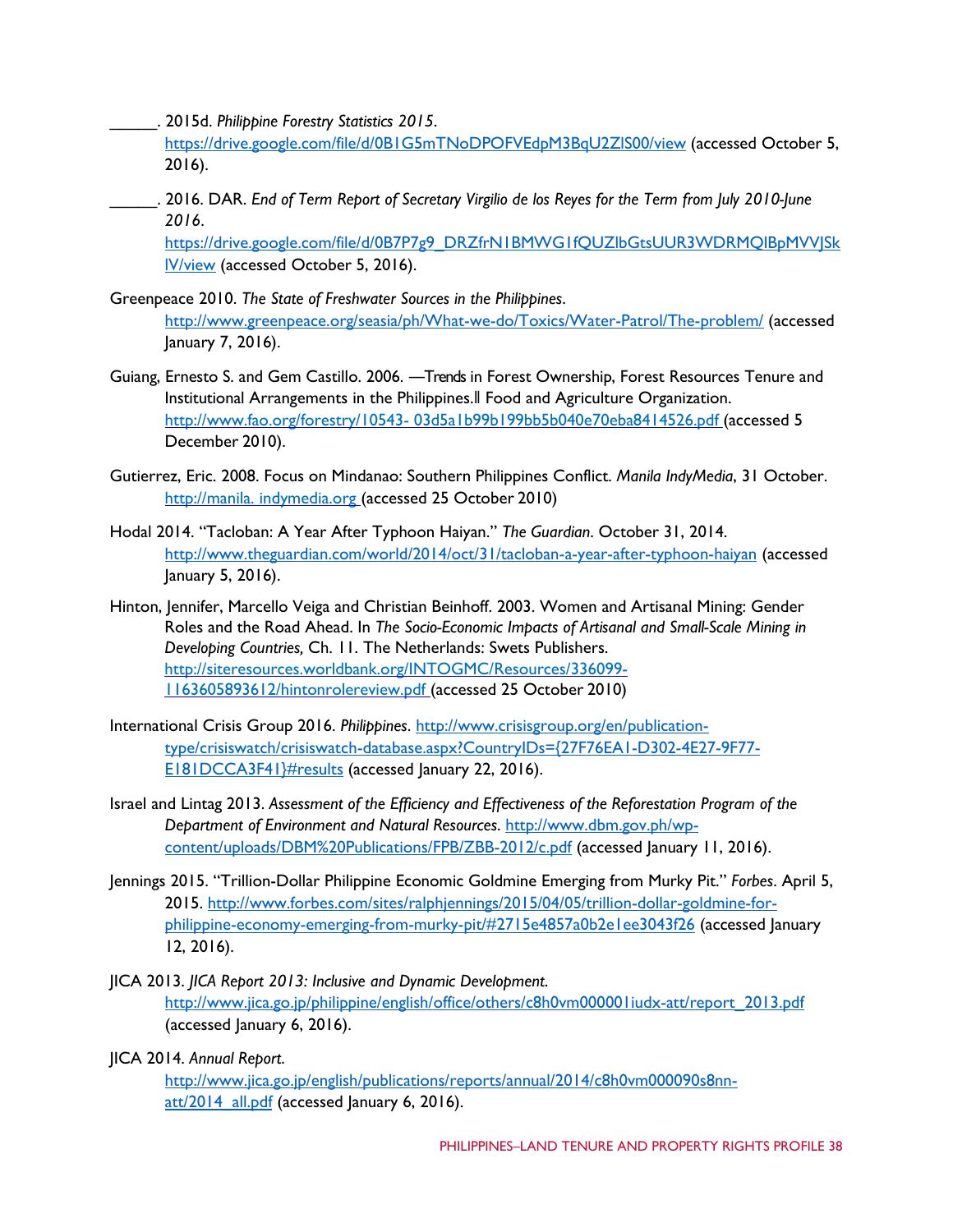- Kamlian, Jamail A. 2003. Ethnic and Religious Conflict in Southern Philippines: A Discourse on Self-Determination, Political Autonomy and Conflict Resolution. Paper presented at the Islam and Human Rights Fellow Lecture, 4 November, School of Law, Emory University, Atlanta, Georgia. [www.law.emory.edu/ihr/worddocs/jamail1.doc](http://www.law.emory.edu/ihr/worddocs/jamail1.doc) (accessed 25 October 2010).
- Kelly, Phillip. 1998. The Politics of Urban-Rural Relations: Land Use Conversion in the Philippines. *Sage Journals Online*. Environment and Urbanization, 10 (1). April. <http://eau.sagepub.com/cgi/reprint/10/1/35.pdf> (accessed 25 October 2010).
- Kleiber 2014. *Gender and Small-scale Fisheries in the Central Philippines*. https://open.library.ubc.ca/clRcle/collections/ubctheses/24/items/1.0167605 (accessed January 7, 2016).
- Knack 2014. "Bangsamoro Peace Deal for Mindanao. Where's the Peace?" *The Diplomat*. April 9, 2014. <http://thediplomat.com/2014/04/bangsamoro-peace-deal-for-mindanao-wheres-the-peace/> (accessed January 5, 2016).
- Kreft, et al 2015. *Global Climate Risk Index 2015: Who Suffers Most from Extreme Weather Events? Weatherrelated Loss Events in 2013 and 1994 to 201*3.<https://germanwatch.org/en/download/10333.pdf> (accessed January 5, 2016).
- Larson and Pulhin 2012. *Enhancing Forest Tenure Reforms through More Responsive Regulations*. [http://www.conservationandsociety.org/article.asp?issn=0972-](http://www.conservationandsociety.org/article.asp?issn=0972-4923;year=2012;volume=10;issue=2;spage=103;epage=113;aulast=Larson) [4923;year=2012;volume=10;issue=2;spage=103;epage=113;aulast=Larson](http://www.conservationandsociety.org/article.asp?issn=0972-4923;year=2012;volume=10;issue=2;spage=103;epage=113;aulast=Larson) (accessed January 10, 2016).
- Llanto, Gilberto M. and Marife M. Ballesteros. 2003. Land Issues in Poverty Reduction Strategies and the Development Agenda: Philippines. Philippine Institute for Development Studies Discussion Paper Series No. 2003–03. March 2003. [http://www.pids.gov.ph \(](http://www.pids.gov.ph/)accessed December 2008)
- Lu 2012. *Occupational Health and Safety in Small Scale Mining: Focus on Women Workers in the Philippines*. <http://vc.bridgew.edu/cgi/viewcontent.cgi?article=1034&context=jiws> (accessed January 12, 2016).
- Malenab-Hornilla, Linda. 2008. An Update on the Law on Land Titles and Deeds. Lecture presented to the 8th Eastern Visayas Regional Convention and Mandatory Continuing Legal Education Seminar, 6–9 February, Philippines. http://74.125.95.132/search?q=cache:sfXY8xxWs14J:ibpcavite.files.wordpress.com/2008/05/usechornilla-on-land- registration-law.ppt+Linda+Malenab-Hornilla+- +An+Update+on+the+Law+on+Land+Titles+and+Deeds&hl=en& ct=clnk&cd=1&gl=us (accessed 25 October 2010)
- Manila Live Wire 2015. *Huge Volume of Natural Gas Discovered in Isabela, Philippines*. [http://www.manilalivewire.com/2015/07/huge-volume-of-natural-gas-discovered-in-isabela](http://www.manilalivewire.com/2015/07/huge-volume-of-natural-gas-discovered-in-isabela-philippines/)[philippines/](http://www.manilalivewire.com/2015/07/huge-volume-of-natural-gas-discovered-in-isabela-philippines/) (accessed January 11, 2016).

Manuel et al 2013. *Who Owns the Carbon in the Philippine Forests? A Study on Clarifying Forest Carbon Rights for REDD-plus in the Philippines*. [http://www.ncip.gov.ph/images/pdf/Who%20owns%20the%20carbon%20in%20the%20Philippine%](http://www.ncip.gov.ph/images/pdf/Who%20owns%20the%20carbon%20in%20the%20Philippine%20forests%20-%20Volume%20I.pdf) [20forests%20-%20Volume%20I.pdf](http://www.ncip.gov.ph/images/pdf/Who%20owns%20the%20carbon%20in%20the%20Philippine%20forests%20-%20Volume%20I.pdf) (accessed January 10, 2016).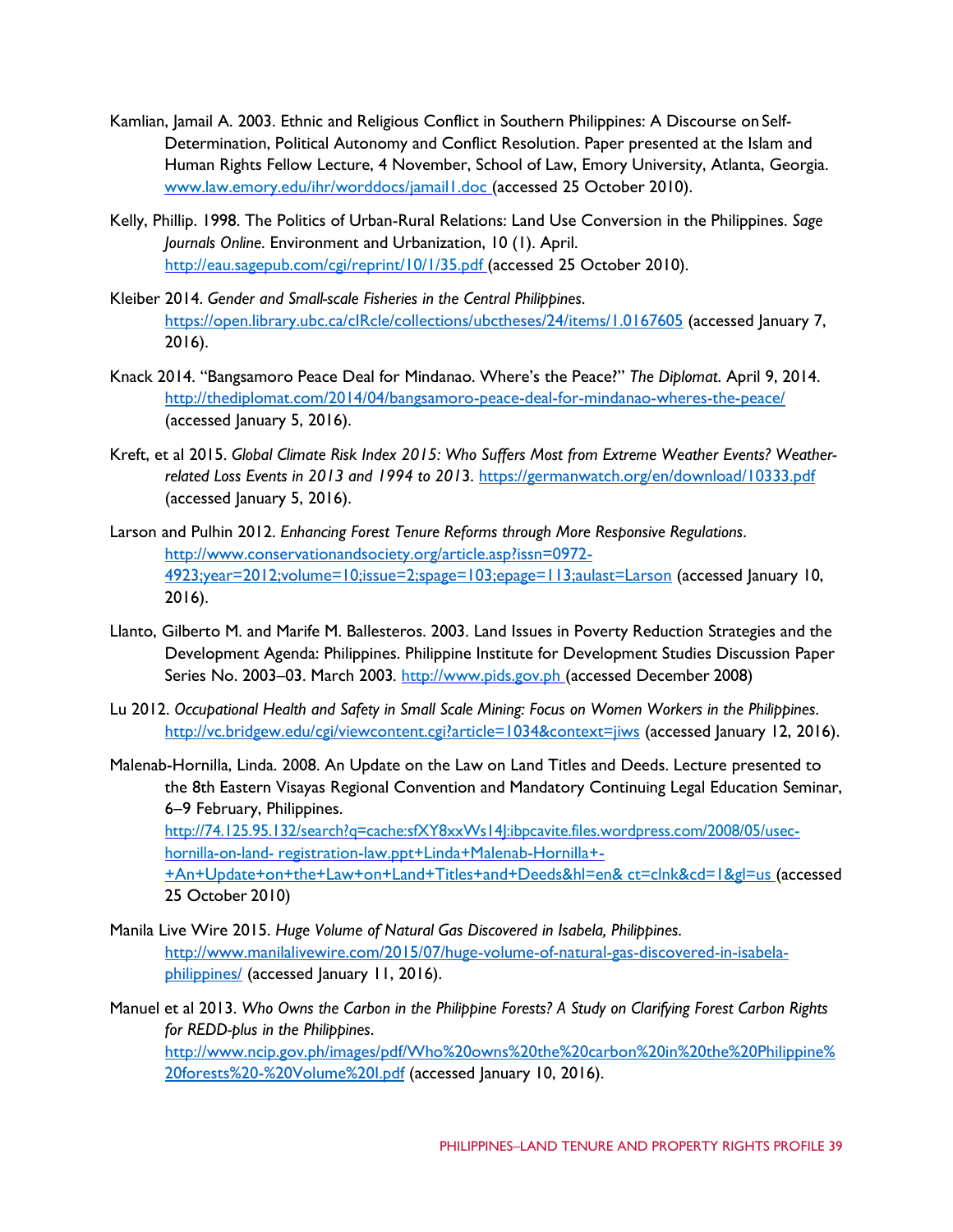- Mayuga 2015. "DENR Clips Local Executives Powers in Award of Small Scale Mining Deals*.*" *Invest Philippines*. April 11, 2015. [http://www.investphilippines.info/arangkada/denr-clips-local-executives](http://www.investphilippines.info/arangkada/denr-clips-local-executives-powers-in-award-of-small-scale-mining-deals/)[powers-in-award-of-small-scale-mining-deals/](http://www.investphilippines.info/arangkada/denr-clips-local-executives-powers-in-award-of-small-scale-mining-deals/) (accessed January 12, 2016).
- Novellino, Dario. 2000. Recognition of Ancestral Domain Claims on Palawan Island, the Philippines; Is there a Future? [ftp:// ftp.fao.org/sd/sda/sdaa/LR00/05-Land.pdf \(](ftp://ftp.fao.org/sd/sda/sdaa/LR00/05-Land.pdf)accessed 25 October 2010).
- OECD 2014. *Social Institutions and Gender Index 2014-Synthesis Report*. <http://www.oecd.org/dev/development-gender/BrochureSIGI2015-web.pdf> (accessed January 4, 2016).
- Oxfam 2014. *Beyond Safe Land: Why Security of Land Tenure Is Crucial for the Philippines Post-Haiyan Recovery*. [https://www.oxfam.org/sites/www.oxfam.org/files/file\\_attachments/bp-beyond-safe-land](https://www.oxfam.org/sites/www.oxfam.org/files/file_attachments/bp-beyond-safe-land-security-tenure-philippines-110814-en.pdf)[security-tenure-philippines-110814-en.pdf](https://www.oxfam.org/sites/www.oxfam.org/files/file_attachments/bp-beyond-safe-land-security-tenure-philippines-110814-en.pdf) (accessed January 4, 2016).
- Palawan State University 2011. *Palawan State University, Center for Strategic Policy and Governance Review of National Laws and Legislations in the Philippines in Relation to Ecosystem Approach to Fisheries Management (EAFM)*. Honolulu, Hawaii, The USAID Coral Triangle Support Partnership. [http://pdf.usaid.gov/pdf\\_docs/PA00JHF4.pdf](http://pdf.usaid.gov/pdf_docs/PA00JHF4.pdf) (accessed January 7, 2016; October 12, 2016).
- The Philippine Pride 2014. *Biggest Palladium Deposits Found in Philippines*. <http://www.thephilippinepride.com/biggest-palladium-deposits-found-in-philippines/> (accessed January 12, 2016).
- The Philippine Pride 2015. *Discovery of Large Oil Deposits in Cebu Could Drag Domestic Petroleum Price Down by 25%*. [http://www.thephilippinepride.com/large-oil-deposits-in-cebu-could-drag-domestic](http://www.thephilippinepride.com/large-oil-deposits-in-cebu-could-drag-domestic-petroleum-price-down-by-25/)[petroleum-price-down-by-25/](http://www.thephilippinepride.com/large-oil-deposits-in-cebu-could-drag-domestic-petroleum-price-down-by-25/) (accessed January 12, 2016).
- The Philippine Star 2011. *US Says Mindanao Has \$1-T Untapped Mineral Resources.* <http://www.philstar.com/headlines/719747/us-says-mindanao-has-1-t-untapped-mineral-resources> (accessed October 4, 2016).
- PTFCF 2015. "Status of Philippine Forests". *Philippine Tropical Forest Conservation Foundation*. [http://www.ptfcf.org/wp-content/uploads/2015/07/Status\\_of\\_Philippine\\_Forests.pdf](http://www.ptfcf.org/wp-content/uploads/2015/07/Status_of_Philippine_Forests.pdf) (accessed January 8, 2016).
- Pulhin, Juan M. 2001. Environmental Change and Vulnerability in the Philippines. Paper presented at the 2001 Open Meeting on Human Dimensions of Global Environmental Change, 6–8 October, Rio de Janeiro, Brazil. http:// sedac.ciesin.org/openmeeting/downloads/1005816626 presentation pulhinpapertext.doc (accessed 25 October 2010).
- Pulhin, Juan M. and Josefina T. Dizon. 2003. Politics of Tenure Reform in the Philippine Forest Land, Paper presented at Politics of the Commons: Articulating Development and Strengthening Local Practices, 11–14 July, Chiang Mai, Thailand. [http://dlc.dlib.indiana.edu/archive/00001108/00/Juan\\_Pulhin&\\_Josefina\\_Dizon-Philippines.pdf](http://dlc.dlib.indiana.edu/archive/00001108/00/Juan_Pulhin%26_Josefina_Dizon-Philippines.pdf) (accessed December 2008).
- Quieta 2013. *Impact of Tenurial Instruments to Sustainable Forest Resource Management*. Congressional Policy and Research Department, Philippines House of Representatives. [http://serp](http://serp-p.pids.gov.ph/CPBRD/PB2013-02.pdf)[p.pids.gov.ph/CPBRD/PB2013-02.pdf](http://serp-p.pids.gov.ph/CPBRD/PB2013-02.pdf) (accessed October 13, 2016).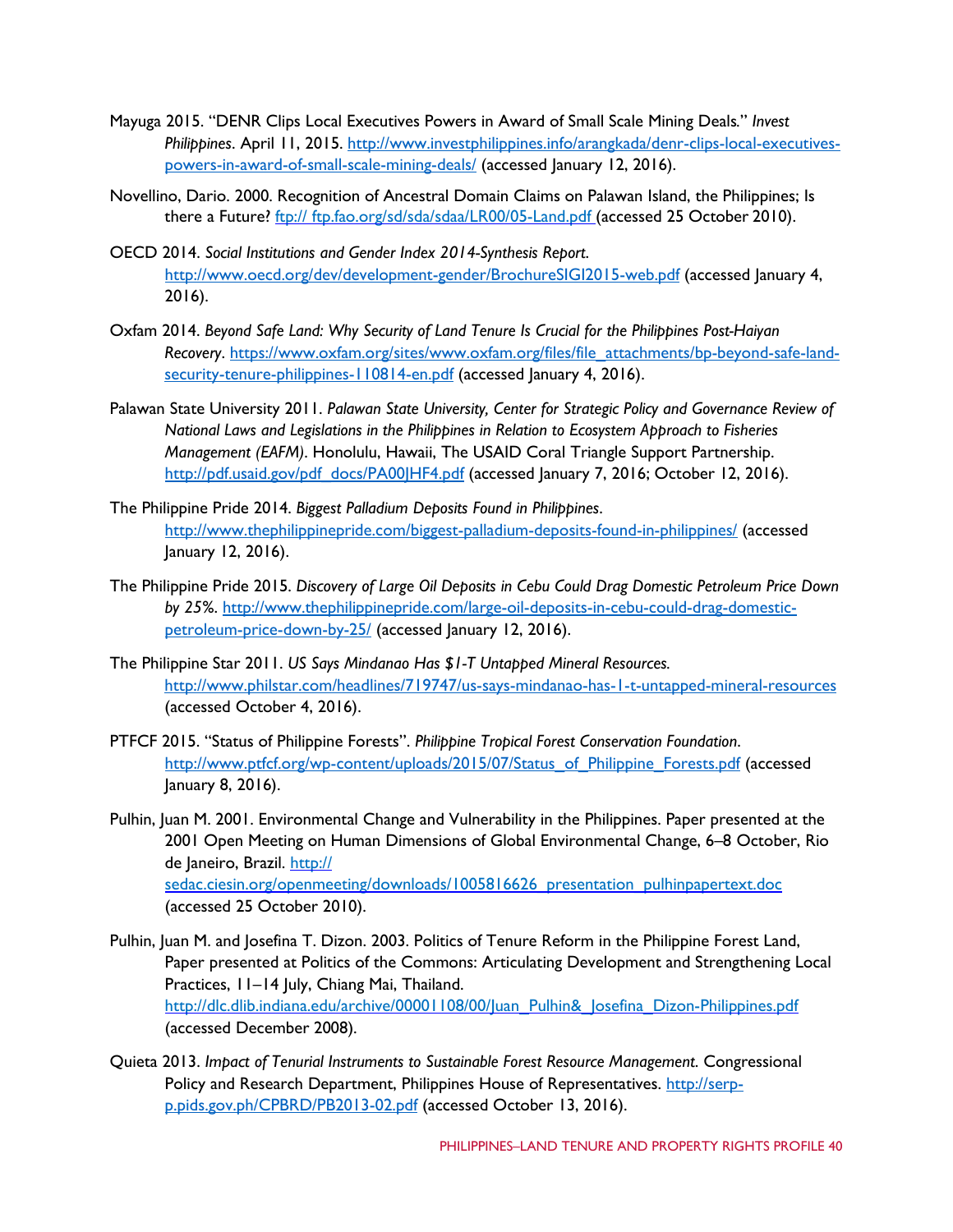- Quizon and Pagsanghan 2014*. Review of Selected Land Laws and the Governance of Tenure in the Philippines*. [http://www.angoc.org/wp-content/uploads/2014/10/VGGT-and-Philippine-laws\\_web.pdf](http://www.angoc.org/wp-content/uploads/2014/10/VGGT-and-Philippine-laws_web.pdf) (accessed January 5, 2016).
- RECOFTC 2015. *Understanding Participation in Women's Forestry in the Philippines*. <http://www.recoftc.org/policy-briefs/understanding-womens-participation-forestry-philippines> (January 10, 2016).
- Senate of the Philippines 2015. *Philippines Forests at a Glance*. [https://www.senate.gov.ph/publications/SEPO/AAG%20on%20Philippine%20Forest\\_Final.pdf](https://www.senate.gov.ph/publications/SEPO/AAG%20on%20Philippine%20Forest_Final.pdf) (accessed January 8, 2016).
- SHFC 2014. *Social Housing Finance Corporation Annual Report 2014*. <http://www.shfcph.com/Annual%20Report%202014.pdf> (accessed January 5, 2016).
- Stark, Jeffrey, Jennifer Li, Katsuaki Terasawa and Michael Metcalf. 2007. A Double-Edged Sword? Implications ofMining for Environmental Security in the Philippines. Policy Report produced by the Foundation for Environmental Security and Sustainability. http://www.fess-global.org/RP.cfm (accessed 25 October 2010).
- Thompson Reuters 2014. *Philippines-Mindanao Conflict*. [http://www.trust.org/spotlight/Philippines-](http://www.trust.org/spotlight/Philippines-Mindanao-conflict/?tab=briefing)[Mindanao-conflict/?tab=briefing](http://www.trust.org/spotlight/Philippines-Mindanao-conflict/?tab=briefing) (accessed January 5, 2016).
- Torres 2015. "JICA Backs Southern Leyte Agri Projects". *The Philippine Star*. August 2, 2015. <http://www.philstar.com/business/2015/08/02/1483468/jica-backs-southern-leyte-agri-projects> (accessed January 6, 2016).
- Tripon, Olivia H. 2008. Women's Rights in the Philippines Today. Philippine Human Rights Reporting Project. http://www. [rightsreporting.net/index.php?option=com\\_content&task=view&id=45&Itemid=43 \(](http://www.rightsreporting.net/index.php?option=com_content&task=view&id=45&Itemid=43)accessed 25 October 2010).
- UN Habitat 2012. *Innovative Urban Tenure in the Philippines*. [http://unhabitat.org/innovative-urban-tenure](http://unhabitat.org/innovative-urban-tenure-in-the-philippines-summary-report/)[in-the-philippines-summary-report/](http://unhabitat.org/innovative-urban-tenure-in-the-philippines-summary-report/) (accessed January 4, 2016).
- UN-REDD 2013. *Philippines*.

[http://www.unredd.net/index.php?option=com\\_country&view=countries&id=37&Itemid=596](http://www.unredd.net/index.php?option=com_country&view=countries&id=37&Itemid=596) (accessed January 10, 2016).

- UN-REDD 2015. *Targeted Support Philippines Second Request Response July 2015 Approval*. [http://www.unredd.net/index.php?option=com\\_docman&view=document&alias=15030-targeted](http://www.unredd.net/index.php?option=com_docman&view=document&alias=15030-targeted-support-philippines-2nd-request-response-july-2015-approval&category_slug=philippines-2476&Itemid=134)[support-philippines-2nd-request-response-july-2015-approval&category\\_slug=philippines-](http://www.unredd.net/index.php?option=com_docman&view=document&alias=15030-targeted-support-philippines-2nd-request-response-july-2015-approval&category_slug=philippines-2476&Itemid=134)[2476&Itemid=134](http://www.unredd.net/index.php?option=com_docman&view=document&alias=15030-targeted-support-philippines-2nd-request-response-july-2015-approval&category_slug=philippines-2476&Itemid=134) (accessed January 11, 2016).
- UN Water 2013. *UN-Water Country Brief-Philippines*. [http://www.unwater.org/fileadmin/user\\_upload/unwater\\_new/docs/Publications/PHL\\_pagebypage.](http://www.unwater.org/fileadmin/user_upload/unwater_new/docs/Publications/PHL_pagebypage.pdf) [pdf](http://www.unwater.org/fileadmin/user_upload/unwater_new/docs/Publications/PHL_pagebypage.pdf) (accessed January 7, 2016)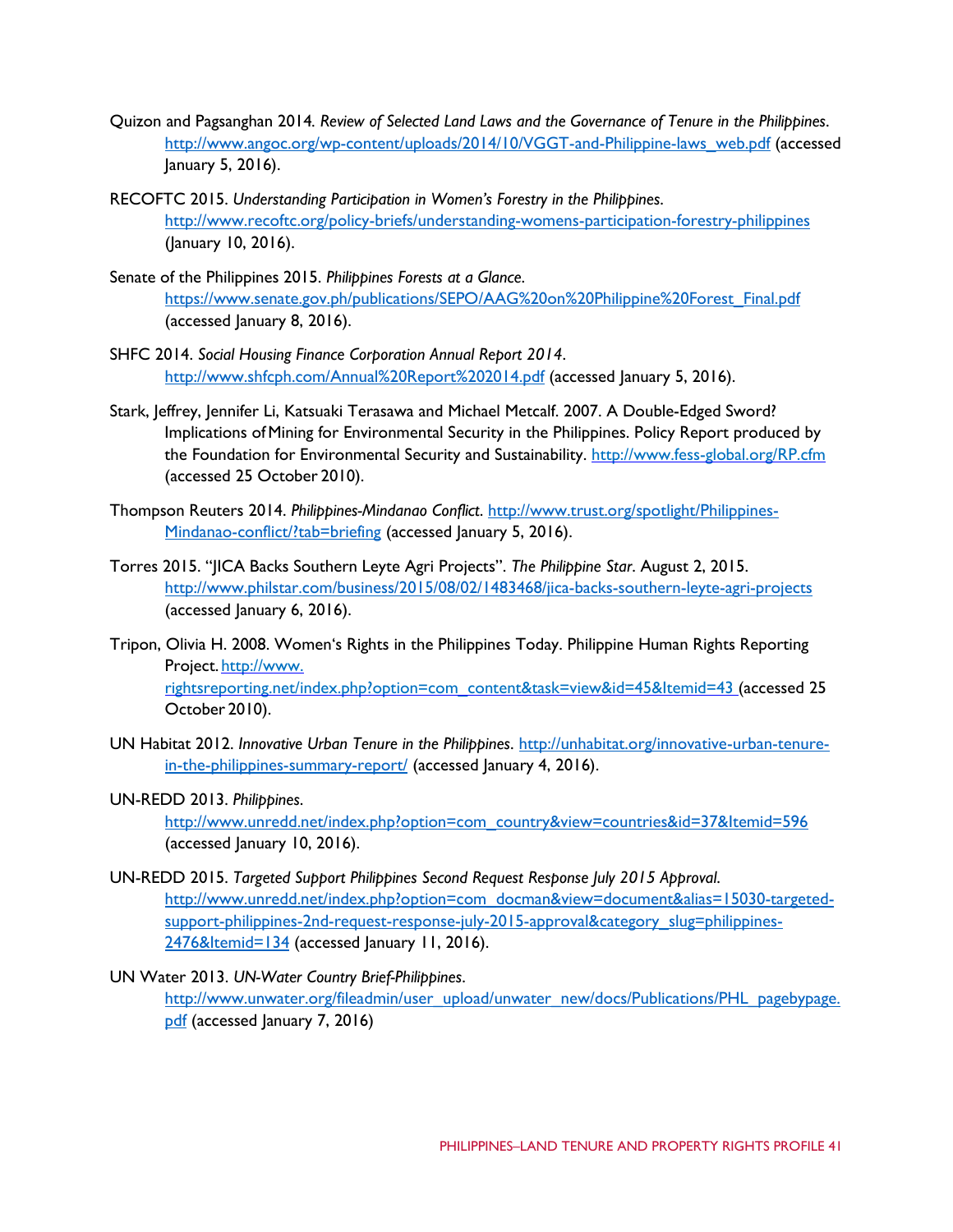United States Agency for International Development.

- ———. 2008a. FAA 118/119 Report: Conservation of Tropical Forests and Biological Biodiversity in the Philippines December 2008. [http://philippines.usaid.gov/resources/key\\_documents/2008\\_Philippines\\_Forest-](http://philippines.usaid.gov/resources/key_documents/2008_Philippines_Forest-Biodiv_Assmnt_(F118-F119)_Report_FINAL.pdf)[Biodiv\\_Assmnt\\_\(F118-F119\)\\_Report\\_FINAL.pdf \(](http://philippines.usaid.gov/resources/key_documents/2008_Philippines_Forest-Biodiv_Assmnt_(F118-F119)_Report_FINAL.pdf)accessed 23 October 2010).
- -. 2008b. Philippines-United States Development Partnerships. [http://philippines.usaid.gov/docs/Map\\_Activities\\_ Aug08.pdf \(](http://philippines.usaid.gov/docs/Map_Activities_Aug08.pdf)accessed 23 October 2010).
- ———. 2009. Country Assistance Strategy Philippines: 2009–2013. [http://pdf.usaid.gov/pdf\\_docs/PDACN452.pdf](http://pdf.usaid.gov/pdf_docs/PDACN452.pdf) (accessed 23 October 2010).
- 2010a. USAID in Mindanao. http://philippines.usaid.gov/programs\_usaid\_mindanao.html (accessed 25 October 2010).
- \_\_\_\_\_\_. 2011. *Partnership for Growth Joint Country Action Plan*. Philippines-United States 2012-2016. [http://photos.state.gov/libraries/manila/19452/pdfs/Philippines\\_PFG\\_JCAP\\_public\\_final\\_11-29-](http://photos.state.gov/libraries/manila/19452/pdfs/Philippines_PFG_JCAP_public_final_11-29-11.pdf) [11.pdf](http://photos.state.gov/libraries/manila/19452/pdfs/Philippines_PFG_JCAP_public_final_11-29-11.pdf) (accessed January 6, 2016).
- \_\_\_\_\_. 2012. *Country Development Cooperation Strategy 2012-2016*. [https://www.usaid.gov/sites/default/files/documents/1861/CDCS\\_Philippines\\_FY2012-FY2016.pdf](https://www.usaid.gov/sites/default/files/documents/1861/CDCS_Philippines_FY2012-FY2016.pdf) (accessed January 6, 2016).
- \_\_\_\_\_. 2013. *Scoping and Review of Forestry Data and REDD+ in the Philippines: The Aileg Project*. http://pdf.usaid.gov/pdf\_docs/PA00|DJG.pdf (accessed January 11, 2016).
- \_\_\_\_\_. 2014. *Office of U.S. Foreign Disaster Assistance Annual Report for Fiscal Year 2014*. [http://pdf.usaid.gov/pdf\\_docs/pa00km9d.pdf](http://pdf.usaid.gov/pdf_docs/pa00km9d.pdf) (accessed January 7, 2016).
	- \_\_\_\_\_. 2014a. Urban Tenure Assessment for USAID/Philippines (unpublished draft).
- \_\_\_\_\_. 2015. *USAID Announces New Effort to Tackle Property Rights Issues in the Philippines*. [https://www.usaid.gov/news-information/press-releases/aug-21-2015-usaid-announces-new-effort](https://www.usaid.gov/news-information/press-releases/aug-21-2015-usaid-announces-new-effort-tackle-property-rights-issues-philippines)[tackle-property-rights-issues-philippines](https://www.usaid.gov/news-information/press-releases/aug-21-2015-usaid-announces-new-effort-tackle-property-rights-issues-philippines) (accessed January 6, 2016).
- \_\_\_\_\_. 2015a. *Abuan Integrated Watershed Management Program*. <https://www.usaid.gov/philippines/energy-and-environment/abuan-watershed> (accessed January 7, 2016).
- \_\_\_\_\_. 2016. *Philippines*.<https://www.usaid.gov/philippines> (accessed January 7, 2016).
- \_\_\_\_\_. 2016a. *Philippines-Energy and Environment.* [https://www.usaid.gov/philippines/energy-and](https://www.usaid.gov/philippines/energy-and-environment/ecofish)[environment/ecofish](https://www.usaid.gov/philippines/energy-and-environment/ecofish) (accessed October 12, 2016).
	- \_\_\_\_\_. 2016b. Marine Tenure and Small Scale Fisheries: Learning from the Philippines Experience (unpublished draft).
- Van Campen 2015. *Comparison of Geothermal Regulation between Chile, Philippines and New Zealand*. <https://pangea.stanford.edu/ERE/db/WGC/papers/WGC/2015/03012.pdf> (accessed January 12, 2016).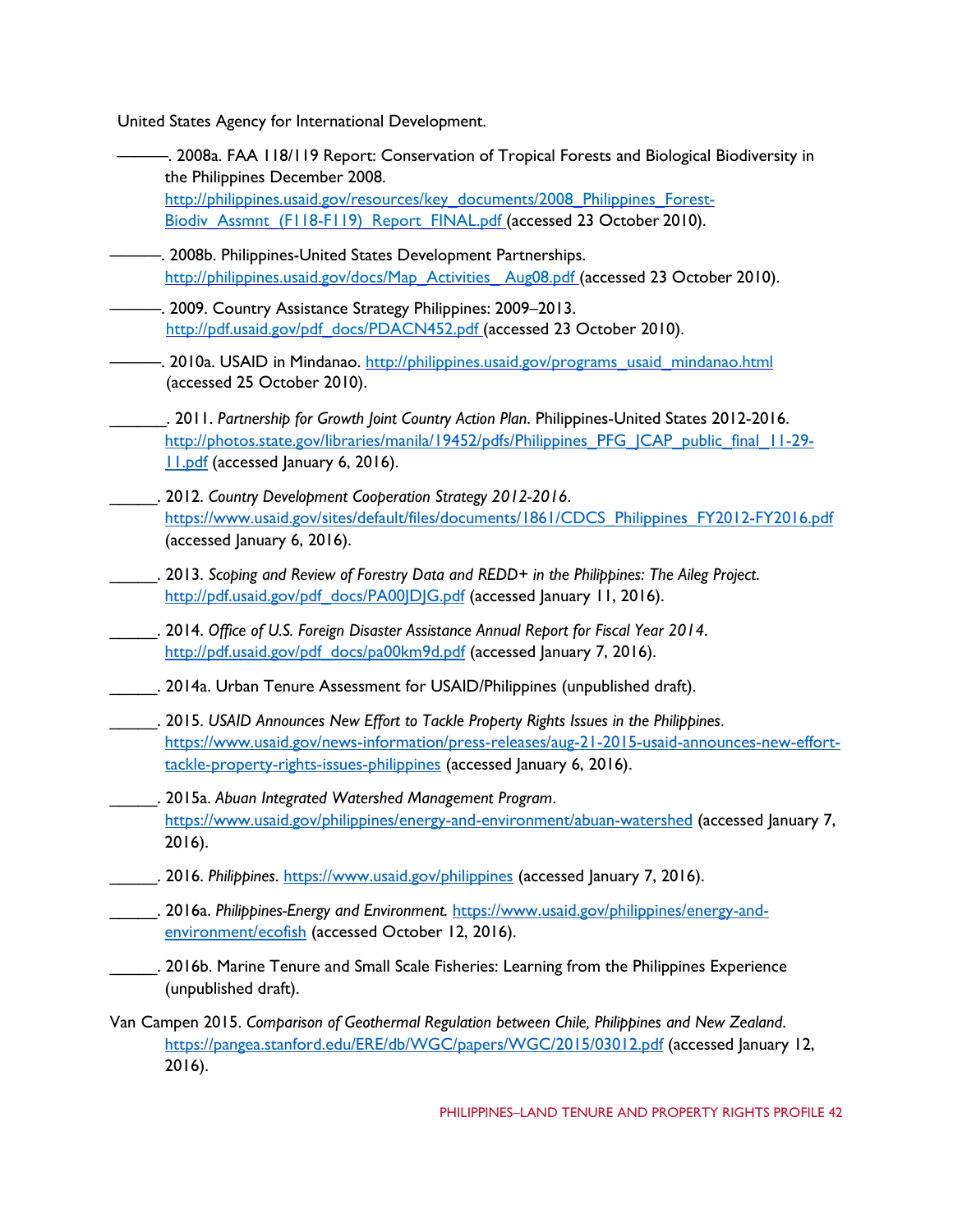- Viehland 2012. *Advocates to take Philippines president to task on mining policy, new law.* [https://www.ncronline.org/blogs/eco-catholic/advocates-take-philippines-president-task-mining](https://www.ncronline.org/blogs/eco-catholic/advocates-take-philippines-president-task-mining-policy-new-law)[policy-new-law](https://www.ncronline.org/blogs/eco-catholic/advocates-take-philippines-president-task-mining-policy-new-law) (accessed July 12, 2017).
- WAVES 2015. "Philippines Country Report 2015." *Wealth Accounting and Valuation of Ecosystem Services*. <http://www.wavespartnership.org/sites/waves/files/images/Country%20Report%20Philippines.pdf> (accessed January 7, 2016).
- Wetzlmeier 2012. *Cultural Impacts of Mining in Indigenous Peoples' Ancestral Domains in the Philippines*. ASEAS - Austrian Journal of South-East Asian Studies, 5(2), 335-344. [http://www.seas.at/aseas/5\\_2/ASEAS\\_5\\_2\\_A9.pdf](http://www.seas.at/aseas/5_2/ASEAS_5_2_A9.pdf) (accessed January 12, 2016).
- Whitmore, Andy. 2006. Mining and Indigenous Peoples in the Philippines. *ECCR Bulletin*, 62. [http://www.eccr.org.uk/dcs/MiningAndIndigenousPeoplePhillippines.pdf \(](http://www.eccr.org.uk/dcs/MiningAndIndigenousPeoplePhillippines.pdf)accessed September 2010).
- World Bank 2010c. Country Lending Summaries: Philippines. [http://web.worldbank.org/external/projects/main?pagePK=](http://web.worldbank.org/external/projects/main?pagePK=64441305&piPK=64444344&theSitePK=40941&countrycode=PH&menuPK=64820014&type=LV&displayfiscalyear=2009&fiscalyear=V62009)  [64441305&piPK=64444344&theSitePK=40941&countrycode=PH&menuPK=64820014&type=LV&displ](http://web.worldbank.org/external/projects/main?pagePK=64441305&piPK=64444344&theSitePK=40941&countrycode=PH&menuPK=64820014&type=LV&displayfiscalyear=2009&fiscalyear=V62009) [ayfiscaly ear=2009&fiscalyear=V62009 \(](http://web.worldbank.org/external/projects/main?pagePK=64441305&piPK=64444344&theSitePK=40941&countrycode=PH&menuPK=64820014&type=LV&displayfiscalyear=2009&fiscalyear=V62009)accessed 25 October 2010).

 $-$ . 2010d. Philippines: Active Projects. [http://web.worldbank.org/external/projects/main?pagePK=218616&piPK=](http://web.worldbank.org/external/projects/main?pagePK=218616&piPK=217470&theSitePK=40941&menuPK=51526214&category=simsearch&pagenumber=1&pagesize=10&sortby=BOARDSORTDATE&sortorder=DESC&query=philippines&status=A)  [217470&theSitePK=40941&menuPK=51526214&category=simsearch&pagenumber=1&pagesize=10&s](http://web.worldbank.org/external/projects/main?pagePK=218616&piPK=217470&theSitePK=40941&menuPK=51526214&category=simsearch&pagenumber=1&pagesize=10&sortby=BOARDSORTDATE&sortorder=DESC&query=philippines&status=A) [ortby=BO ARDSORTDATE&sortorder=DESC&query=philippines&status=A \(](http://web.worldbank.org/external/projects/main?pagePK=218616&piPK=217470&theSitePK=40941&menuPK=51526214&category=simsearch&pagenumber=1&pagesize=10&sortby=BOARDSORTDATE&sortorder=DESC&query=philippines&status=A)accessed 25 October 2010).

- \_\_\_\_\_. 2013. *Manila Water Supply*. [http://www.worldbank.org/projects/P106775/manila-water](http://www.worldbank.org/projects/P106775/manila-water-supply?lang=en)[supply?lang=en](http://www.worldbank.org/projects/P106775/manila-water-supply?lang=en) (accessed January 7, 2016).
- \_\_\_\_\_. 2014. *Country Partnership Strategy for the Republic of the Philippines for the Period FY 2015-2018*. [http://www](http://www-wds.worldbank.org/external/default/WDSContentServer/WDSP/IB/2014/05/22/000442464_20140522101403/Rendered/PDF/782860CPS0P132060Box385222B00OUO090.pdf)[wds.worldbank.org/external/default/WDSContentServer/WDSP/IB/2014/05/22/000442464\\_2014](http://www-wds.worldbank.org/external/default/WDSContentServer/WDSP/IB/2014/05/22/000442464_20140522101403/Rendered/PDF/782860CPS0P132060Box385222B00OUO090.pdf)

[0522101403/Rendered/PDF/782860CPS0P132060Box385222B00OUO090.pdf](http://www-wds.worldbank.org/external/default/WDSContentServer/WDSP/IB/2014/05/22/000442464_20140522101403/Rendered/PDF/782860CPS0P132060Box385222B00OUO090.pdf) (accessed January 5, 2016).

## \_\_\_\_\_. 2014a. *Philippine Rural Development Program Project Information Document Appraisal Stage*. [http://www-](http://www-wds.worldbank.org/external/default/WDSContentServer/WDSP/EAP/2014/06/17/090224b0825059a9/2_0/Rendered/PDF/Project0Inform0nt0Program000P132317.pdf)

[wds.worldbank.org/external/default/WDSContentServer/WDSP/EAP/2014/06/17/090224b082505](http://www-wds.worldbank.org/external/default/WDSContentServer/WDSP/EAP/2014/06/17/090224b0825059a9/2_0/Rendered/PDF/Project0Inform0nt0Program000P132317.pdf) [9a9/2\\_0/Rendered/PDF/Project0Inform0nt0Program000P132317.pdf](http://www-wds.worldbank.org/external/default/WDSContentServer/WDSP/EAP/2014/06/17/090224b0825059a9/2_0/Rendered/PDF/Project0Inform0nt0Program000P132317.pdf) (accessed January 7, 2016).

- \_\_\_\_\_. 2015a. *Reduced Vulnerability to Flooding in Metro Manila*. <http://www.worldbank.org/projects/P149993?lang=en> (accessed January 7, 2016).
- \_\_\_\_\_. 2015b. Philippines: Extractive Industries Transparency Initiative Implementation. [http://www](http://www-wds.worldbank.org/external/default/WDSContentServer/WDSP/SDN/2015/07/07/090224b082fd7068/1_0/Rendered/PDF/Philippines0000Report000Sequence001.pdf)[wds.worldbank.org/external/default/WDSContentServer/WDSP/SDN/2015/07/07/090224b082fd](http://www-wds.worldbank.org/external/default/WDSContentServer/WDSP/SDN/2015/07/07/090224b082fd7068/1_0/Rendered/PDF/Philippines0000Report000Sequence001.pdf) [7068/1\\_0/Rendered/PDF/Philippines0000Report000Sequence001.pdf](http://www-wds.worldbank.org/external/default/WDSContentServer/WDSP/SDN/2015/07/07/090224b082fd7068/1_0/Rendered/PDF/Philippines0000Report000Sequence001.pdf) (accessed January 11, 2016).
- \_\_\_\_\_. 2016. *World Development Indicators*.<http://data.worldbank.org/country/philippines> (accessed October 4, 2016.)